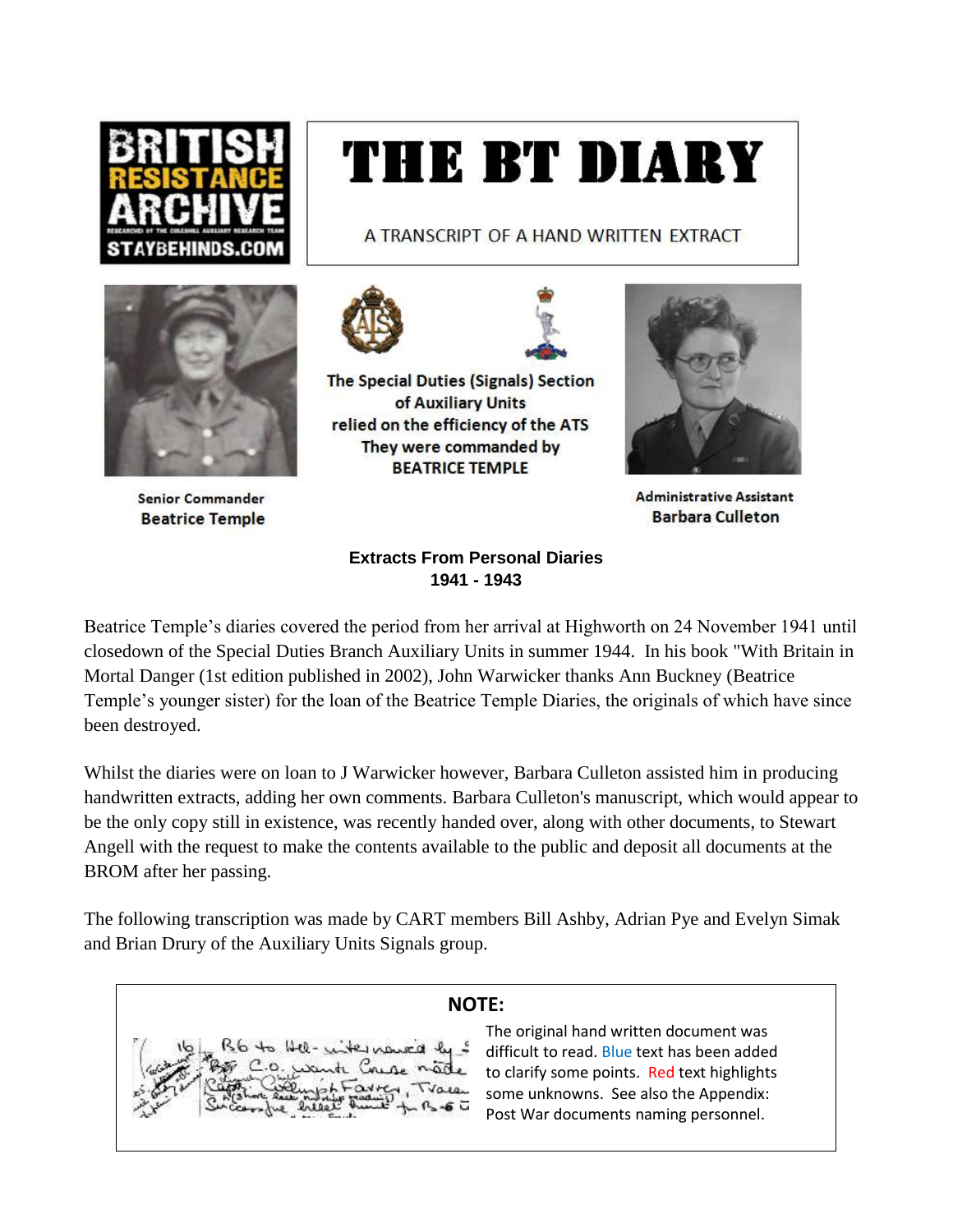# **1941**

# **Monday Nov 10 1941**

War Office interview by delightful Colonel Major - to go at any minute.

# **Thursday Nov 20**

Posting telegram arrived - "Subn. T/Jun.Cdr" Subaltern T/ *[Junior Commander]*

# **Monday Nov 24**

Arrived Highworth. DR led to HQ Coleshill House - met by charming Colonel Beyts. Tea with Colonel Major who then led the way to Hannington Hall which turns out to belong to friends of a fellow officer. Butler opened door and maid asked if she could unpack any cases. The Fry family still had 14 servants. All but a few left eventually to engage in war services. Received by Capt Randell - pleasant but pompous. Colonel Major returned and all had dinner with Frys.

# **Tuesday Nov 25**

Capt R [Randell] drove her up to CH [Coleshill House] met Major Henderson had session with Captain Anderson (Andy) Camp Commandant. Collected officers documents and those of 3 OR"s - met Captain Oxenden. Major Petherick returned to Hannington Hall - not prepossessing.

# **Wednesday Nov 26**

Drove herself to Shrivenham Garrison to meet OC ATS Coy. Returned to HQ and in WD car was taken to Cheltenham Group HQ ATS. Had long talk with Major Petherick after dinner

# **Thursday Nov 27**

To HQ with Major Petherick. Sessions with Major Henderson and Captain Anderson. Came away with loads of stationary and a typewriter. He much too familiar with ATS OR"s. Saw ATS quarters - very satisfactory.

# **Friday Nov 28 1941**

WD Transport arrived at 4pm to Hundon via London to drop off Major Petherick. Found driver did not know the way and had never driven in London in the dark. Fog to contend with. Lost way in Royston contacted police and arrived at 11:30pm. Major Winterborn and Captain Ward supplied transport for drive to hotel 7 miles away.

# **Saturday Nov 29**

Bachelors Hall - going through files with Major Winterborn (very pleasant and reasonable - knows administration) Set off to Norwich in HQ car - at Div HQ met Captain Knight G3 and Eleanor Norman Butler at Hut. Also Captain Shanks. On to Ely to see Boitel-Gill (sombre woman imagine very efficient but never a laugh) To Clare via Cambridge dinner with Major Winterborne as IO did not turn up. O/n *[overnight stay]*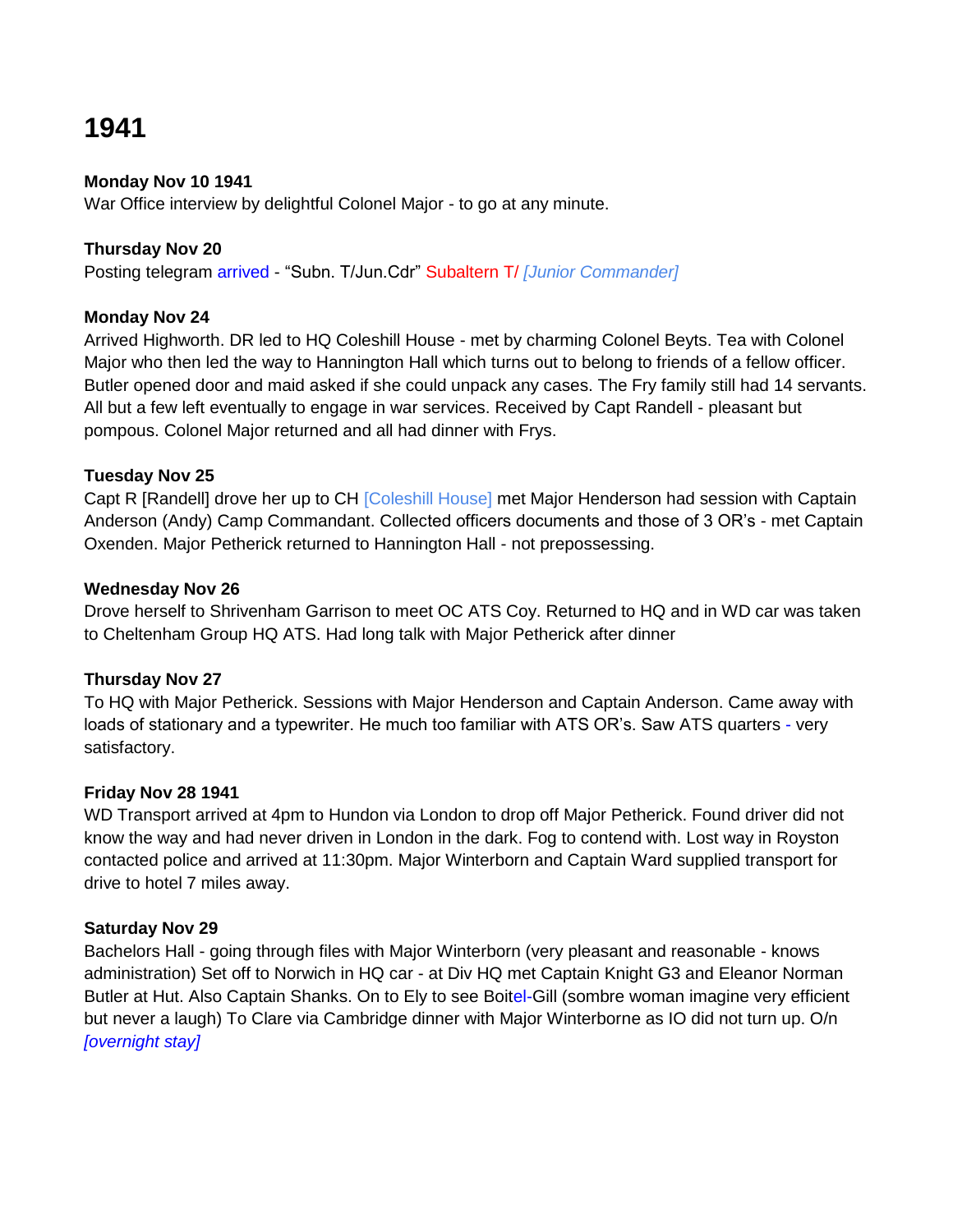### **Sunday Nov 30**

WD transport from Haverhill to Reigate to receive files from Lady Carlisle. Then to Egham OCTU (Baxter Ellis most helpful - interviewed me originally for commission in June)

# **Monday Dec 1 1941**

Haverhill to Doncaster in Major Winterborn"s car. Saw Pye and Culleton (rather taken by Culleton, cheerful and keen) Spoke to Major Winterborn about lack of organisation at HQ.

### **Tuesday Dec 2 & Wed 3**

Overnight in London. WO Hobart House interviews with Aglb(o). Returned Hannington Hall via HQ.

# **Thursday Dec 4**

Day at HQ - took over all files from Andy. Telephoned Major Winterborn to send BMC on Monday.

**Saturday Dec 6** Captain Harston sent 12 maps

# **Monday Dec 8**

Swindon to pick up little Culleton - cheerful, seems pleasant and willing. Handed over files.

### **Tuesday Dec 9**

Call from AG 16 ([Blandford]). Captain Harston supplied car saw CRO then long session at AG 18 + Div followed by AG 15 ([Winchester])

### **Sunday Dec 14 1941**

Returned to Highworth with Major W Winterborn – saw Col. Lunched CH (Home Guard there) Returned HH Hannington Hall (Capt R not very welcoming as usual) Drive in van all the way to Hundon (nerve wracking drive all day) (Maj W Winterborn & Capt W Ward billeted to Great Yeldham - met Capt Childe

### **Monday 15 Dec**

Worked a bit at BH Bachelor"s Hall . In own car set off with Maj W Winterborn for Halstead ([Thea] Ward and [Mickey] Browne) on to Hatfield Peverel (Kitty Hills (affected little thing) Lunch at Wickham Thornham Magna ([Margaret] Whiting & [Yolande] Bromley) Return BH Bachelor's Hall for more work (little C [Culleton] at it all day). Overnight Great Yeldham (White Hart)

### **Tuesday Dec 16 1941**

B Hall to Lincoln with Major W (Alexander & Gunter) "nice but nothing outstanding as I had been led to expect by Capt. Hall-Hall". After lunch returned to B. Hall and then home at Gt Yeldham met Maj. W & Capt Ward & Mikey Browne.

# **Wednesday Dec 17**

B. Hall - Worked on "Instructions for ATS Officers". Maj. W & Capt. W at Highworth.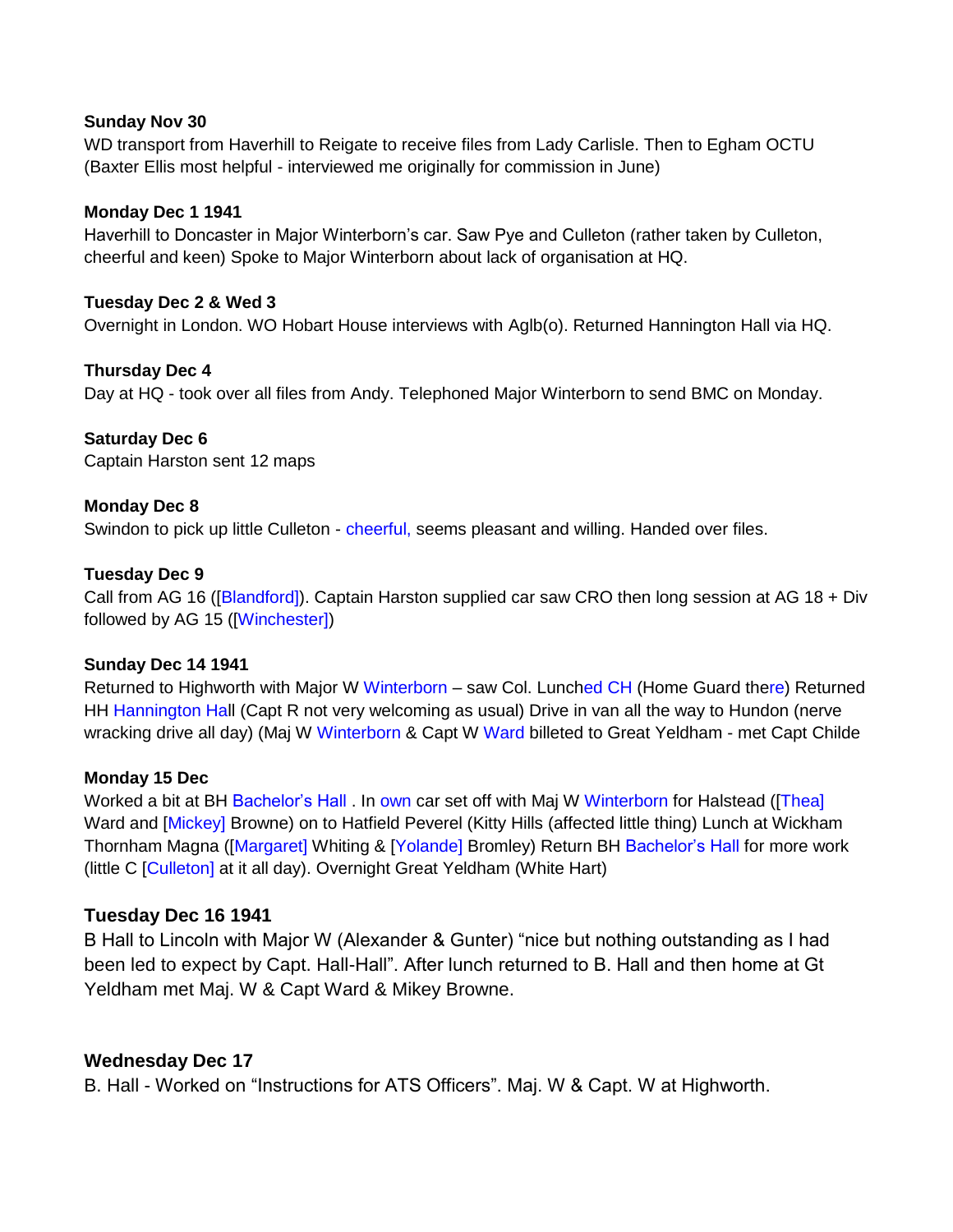Private Drey arrived for voice test "nervous but thought improved on acquaintance". Mrs Monk-Mason to arrive later. Overnight London.

# **Thursday Dec 18**

(Aunt's funeral) Left by train for Newcastle  $-11.45$  very tedious journey -  $1\frac{1}{2}$  hours in complete darkness

# **Friday Dec 19**

Edinburgh OCTU = Greeted with news couldn"t see candidates – discussions with senior ATS Staff.

# **Saturday Dec 20 1941**

Returned to London

# **Sunday Dec 21**

Train to Haverhill (Rose & Crown) via Marks Tey, Letters brought from B Hall brought by DR. Overnight Major W & Capt W. Out.

# **Monday Dec 22**

Picked up for B Hall. Miss Hilliers and Pte. Brown for tests. Capt. Childe and Major W. Returned Haverhill O/N *[overnight]*

# **Tuesday Dec 23**

Left 10.20 for Highworth – lost way in Hitchin. Reached CH at 4.30. All away except for Capt. Oxenden. On to HH – both men away and all OR"s

# **Christmas On leave until 29th**

# **Tuesday Dec 30 1941**

WD car + Driver to Salisbury – dropping BC at Bulford for Senior ATS Officers conference (SATSOC). On way back stopped at Bulford saw Adj Holmes at Course Returned HH. Major W. after dinner left him with Major Petherick.

# **Wednesday Dec 31**

London - then 48 hours leave.

# **1942**

# **Thursday Jan 1**

Canterbury – (Kaines + Graham + Paddock) O/N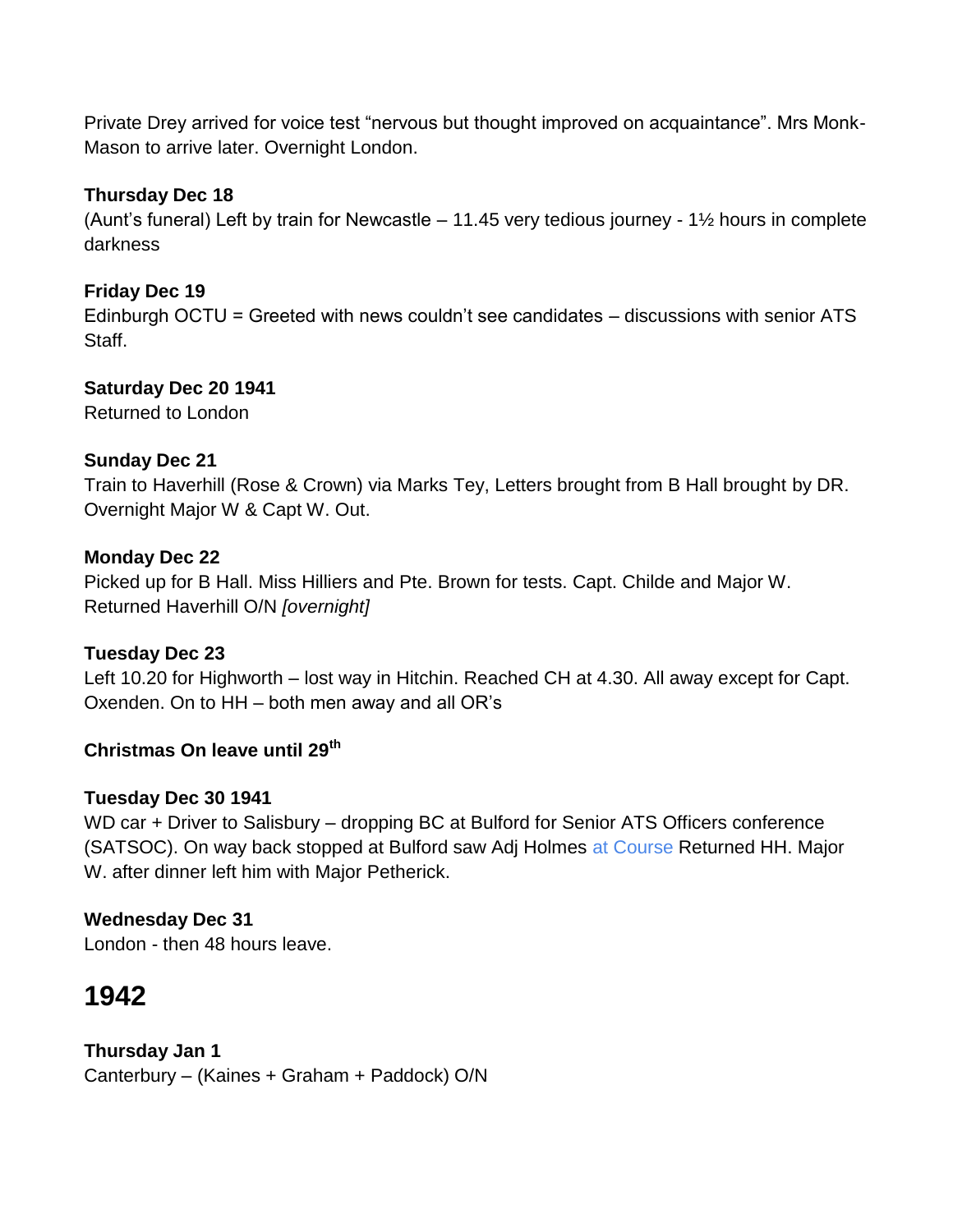# **Friday Jan 2**

Back to Hut (Graham & Paddock) then on to White and Thompson? Sevenoaks – vain hunt for ATS who have moved to T. Wells.

Tunbridge Wells – called Group HQ ATS – found Hut locked - Barden out. On to Heathfield (Read & Filer) (Capt. Armstrong, Canadian HQ). Had to return to T.Wells but arrived in Lewes so went home for night. Div E S Regt. ???

# **Saturday Jan 3**

WD transport + driver to T. Wells – Barden found Hut open this am. Went to CSO's office (Major Ireland) to report matter. East Grinstead (Curtis + lunch?). Called on SE Command HQ saw ADATS, pleasant tea with Seaver and her nice husband. Overnight Camberley M.C.T.C.

# **Sunday Jan 4**

Returned HH. Pleasant talk with Maj. Petherick largely about perimeters. ("much more amusing a person than on first impression, better when Capt R not there").

# **Monday Jan 5**

To CH with Maj. P to see Col. But he did not arrive. – HH "Major P very amusing, friendly and helpful – lending me house for interviews in London on  $13<sup>th</sup>$ . Really improves enormously on acquaintance".

# **Tuesday Jan 6**

At CH for dinner – sent back to HH to change into tartan skirt – to go to another [contact] RAF Unit - Andy, Harston, Henderson & wife, Col + BC unsure of context

# **Wednesday Jan 7**

# **Thursday Jan 8 1942**

HH – Maj. P wrote to Andy about "Receptacle for Marmalade" letter. BC to CH to do Pt II Orders but persuaded Andy to let her bring them back to HH.

# **Friday Jan 9**

All work completed by 11.00. Asked to lunch - Major Henderson, [Maj] Eustace Maxwell, Andy, C.O., Col Beyts, Capt. Harston and M? Fowler. Much amused by "Marmalade" letter. Played chess with comic little "Eustace" Maj. Maxwell.

# **Saturday Jan 10**

Drove to Winchester (Davis) billet then Hut. Found with 2 men who had come to complain about interference – put them on to Hundon. Saw camp Comdr. About payments of billets. Returned HH – Capt. Collings visited.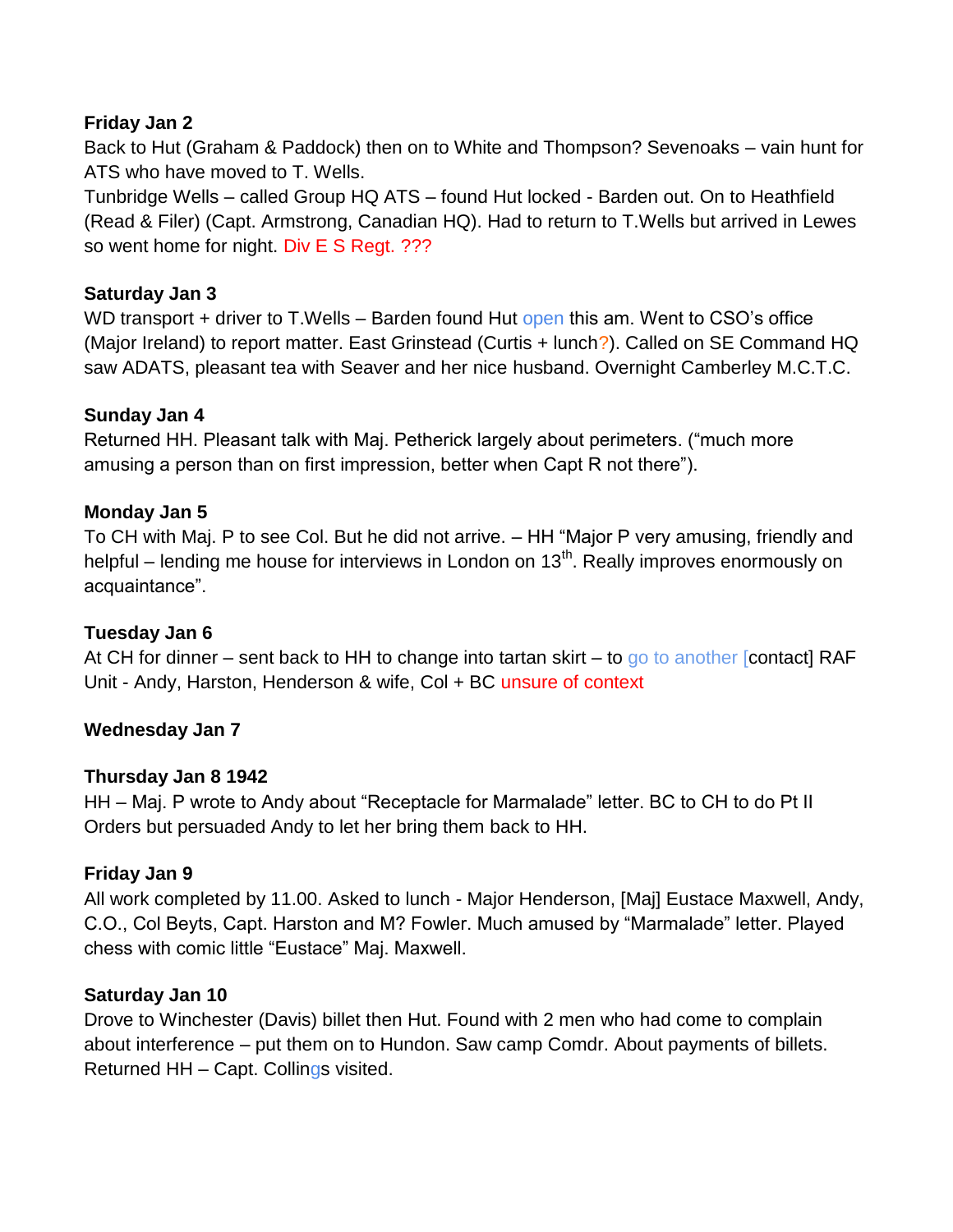# **Sunday Jan 11**

HH – Capt. Collings & Childe[?] & Capt. Hall-Hall visited and stayed to dinner.

# **Monday Jan 12 1942**

HH – to tea – left with leaking radiator and had to be rescued. Capt. Randall returned "much more friendly than before"

# **Tuesday Jan 13**

Train to London, interviewed "little" Cole + Mrs Brittein and Miss Ronald. (Maj P's kindly lent his house). Overnight in hotel.

# **Wednesday Jan 14**

Interviewed Mann + Carver at Club. Visited WO (Hobart House) – v helpful

# **Thursday Jan 15 1942**

Returned HH. Worked until 7.30 then with BMC *[Barbara M Culleton]* to Henderson's for dinner [crossed out] film after

# **Friday Jan 16**

To HQ (5.45) with BC *[Barbara Culleton].* 3 ATS given talk + pay.

### **Saturday Jan 17**

Captain Bucknall to tea at HH *[Hannington Hall]*

### **Sunday Jan 18 1942**

### **Monday Jan 19**

BC to Shrivenham to collect documents etc ("Maj P *[Petherick]* very pleasant – really like him a lot. Been doing x-word together for a while before dinner

# **Tuesday Jan 20**

Capt Randell arrived Swindon (after dinner) 2 hours late (snow). There about 9 pm. ("Looking better, very friendly and cheerful")

### **Wednesday Jan 21**

Col + Capt R to CH – walked and then early dinner at CH then a concert. "Andy" made her smoke and drink! Afterward he, Capt R and BT went to Colonel"s room to discuss the AT Mess & decided to try HH Vicarage.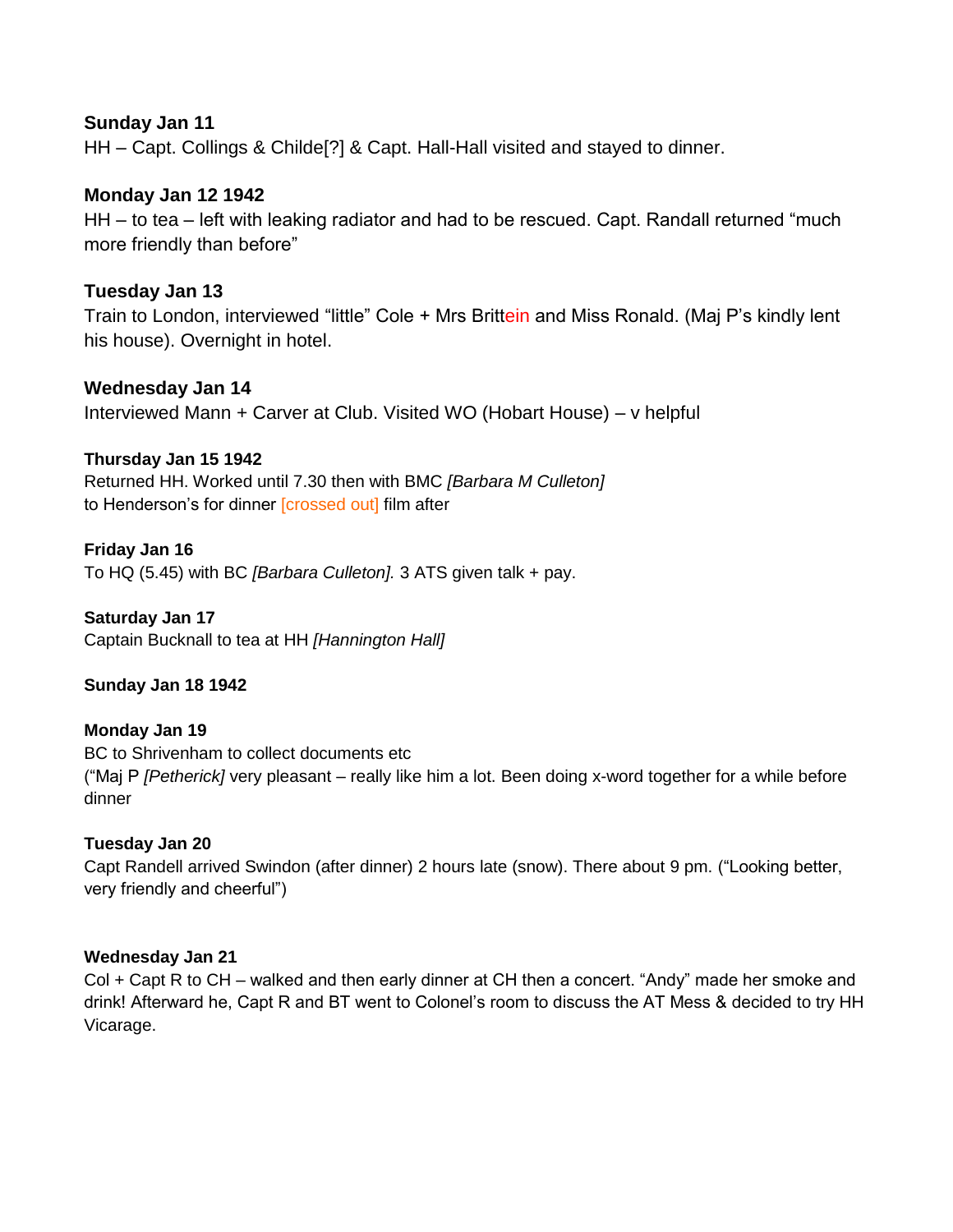# **Thursday Jan 22**

With Andy + Maj Harston[name crossed out] Anderson to see Miss Bouverie – Vicarage off. Col now keen on HH. Returned to HH [word crossed out]. "Braved Mrs Fry" – quite amenable - then Mr F threw a heart attack and naturally explained if we stay ATS Orderlies he receives furniture. Drove to Cheltenham ATS HQ – all v. helpful.

# **Friday Jan 23**

Handed BC over to Andy to go up to London. Went with Maj Henderson to look at houses in Farringdon and area – too small. The younger Miss Bouverie found stuck on a steep hill in her 2-seater – 1 soldier pushing. – Maj H, BT and her Drv *[driver]* added more strength but needed 2 more soldiers to get her up!

# **Saturday Jan 24 1942**

Aldershot – ATS Company to *assure them* ATS would not be taken in there as well - (Sgt Hackwood – Pt Stronach – Pte Hackwood) – all for Visits Informed*[crossed out]* Warned Mrs F that Maj Henderson would be coming tomorrow to talk about Attery – persuaded her not only be possible but probable

# **Sunday Jan 25**

Major Henderson arrived HH – Fry"s most helpful and Attery here is fixed! Went smoothly. Amended forthcoming War Schedule – all now so necessary – until 11 pm

Left margin: Back to CH. Watched Capt Dunstan*[?]* and *[?]*play darts. Talked to Capt Harston + Andy.

### **Monday Jan 26**

To CH and with Maj Harston *[name crossed out]* Henderson to Shrivenham Oi/C Barracks (Maj *Harred[?])* re Indents To Swindon c Capt R – looked at furniture shops but too Bitterly cold so to Coffee shop treated by Capt  $R + BC$  (fetched from HH)

### **Tuesday Jan 27**

Drove own car to Sevenhampton to interview Miss Campbell. Lost it at times. All had money on Mrs Fry. Mrs P mentioning the family – son and daughter-in-law*[crossed out]*.

### **Wednesday Jan 28 1942**

Crockery arrived. Capt Fingland arrived for lunch – Sandford + Fraser at HH *[crossed out]* arrived after lunch in quite a crowd eventually*-* pleasant swarm of IOs Introduced by Col, then Opening address + lectures then dinner. Opened a book on the family lost 8/- but won 6/-

### **Thursday Jan 29**

Conference and lectures at CH 9 am and day of The Photo! *("Last Ditch"). [ This must be a note inserted by BC].* BC off on leave. Capts R, Fraser, Hall-Hall + Farrer at HH

# **Friday Jan 30**

All above Officers (plus Capt Collings who had arranged for him to travel with him) left CH. "Book" on family – won back 2/6d!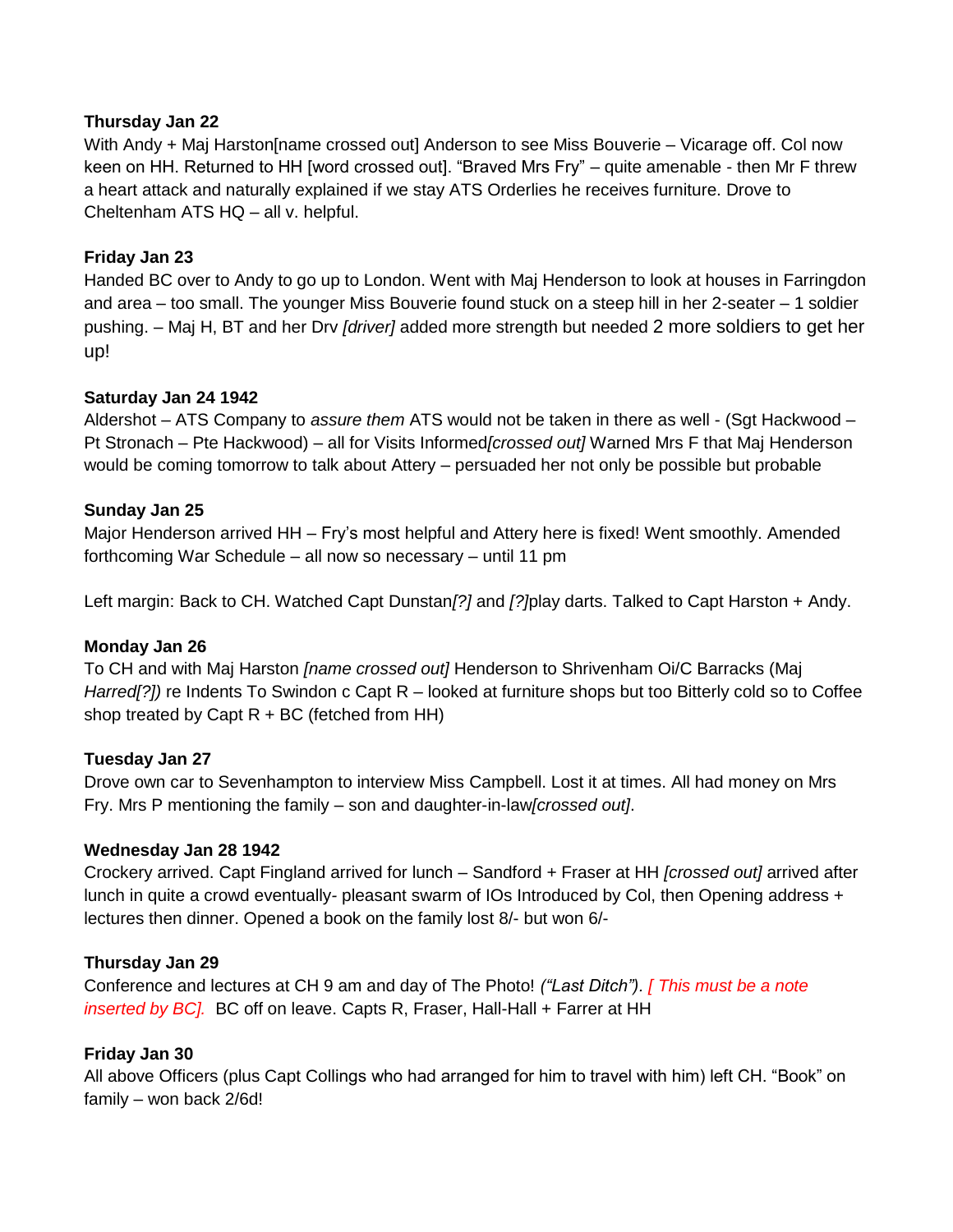### **Saturday Jan 31**

Train to London – met Capt C at his Club and then on to 2 Corps (saw I. Room) – on to Norwich (Boitel-Gill) alone). Stayed at Cole"s house O/N

# **Sunday Feb 1**

Norwich – first Cathedral then picked up Capt Collings and then on to Lincoln (Fox + Hildyard] and on to Doncaster (Pye + Hay-Whiting).O/N

# **Monday Feb 2**

On to York (N Comd HQ and also visited ADATS O/N

# **Tuesday Feb 3 1942**

York - met Lady Swinton – AT Welfare. On train with Col Deakin – Command Welfare Officer – changed trains. Arrived "somewhere" and moved (arrived) at 6 pm – train To Witham then to [crossed out] H. Peverel (White Hart) (Lloyd got W) car

# **Wednesday Feb 4**

? H. Peverel (White Hart) - (Lloyd, Burbage + Richardson) Overnight. Back to Witham for longer. (General Morgan). All so good to ATS there. Major Winterborn to arrive *[at] station -* to London overnight stay. Station + London overnight stay.

Margin: Worst winter for 30 years.

# **Thursday Feb 5**

Interviewed Badgerow ("cursory"*[?]*) and Wood ("vivacious") At LC Club. Test arranged for Wood tomorrow. To WO & request for Khaki side hats not hopeful Overnight.

# **Friday Feb 6**

Interviewed, at Club "delightful" 1) D Campbell + "rather high hat Miss Lawrence – after lunch Miss Bird and Mrs McDonnell. O/N.

# **Saturday/Sunday 7 & 8 (Weekend Home until 9th)**

# **Monday Feb 9**

Arrived*[crossed out]* Returned Swindon – note from BC to buy dishcloths + meet Pt Snowden. Colonel leaving – being replaced by Lord Glanusk.

### **Tuesday Feb 10 1942**

Mr Fowler came to HH to help move some furniture around.

### **Wednesday Feb 11**

Sent for by Col M. Lunched CH. To meet LG [Lord Glanusk] ("tall, sulky face"). Sgt Sanderson applied for commis. is not thought suitable. To be reposted in a month's time. The two Colonels came over to HH after tea.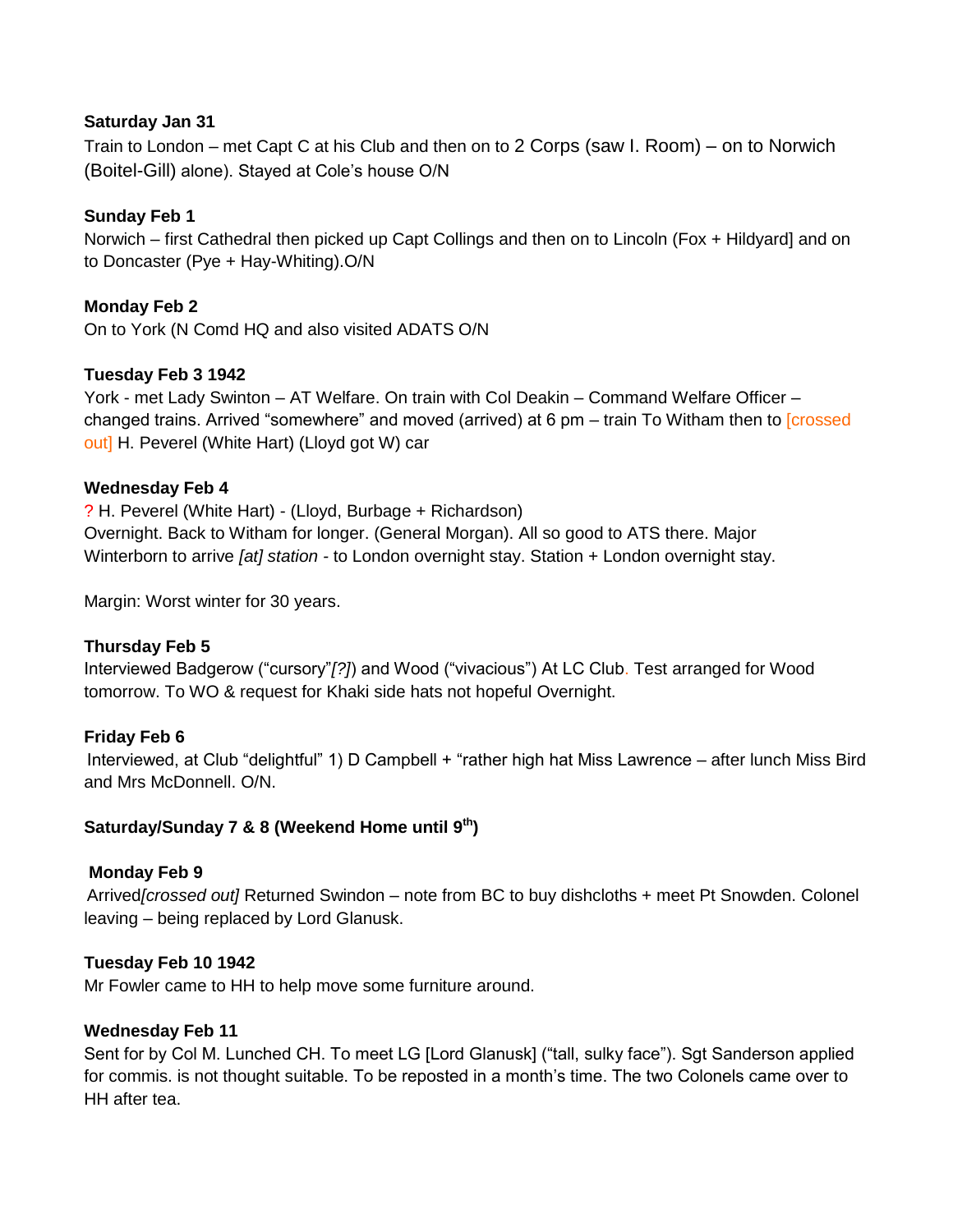Left margin: Cooks temperature higher – to Shrivenham ATS Hosp accnt by BC

# **Thursday Feb 12**

BC to Swindon to try for cutlery – no luck. To Camp 20

# **Friday Feb 13**

Own car + Shopping for new *messing ???* in Oxford + Farringdon. BT and BC to CH, Maj Beyts

# **Saturday 14** BC to CH for admin

# **Sunday Feb 15**

# **Monday Feb 16 1942**

Salisbury ATS Snr Officers Conf. ((below) Comd HQ Lines Officers re-telephone) To Blandford (Ellis-Hughes + 2). Stayed overnight at camp. Mixed Trng *[training].* Rgt beyond Tarrant-Hinton. *[5 miles NE of Blandford]* O/N

# **Tuesday Feb 17**

Blandford – Div HQ (Camp Commandant nice and helpful. Unsatisfying billet – asked Police to find better. Back to HH via Salisbury. Chest of Drawers

### **Wednesday Feb 18**

Train to London – CRO – (Drey "not keen"). WO + had explained award. Boitel-Gill - arranged interview tomorrow DAN"s Fund, [illegible comment]

# **Thursday Feb 19**

Had to send in numerous wires as OCTU Course postponed.

### **Friday Feb 20 1942**

Telephone arrived. Capt Collings car HH. Wire from Drey *-* will come*.* Left London 4.p.m.

### **Saturday Feb 21**

CH – Saw Andy, Capt Collings, back to HH, Messing Cpl, Maj P (+ Capt Furgall + said goodbye to Col Major stayed to Lunch - great crowd of Home Guards – returned to HH with a typew[riter]. Went to Cheltenham HQ – promised 3 Clerks on the 4th

**Sunday Feb 22** No office work, not even for BC.

### **Monday Feb 23 1942**

London – staff car. CRO re Drey. Duck*[?Duct]* Newcastle Fund. Cretonne, powder,choc. etc. taken back to *add?* to welfare items - to Canterbury – (Graham in hut – Paddock + Davis in billet – had them all to dinner). O/N [Uncle William got Canterbury]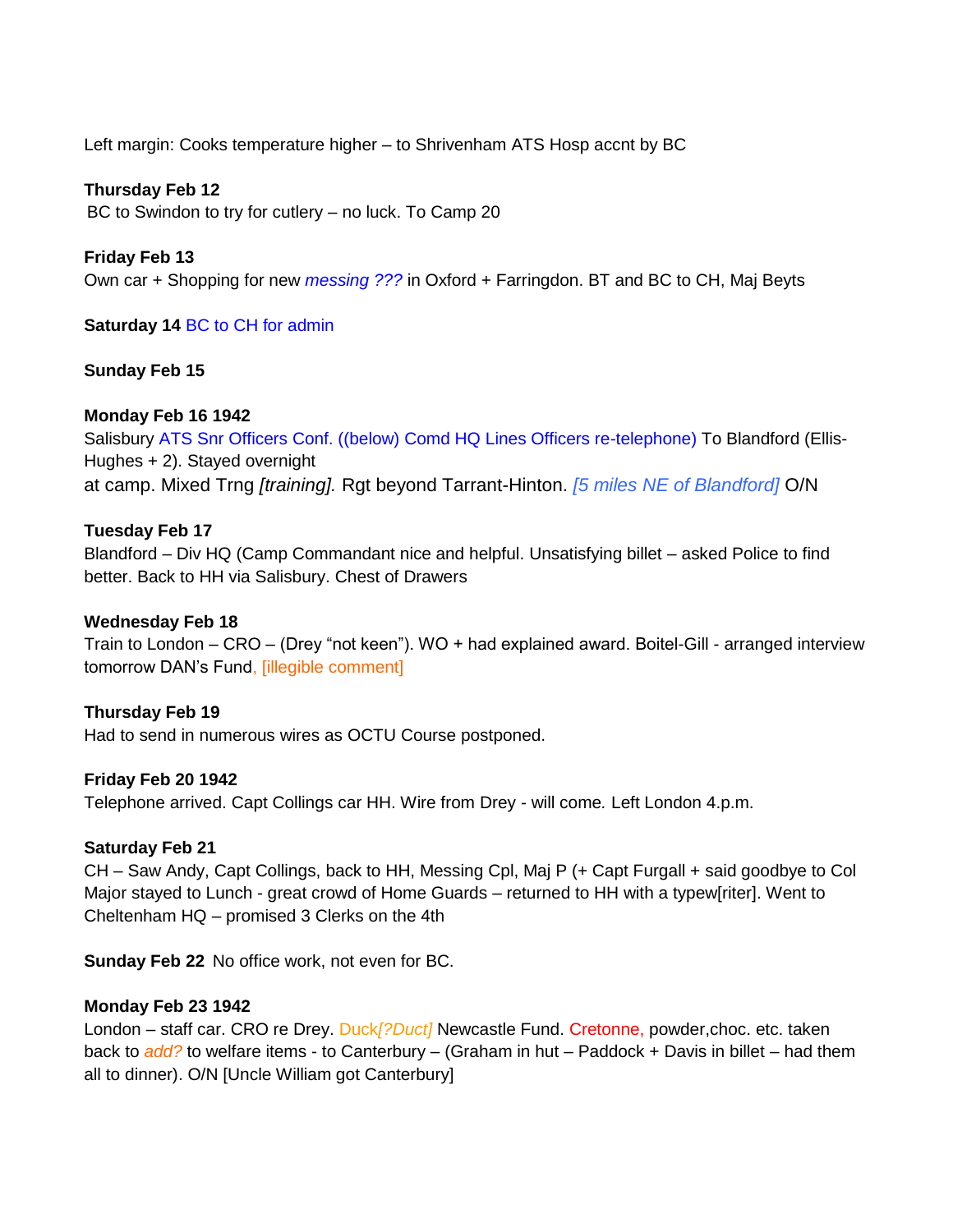### **Tuesday Feb 24**

Challock– then T. Wells. Saw Maj Dawnay G*?* I Grp HQ (called in - Capt Fraser away – also visited GRP. HQ. Heathfield + home

# **Wednesday Feb 25**

E. Grinstead (Irving + Richards). W. Grinstead (Purves- Smith + Richardson). Lunch - Crawley with Mr Monck-Mason. Coles has not failed OCTU. Billet @ Blandford impossible. O/N

# **Thursday Feb 26 1942**

Andy at HH for all-over inspection. About 6 pm off to Maj Henderson"s farewell party. Dinner at CH 9 pm. "Mad drive" to London. 11 pm. Cabaret Club – returned HH 7 am.

# **Friday Feb 27**

# **Saturday Feb 28**

BC 48 hrs leave – Fetched to CH for talks about Clerks + Lord G + Col Beyts. Drive to Alldermaston. No.1 will send Clerks. Reading – interviewed in Cadet in Board Office. Back to CH 4 pm. Maj Henderson (just leaving) – Talk with Capt Harston & Miss Fowler . Collected rations, laundry + milk & returned. HH met Andy in Faringdon, going on leave – talked.

Left margin: S/Cdr BT D. Extract 6 1942

# **Sunday March 1 1942**

Col Beyts at HH – entirely new arrangement made for Drey.

# **Monday March 2**

Maj Winterborn at HH – going almost at once. Possibility that number of ATS may be cut down to 30.Thinks we should get Boitel-Gill.

# **Tuesday March 3**

Maj W + Maj P have agreed on only 30 ATS

### **Wednesday March 4**

Reigate – (ATS Lady Carlisle sick) – saw Sub – helping CSO"s officer "You"re the Queen-bee of the hush-hush party"! Waited at Swindon for Col Beyts and discussed possible change of policy.

**Thursday March 5**

**Friday March 6**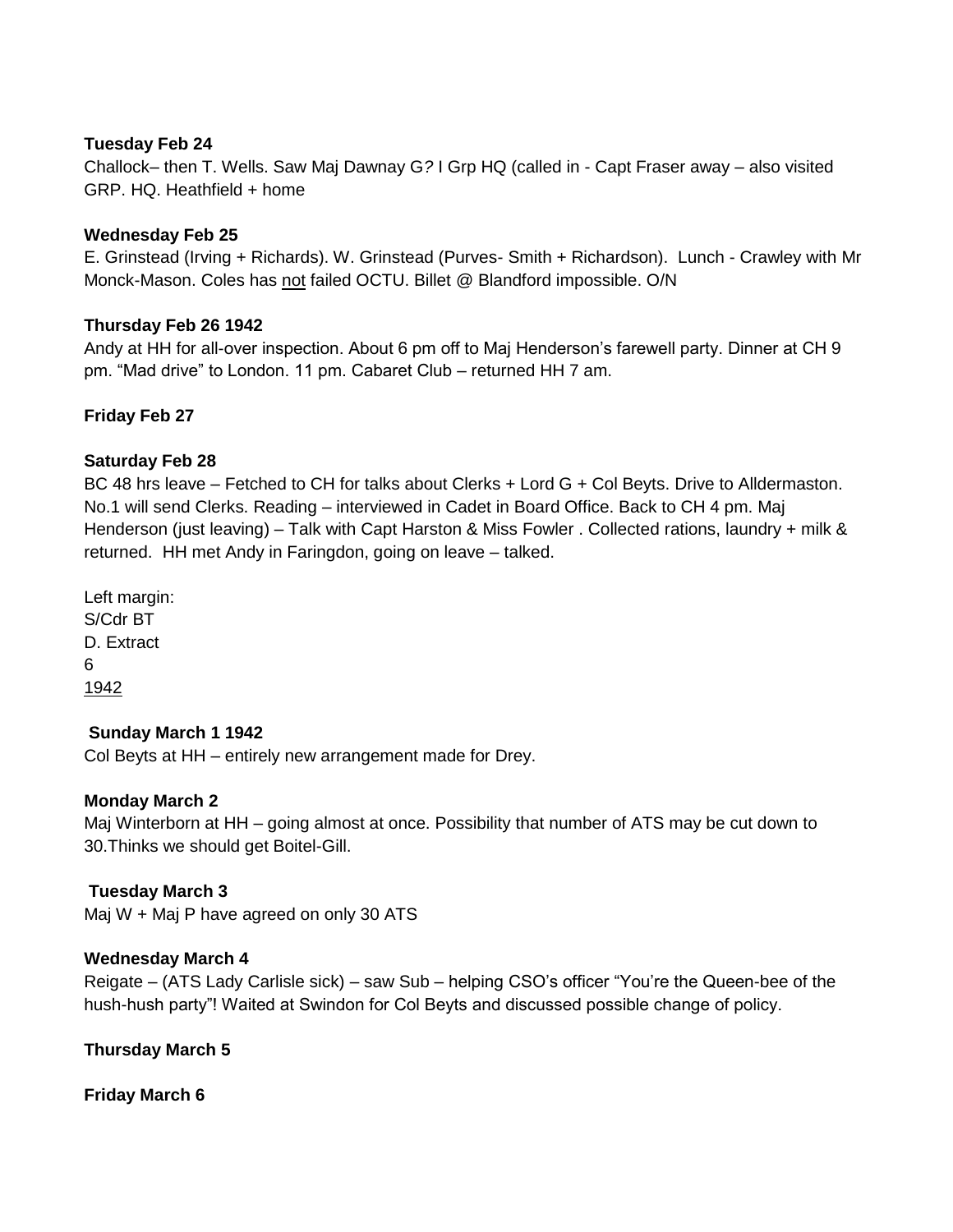### **Saturday March 7**

Blandford – looked in at billet, then Hut (lunch) Blanford Hut again and to billet hunt – mostly fruitless. Home via Salisbury + Marlborough (duties)(Capt R at Salisbury all day)

### **Sunday March 8**

HQ Party - first discussed syllabus for Courses with Maj Petherick, Col Major, Maj P, Col Beyts, Andy, new Col + Capt Tracey.

# **Monday March 9**

Arranged Mess and Dormitory

# **Tuesday March 10 1942**

Shrivenham – opened account at noon [NAAFI] – called on Barrack Warden purchased supplies. Chairs, rugs and wpbs *[?]* delivered HH later.

### **Wednesday March 11**

Drey arrived HH + furniture.

### **Thursday March 12**

With BC for stroll + fell in ice-covered fish pond - hurt wrist.

### **Friday March 13**

Awful puzzle of placing Officers CH with Drey – Maj P as new OC. Sigs Capt Jones + new MTO – Capt Crawley. Maj Winterborne + Jones at HH – to eat – went down very well – awful version GHQ decision ??? Horrified.

**Saturday March 14** Saw CO & G1 not so bad as Maj. W made out. To Cirencester at 5pm with Andy & BC for film and dinner.

### **Sunday March 15**

Letter of protest to Col Beyts? Any connection with previous remarks? Maj P leave 17<sup>th</sup>. – Boitel-Gill arrived at HH

#### **Monday March 16 1942**

BC to HQ – interviewed by 2 Cols - Both talked to BT. CO wants Course made to last a week. Capts Collings, Farrer, Tracey + Maj Winterborn short lecture map reading. Successful billet hunt for BC with Capt Oxenden

#### **Tuesday March 17**

Col Beyts + May W at CH – Course NOT lengthened. Andy (over tele) bullied us into going to Concert 21 Club.Cole arrived with RSM Stronach + Monck-Mason (to First Course at HH)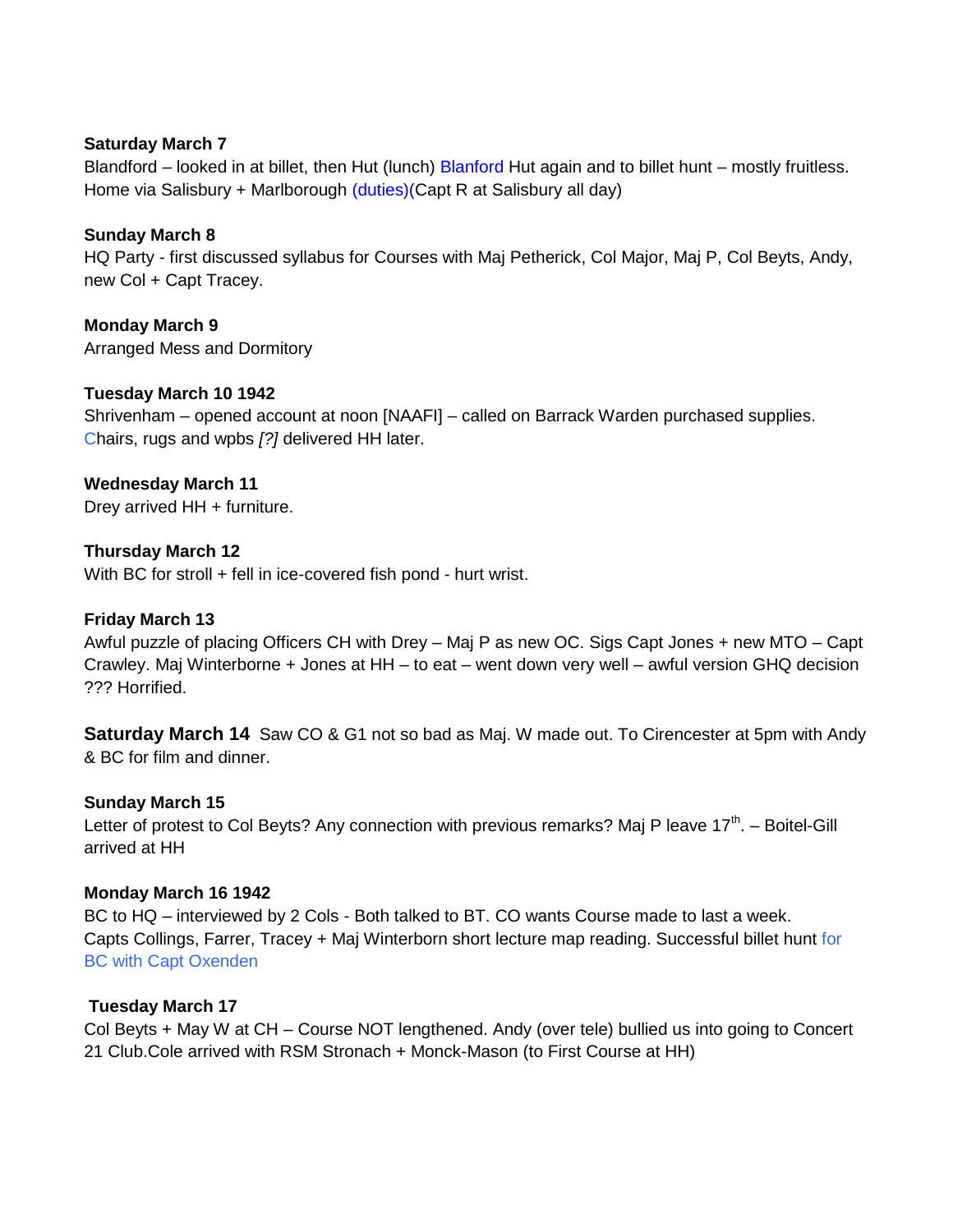#### **Wednesday March 18**

Opening address 5 mins – BC took over – BT "Nature of Work" – Col Beyts (a few words) – BT Pay Allcs *[Allowances].* Capt Oxenden lectured 5 – 7. Saw Cadets and arranged postings.

### **Thursday March 19**

BC – Pt. II Orders – Claims" Text*[?]* – Charles on Log Books – Practical Map Reading with BT invited. Cipher Test from 6 – 7.

#### **Friday March 20 1942**

Mess Bill + away they went! Maj Harston to Aldermarston to select clerk – drove newest recruit. Clifford, Beck + Britten arrived

#### **Saturday March 21 1942**

"much slower lot than last – not such good manners +how did Clifford pass voice test, can"t think!" Opening address, foreword by Charles R, foreword by Col Beyts

### **Sunday March 22**

Course doing Tests – Charles R map reading after lunch - evening Test. Off tomorrow.

#### **Monday March 23 1942**

[illegible word] Boulton*[?]* to see Mrs Beyts. Cpl B at HH + asked about promotion for BC. SAQC Maj Smith – Pig8 SH*[?]* - determined to give us another gath Salisbury – Hut + billet. Blandford – Hut – great gathering Maj W, Capts Jones + Hall-Hall – Mr Monck-Mason + wife - Kaines. "Very glad I went down to Blandford today - a psychological moment to arrive at Hut"!

### **Tuesday March 24**

Div HQ then long session @ HQ – Brown after lodging ATS – Maj B took clerk – all allces *allowances* at his fingertips –agreed entry for  $8<sup>th</sup>$  Dorchester + Honiton (No 3TC – 3 possibilities as Orderlies). Left for HH. Col Beyts to Explain decision on Fri  $(27<sup>th</sup>)$  (?)

Left margin: S/C BT D Extract 7 **Wed March 25 1942** Interview (3) at Harrods – one Duthie. Retd HH

### **Friday March 27**

Col Beyts – CH – establishment to be cut down – Maj Harston – Sanderson – Capt Anderson + his successor ("dull + anti AT at first meeting"). BC + Drey off on leave.

#### **Monday March 30**

Car arrived at HH laden with equipment delivered at Reigate (White + Thompson) handed over equipt. Challock – hut closed. Chased[crossed out] Tracked down billet in Wye – (Adams-Beck). Canterbury overnight.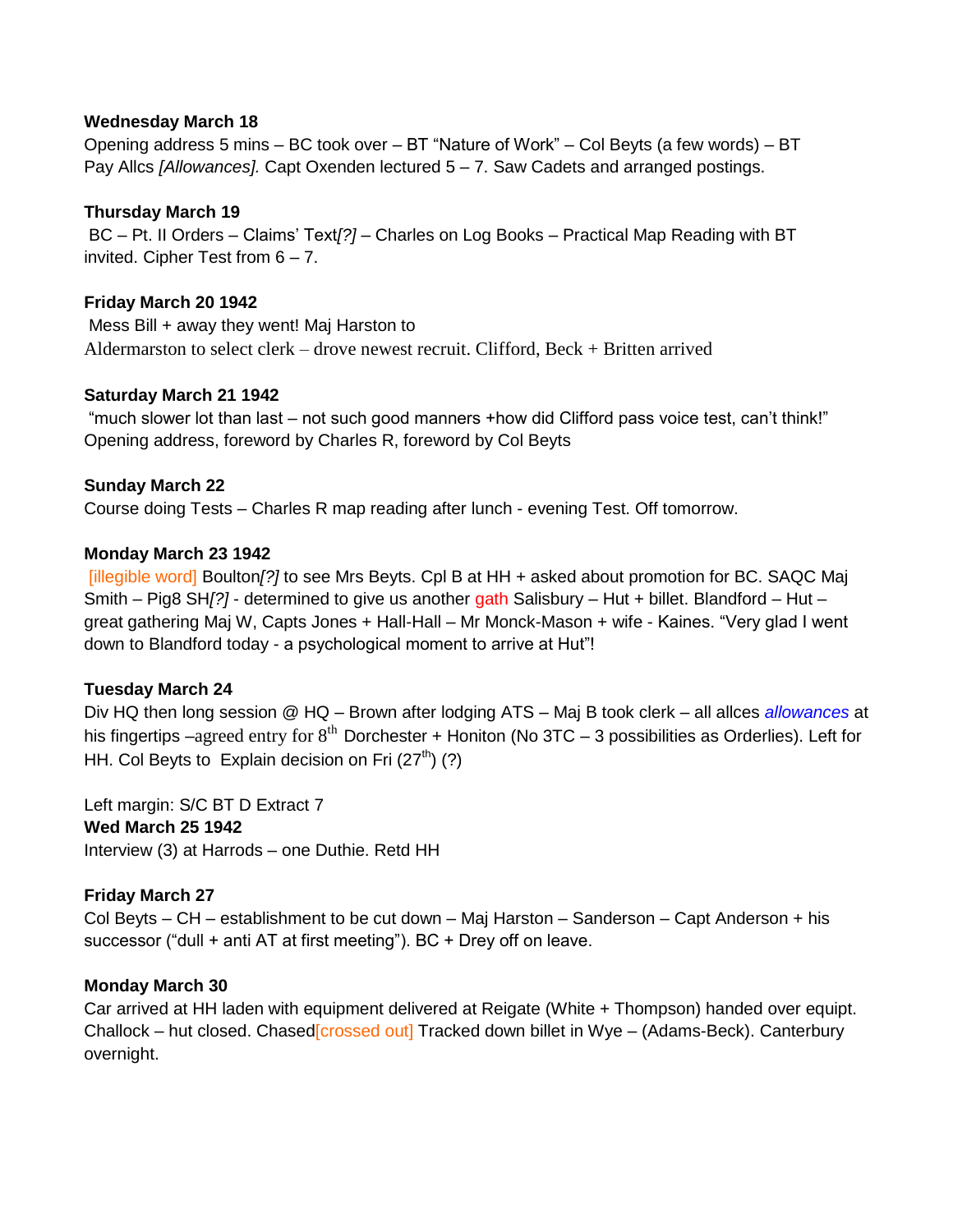# **Tuesday March 31 1942**

Up to Hut (Paddock + Graham). H. Peverel (Burbage had left) – Colchester [three words erased/illegible] overnight. (Maj Maxwell "passing through") Left margin: (via Ferry from Sittingbourne

# **Wednesday Apr 1**

Halstead – (Whiting + Clifford) Dished out equipment. Hundon – Maj Jones – Capt Oakey - Capt Shanks + Mr Monck-Mason. discussed "weeding-out". BSE and (after great hunt) Thornham Magna (Hills + Bromley) – move equipment. Norwich more equip – Capt Collings + Shanks + Oakey in Hut. Burbage there - talked about lack of Security.

# **Thursday Apr 2**

Capt Collings has had further proof of Burbage"s lack of Security – CMP Bishops Stortford to find way to II Corps. Returned to HQ to see Boitel- Gill (saw Mary Burton – CR's Secretary). On leave tomorrow. Held up for MT less day Permit.

**Friday Apr 3 - Monday Apr 6 1942**

BT on long Weekend leave

# **Tuesday April 7**

Called in to her Bank in Lewes + Manager knew of H. Guard Courses at Coleshill!

# **Friday April 10**

"Run in" by stern + stupid young Policeman in Basingstoke who thought GPO address bogus & took me to Police Stn for "further enquiries". Returned to HH

# **Saturday April 11**

With Capt Collings to London – WO (A *Coy[?]* 15). Return HH by train.

**Sunday April 12** Discuss*[crossed out]* Talk with Col Beyts at CH. Interviewed Sgt Young – not suitable

# **Monday April 13**

Bulford SP District HQ – Col Stronach re new Caits*[?]* Hildyard arrived at HH.

# **Tuesday April 14 1942**

Driven to Winchester – Hut full of workmen – Billet reported all gone to Southampton. Misdirected to Salisbury. (Astley-Cooper & Holmes – want to be Platoon Officers) – Blandford (Ellis, Hughes & Monk-Mason & Pte Brame [erasure illegible]

# *[Noted at top of page]*

# **Wednesday April 15 1942**

Set off from Manchester no petrol station A.A. school nr B"ham. Overnight Attery @ Brig HQ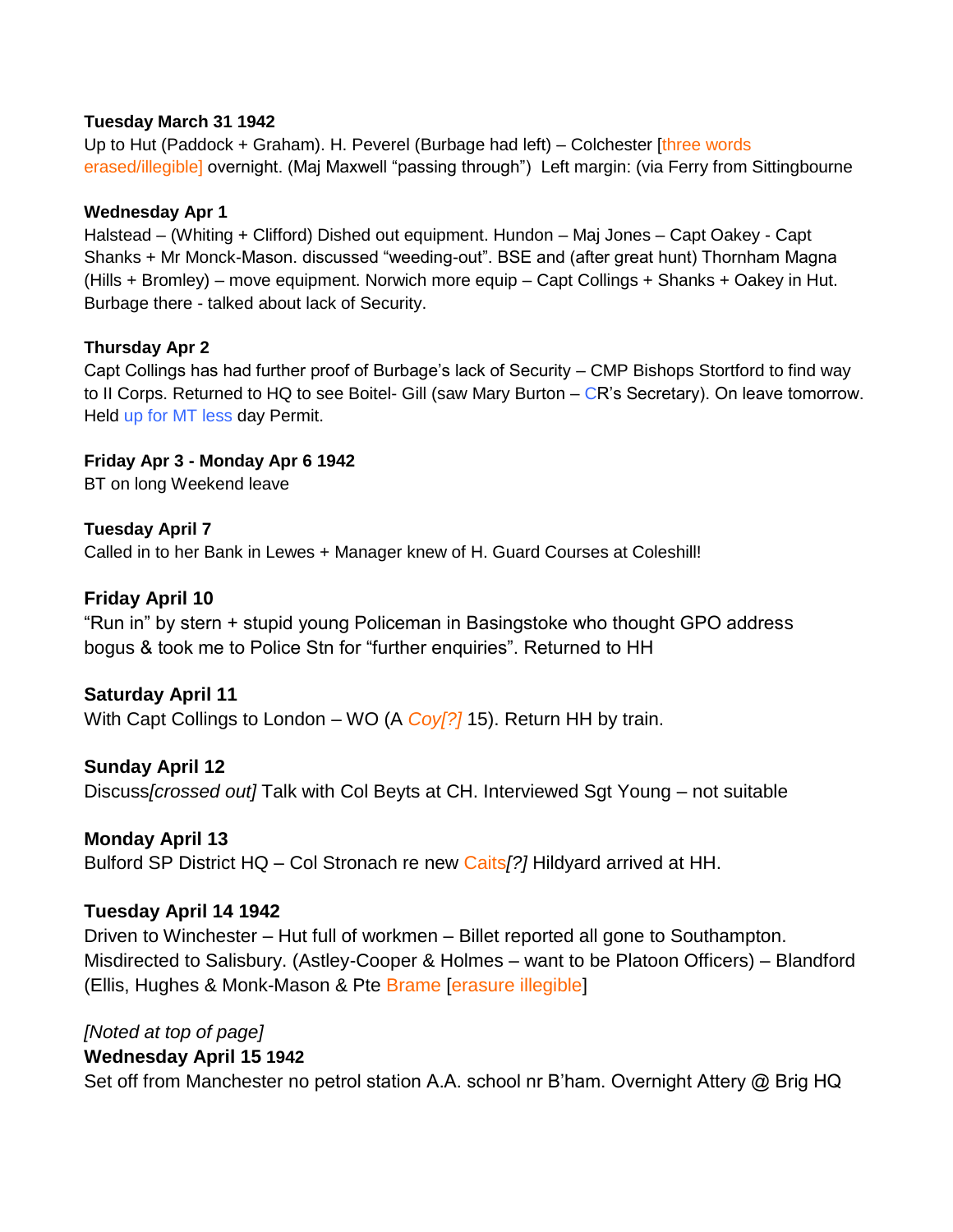# *[Noted at top of page]*

# **Thursday April 16**

April [circled] Captain C arrived & to Sheffield [illegible Major?] duties, Pay Office I - to Barnsley, (Glocs) Overnight

# **Friday April 17 1942**

Barnsley [illegible word] – [reached hut ? (Pye + Hay-Whiting) – Linscombe (Worcs) – (Whiting + Fox), left 3.40 HH 8.10 Shrivenham - Capt *Boyden [?]* refused to hand over any equipment.

# **Monday April 20**

London – Sgt Thomas + Pte Shaw interviewed Harrods. Overnight London

# **Tuesday April 21**

Reigate – all well at Hut. E Grinstead (Curtis + Seaver had a row). W Grinstead (only Purves-Smith) Home for night

# **Wednesday April 22 1942**

Heathfield (all well). Tunbridge Wells (Alexander alone – did Cipher with her). Challock – explained new policy to Richardson. Hilliers (?). Challock [was (crossed out)] asked about change to Ack-Ack – G3I ? Challock. Canterbury - (Kaines). O/n stay

# **Thursday April 23**

Kaines + Graham. Installation of Uncle at Cathedral. HH 10.35

# **Friday April 24**

Cadets (3) arrived for Course. Charles R *[Randell]* lecture. CO came into Oxo"s lecture

# **Saturday April 25**

HQ to see Maj Harston. re Capt Bryck<sup>[?]</sup>Boyden. Capt Beyts pleased to see Capt WB to give us equipment. Left margin: S/C BT D Extract 8 [circled]

# **Sunday Apr 26 1942**

Cheltenham (ATS HQ) – to see about new job for BC and Drey got bogged with Capt WB who was thought to be trying to be very offensive but BT tries to lay it off, telling Capt trans[fer] due was anti-AT. Maj Harston"s Sherry Party.

# **Tuesday April 28**

HQ for breakfast 08.30. (Charles has his majority). Conference - rude comments by IOs and about significance – Fight for ATS which was already lost? Practise on set after lunch.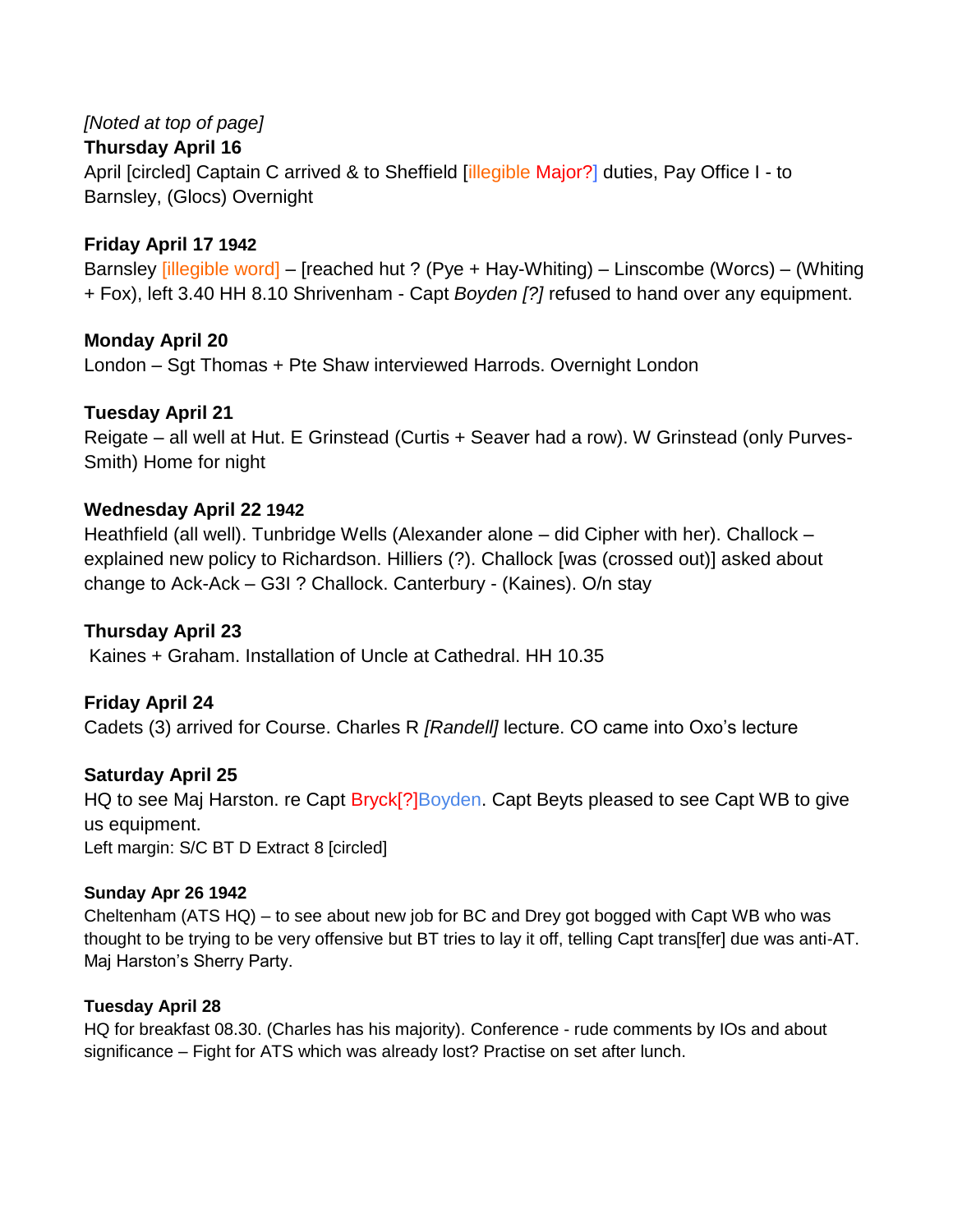### **Wednesday April 29**

Winchester – found Hut empty – waited until Stronach arrived – then to billet (Dicken + Vaile) HQ to see G2O Maj White. HQ for duties to meet new RE Subaltern ??

# **Friday May 1**

Car to Swindon – London – Redhill/Reigate White + MM arrived. Col Lyall-Grant re sanitary arrangements. Spoke to AG.16 re BC. Return HH. Interview tomorrow. GOC job?

# **Sunday May 3 1942**

Farewell party for BC at HH – Col + Lady Glanusk - Mr Fry – Maj + Mrs Harston – Capt + Mrs Oxenden. Capts Tracey + Tallants, Joan Boitel-Gill and Mary Burton

# **Monday May 4**

BMC departed (with some difficulty??) at 09.30. To Shrivenham to kit out 2.0 hrs and select furniture etc for Anteroom. Brown, Curtis, Norman-Butler + Thompson arrived for Course.

# **Wednesday May 6**

Took above to London. To AG.18 + AG.15. To T.Wells (Gunter) Maj Grundy. E Grins. To Canadian Unit [*Maj Urwin ]* URWIN – then home.

# **Thursday May 7 1942**

Through Lunch to H.Pev + Halstead. Dunham via Hundon - long talk with Capt Oakey - Mickey Browne too valuable to be moved.

# **Friday May 8**

Norwich – found all 3. Eleanor had w/s. Then to Maj Collings asking not to be taken away. Capt Knight – GIII I arrived. Lincoln – found

### **May 8 contd. 1942**

Maj C in bed in Hut! Tried to persuade me not to move Eleanor to HQ. Pye + Campbell D OK. Doncaster – Whiting + Airlie. Overnight. Rang Maj Jones + arranged to meet. Drove to Huntingdon + had long talk in car – Returned HH after lunch

### Left margin

### Insertion for **Sunday May 10<sup>t</sup>**<sup>h</sup>

Dinner with CO – Capt WB very much more human. Both CO and he were very much more human about the Unit. Locked both out of his car. Capt WB – get it open by removing the handle!

### Left margin

# Insertion for **Monday May 11th** [illegible]

Cheltenham to offer surplus Officers – War Estab Committee questions necessity for Snr Cdr. Ch Cmdr wants to know if the Snr Cdr need be had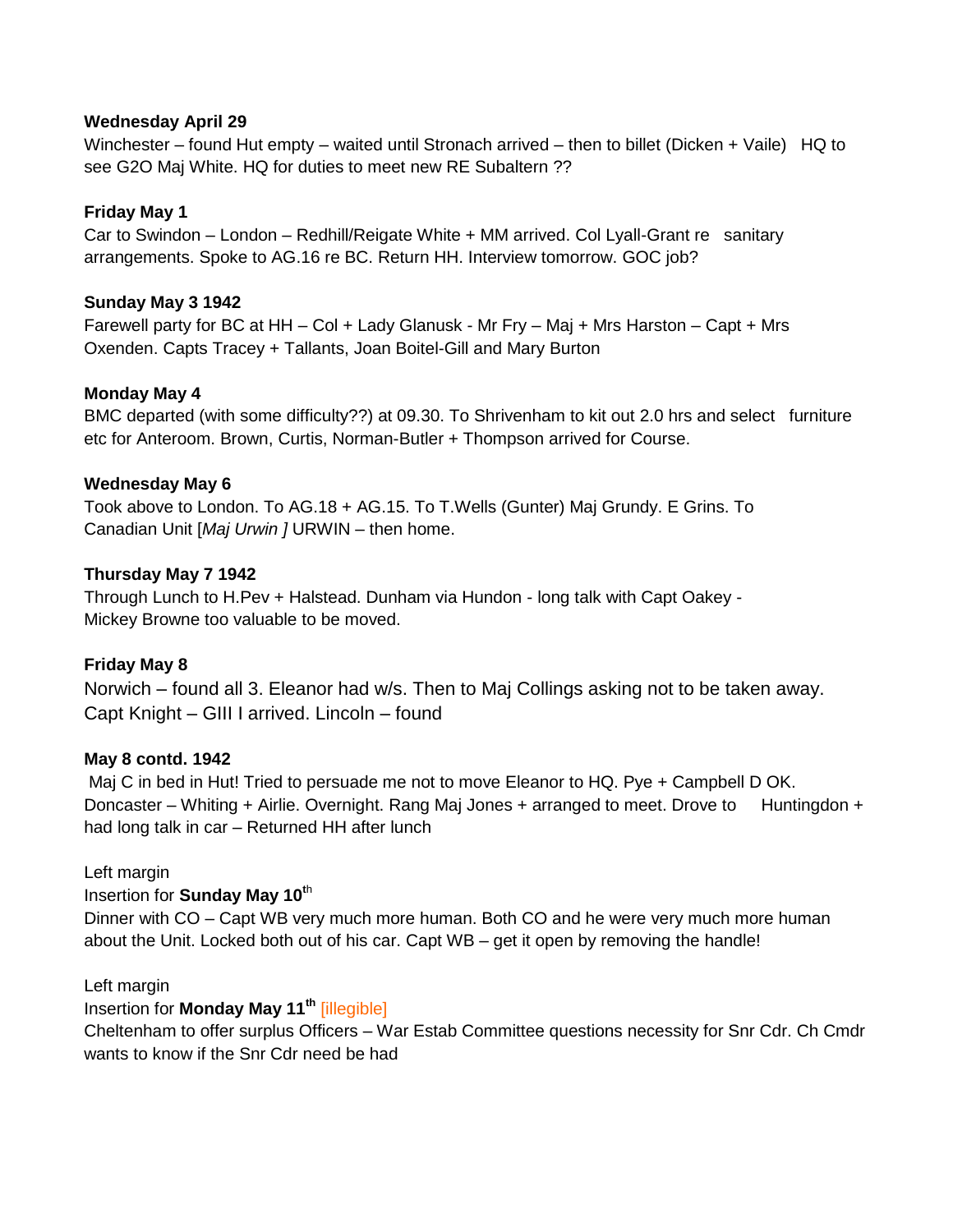### **Wednesday May 13**

Train to York – met by Capt Shanks. Sth Dalton HQ – met top brass. O/night stay

**Thursday May 14** Overnight - Transit London [remainder illegible]

**Friday May 15 1942** HH – worked all evening

**Saturday May 16** White – Barden – Richardson + Kaines arrived for Course

**Sunday May 17 1942** Colonel at HH – Oxo map reading ? Drey left - had appealed in GHD*[?].* Col appeared in Office ???]. Return HH **Monday May 18** London – AG.15 – GHQ (Maj Feeney)

#### **Tuesday May 19**

Confr (AD) at Salisbury. Command Paymaster talked about civilian claims. Winchester - Hut empty – to billet. Back to Hut with the 3 (Drv). Back to Salisbury – Blandford (Pte Beard*[?]* on to Hut (Ellis-Hughes + Bedford*[?]*. O/N

**Wednesday May 20 1942** W. Grinstead (Janet + Hazel) Return HH

Left margin: Officious note from "Marcus" demanding back typewriter + [illegible word]

**Thursday May 21**

Saw Charles on his way (+ Mr Fowler HQ).

#### **Friday May 22**

HH – re writing "Instructions". Rang Col Beyts. Car sent to take typewriter – kept duplication. "Hope you won"t mind if we keep it till Monday". No RCS men available – has put in a strong plea "Not only do we want a Senior Cmdr – we want this Sr Cdr *[Senior Commander]*

#### **Saturday May 23**

Back @ HH. Felt very quilty about Capt WB who was most pleasant on the phone. (Couldn't ???? to ????) and said he knew nothing about d????????

Left margin: Reigate. Thompson is disappointed about 2nd change of policy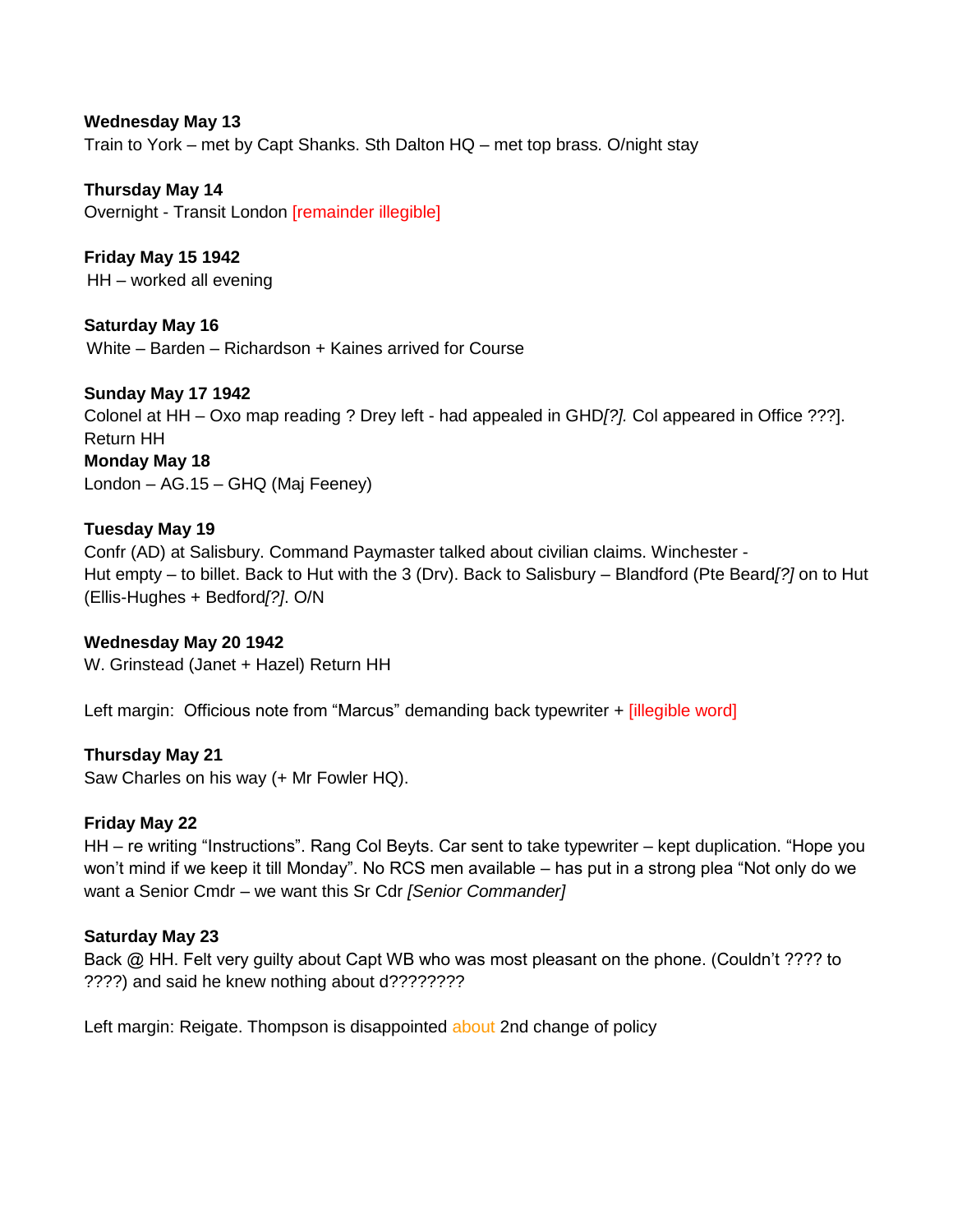### **Tuesday May 26**

Heathfield. Troops everywhere. Majors Randall + Jones + Capt Fraser at Hut. T. Wells – Challock – Canterbury O/n stay E. Grinstead – Canadian Corps gone. Taken over by British Home. o/n

### **Wednesday May 27 1942**

Canterbury – (Wendy Kaines + Graham + Paget on duty) On to London overnight. DAN"s Fund. Careful of questions!

# **Thursday May 28**

?Harrison LC Club – (Sgt Ellis + Evans). Returned HH 11.40am

# **Friday May 29**

Course – Lloyd, Whiting, Ellis-Hughes + Dicken. Oxo – map reading. Pt II Orders. Had to write a note for Clarke S/C

### **Sunday May 31**

Cheltenham ATS HQ – To take civilians NOT ORs. Hope to have some solutions to establishment questions

### **Monday June 1 1942**

Reigate phoned to say Canterbury were homeless. Crash wagon (*ambulance)* Tugboat Annie, 4 bombs in cellar. Set off at 3 (Col's car) with rations  $+$  bedding. Graham  $+$  Paget going to spend night in Hut  $+$ feed in "A" Mess. Overnight stay.

### **Tuesday June 2**

ATS Coy will take G + P. Car broken down at an Ord Depot! Put on train for London.

### **Wednesday June 3**

Train back to Swindon. HH + Sigs Officer to be vetted

#### **Thursday June 4 1942**

Doncaster (own car).. No ATS at Hut – taken to "B" Mess – dumped equipment + left.

### **Friday June 5**

S. Dalton (Col Devereux – J/C McKinley will take ATS). On way to hut saw Capt Shanks – lunch – Market Weighton + then up a hill to broadcast back to Doncaster – surprised as "Belinda calling". O/N. Ratcliffe with Wreath

#### **Saturday June 6**

Returned HH. Cross letter from Maj Collings!

### **Tuesday June 9/10**

Norwich (own car). Passed – talked to Maj Jones.Hut after dinner – only Waddy (Cole) there + O/n stay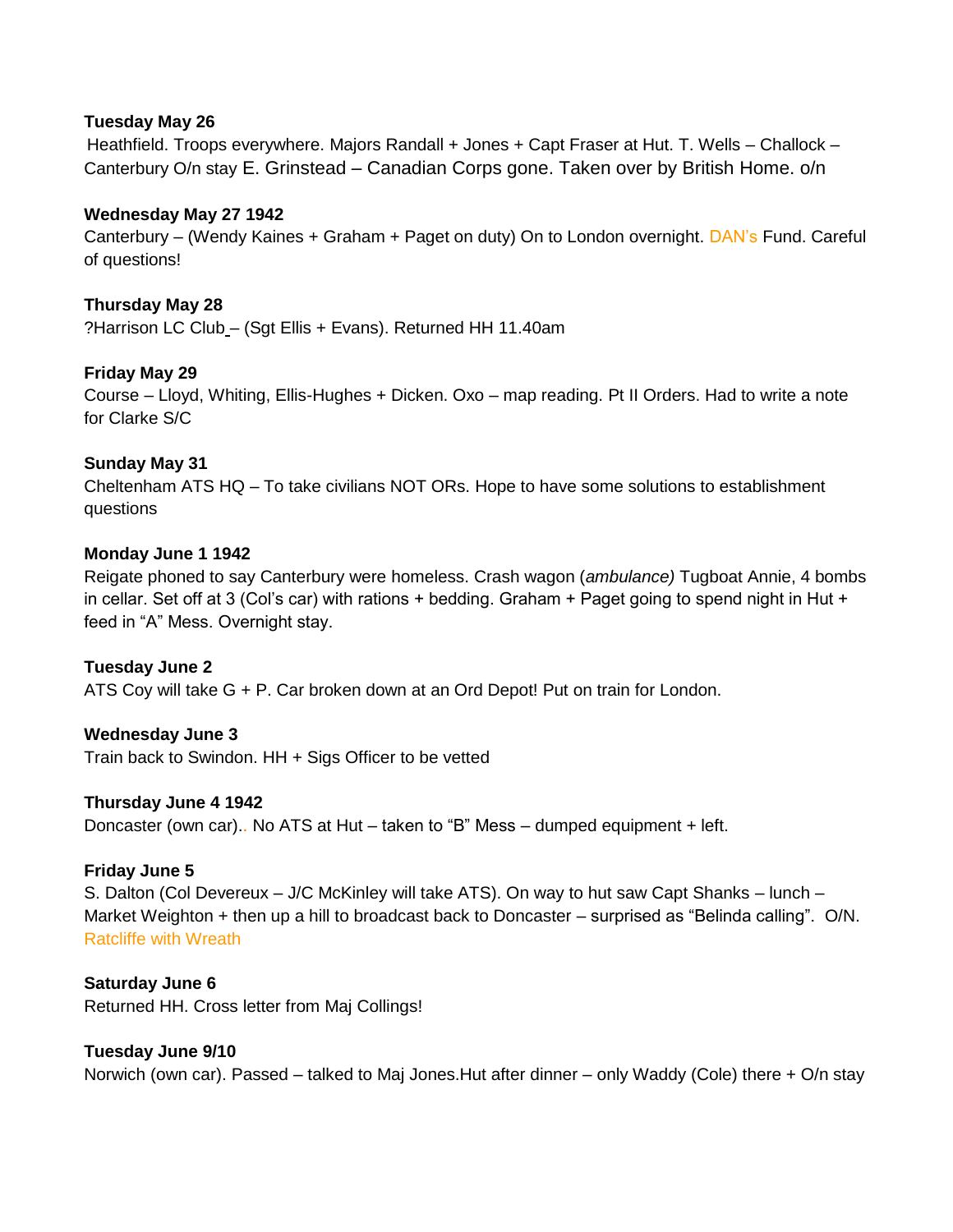Maj. (10th) [circled] Cole + BT spoke to Waddy over R/T from some distance. Back to hut at 9.30 pm – incessant activity until 2 am. Colonel looked in at height of it – Packed up about 04.30. Left at 2 + returned HH at 11 pm

# **Friday June 12 1942**

Long session with Charles at HQ – tried to pin him down to circular letter saying ATS can"t be allotted to Stations. No good! Missed Col Beyts + new Col who had gone to HH.

# **Saturday June 13**

Course – Paget – Ronald + Brown arrived

# **Sunday June 14 1942**

Charles at HH for lecture – shown draft letter from him to  $OS - no$  permanent allotting – it was cut down and addressed to individuals before it could be sent. Oxo to lecture – BT after tea. To Harstons (Sherry) until 10.10

# **Tuesday June 16**

Salisbury – ATS SO*[?]* Conf. Col Morris from Record Office. Dinner with the Crawleys

**Wednesday June 17**

Capt [Boynton/crossed out] WB rang re moving the ATS. All most amicable.

### **Thursday June 18**

Car to Highworth – taken by Staff Car to CH where Colonel + Capt Crawley got in – to London (at new speed limit of 40 mph!) First interview at Harrods (McGarry) never came.  $2^{nd}$  not suitable – no one suitable from AOER*.* Returned HH.

# **Friday June 19 1942**

RAF Dance

**Saturday June 20** Reigate (Thompson + White) – E. Grinstead (Seaver alone). Saw Lady Carlisle. Home O/N

Left margin: Lunch CH - Capt ??? Capt WB all pleasant

### **Friday June 26**

Heathfield (only Bardon). T.Wells – (Alexander + Badgerow)

**Saturday June 27** Hazel there (W. Grinstead.) Ret HH

### **Monday June 29**

To Taunton in new car. O/N. Taunton 9 am checked in Capt Coxwell-Rogers + MM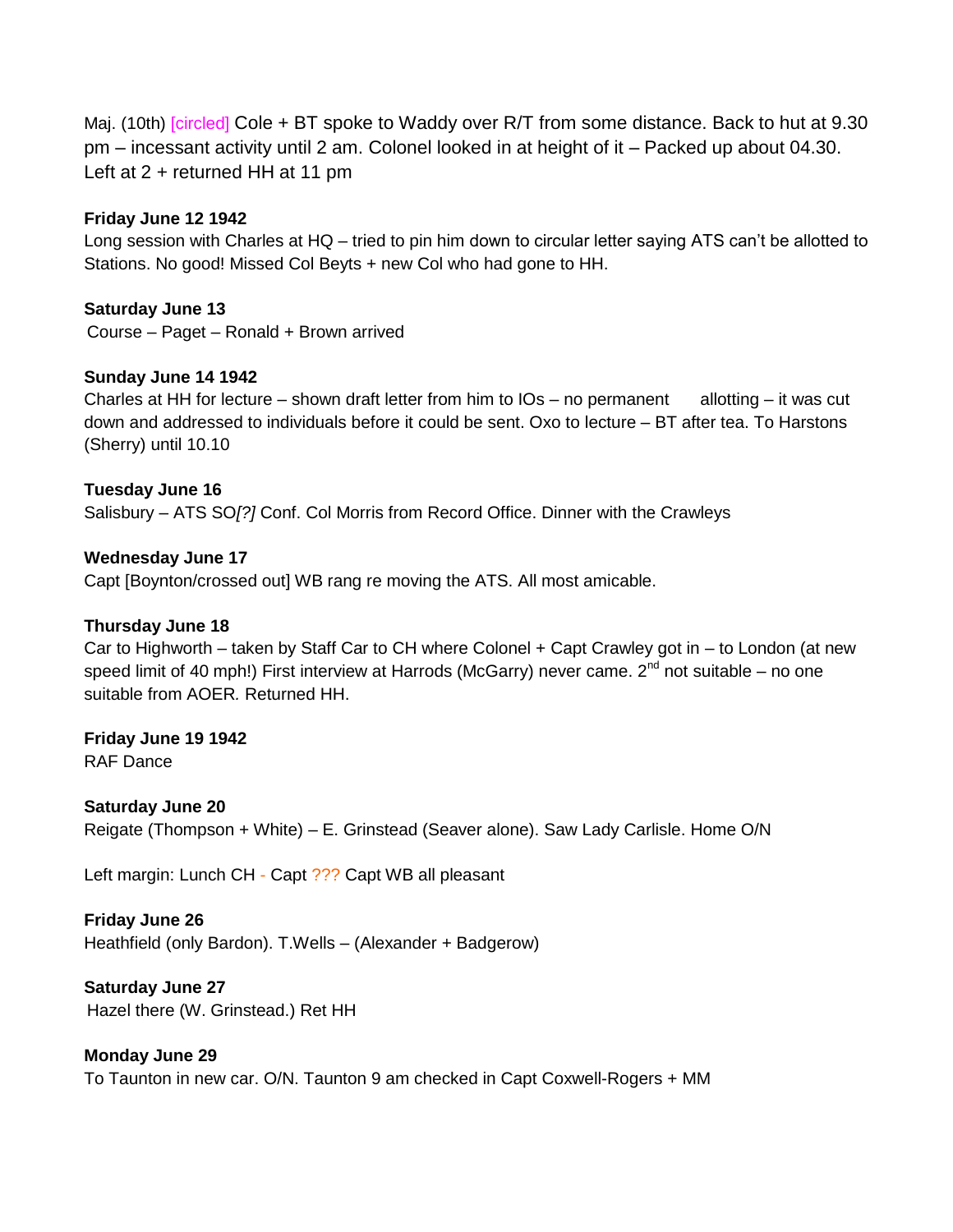### **Tuesday June 30 1942**

Visited Hut + chose a billet. HQ BGS*[?],* G II I. Col Beyts party - then back to London by train – arrived 11.20 – overnight.

# **Wednesday July 1**

Interview Cpl Norris ? at Kings X Stn. Train to Edinburgh (Mr Ross)

# **Thursday July 2**

Capt Hally to site. (Mr Thimont – Sigs). Search for billets – no luck. [insertion illegible]. B HQ – GII I sent us to Ch Cmdr *[Chief Commander]* [insertion illegible]. O/N

# **July 3 1942**

Return to London by train to HH. Battle with Camp Cmdt over transport & ATS unhappy

# **July 4 1942**

Hackwoods (2), Shaw, Jensen + Thomas arrived for Course. Maj Jones at HH to discuss & arrange postings. (Had to send for MM who had been seen in staff car in London)

### **July 5 1942**

Posting Orders out. Charles R map-reading. GI bounced with demand for circular letter that ATS must move – agreed. Showed him C. C"s letter about Discipline. Brought 2 GHQ signs for us. Phone calls from Capt Childe + Capt Fraser to protest about moves

Margin: "new" GI ??

### **July 6 1942**

Charles came over to say that CO has ratted on circular letter re moves

### **July 7 1942**

Train to London to interview Pte Moss but she had gone on leave to St Ives. Conference with DATS. Return HH

### **July 8 1942**

To HQ. Saw all 3 ATS + Maj Harston. Went to Camp Commandant & asked if he would come to se the CO. Charles + Maj Jones also present. All went well. Capt W.B. amiable -T – Colonel S. Commander"s secret short Conference about Establishments – am to stop recruiting! Afternoon on range with all weapons. Interviewed Moss after tea – passed test. Took her back to HH.

### **July 9 1942**

Car + driver to Norwich. Maj Collings hut  $(?)$  phoned + suggested I interviewed a young widow of 21 – "a kindness to give her something to do" – non-committal. O/N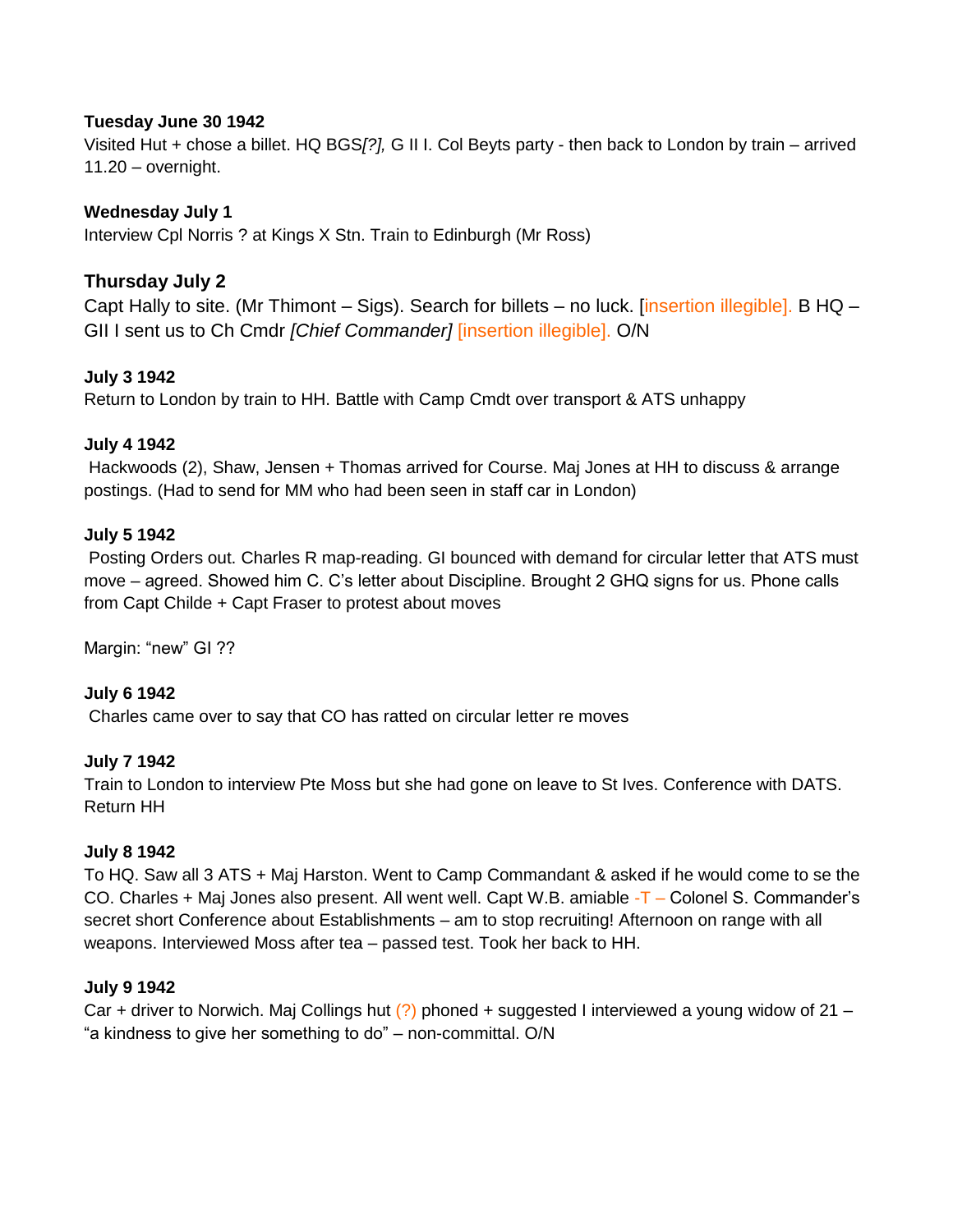#### **July 10 1942**

Breakfast Mu (?riel) – Cole + Maj C – to new site. Gunter – shattered about Scotch Corner. Met young widow- all in vain. To Thornham – Seaver & Clifford. H. Peverel - found Capt Childe & Mr Bradley. On to Halstead – picked up Mickie & saw site. Found a billet. Back to Colchester. O/N

#### **July 11 1942**

Met Capt Childe in Sudbury. On to BSE (Bury St Edmunds) – entire day spent in looking for billets. Slept in car on way to Braintree.

#### **July 13 1942**

Reigate – to Course house with Thompson – left after a few words about re ? for HH

#### **July 14 1942**

Oxford – in own car. Corps HQ very helpful as were Coy with Stores. Return HH to interview Pearce, Pratten + ? Fiddes-Watt (gone to WO). All 3 passed.

#### **July 15 1942**

Car + driver – Reigate hut (?) – Capt Fraser – Photographs in garden. Lincoln (Pye + Campbell in hut with 3 ORs). Busy night. Maj Collings arrived + BT was sent off in his car at 4.30am. O/N

#### **July 16 1942**

Doncaster. O/C ATS Coy said Cole was too young for a Mixed Mess. On to S Dalton – Capt Fraser – long talk about Tom Shanks + complete lack of security at the HQ. To York. O/N

#### **July 17 1942**

Scotch corner with Capt Farrer. 2 x GIIs and a GIII. ?fell ???Tom? Capt Brodie going direct to ATS Offices about billets. Look at Billets. Return to Darlington. O/N

#### **July 18 1942**

Northampton – ATS Depot – explained about Orderly for BSE. Returned HQ

#### **July 19 1942**

Saw Col at HQ about Security at S Dalton and Capt Farrer – Authority given to enrol last 3 civilians. Saw Maj Jones also

#### **July 21 1942**

Joan Boitel-Gill to dinner. HH – discussed to failed TTs

### **July 22 1942**

Shrivenham O[fficer] i/c Barracks – chest of drawers promised. ENSA Concert at HQ followed by dinner – bevy of Signals Officers called in to HQ by Maj Jones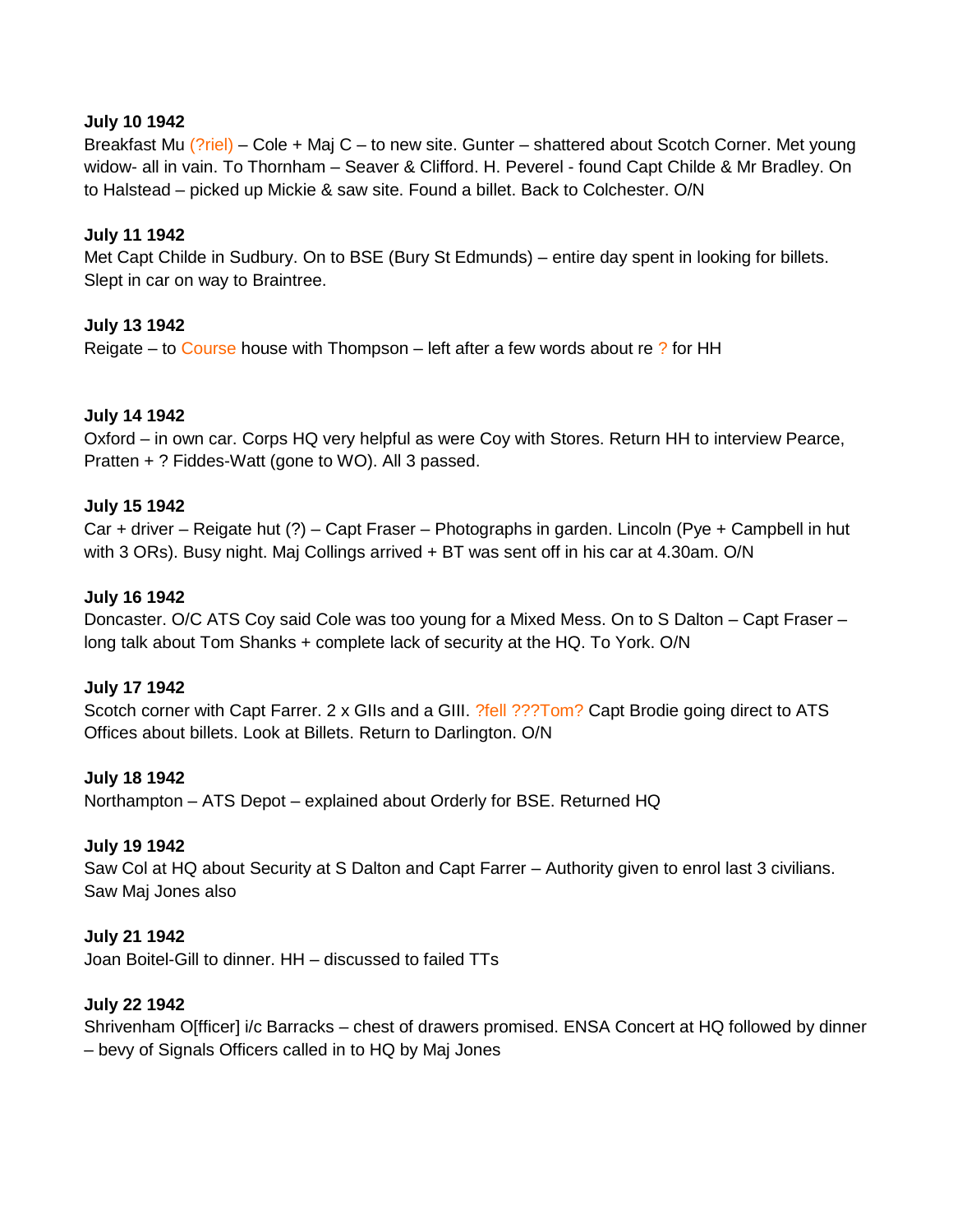### **July 23 1942**

Sent her comments to HQ re TTs. HQ rang at 6pm. Wire posting her to COD [central ordnance depot] -GRB the  $29<sup>th</sup>$ . Flabbergasted – didn't like the idea of Ordnance.

### **July 24 1942**

Rang Col Douglas who had already put through call to GHQ

#### **July 26 1942**

Spoke to GI 1 – thought they meant to move her regardless of Establishment. Told to go on tour ?? Had given up visit to Northern Command + he would see  $C/Cdr$  Fraser – Tyler. Set off after lunch to Reigate + E Grinstead then home

#### **27 July 1942**

Visited Sevenoaks via Heathfield – T. Wells – Capt Fraser – to Challock to see new hut. On to Canterbury. O/N

#### **28 July 1942**

Back HH via T. Wells + W Grinstead. Mr Fry taken to hospital after stroke. Charles phoned that posting is cancelled – came to HH with Lord Delamere

#### **29 July 1942**

To Swindon Hosp. With some of the family – Mr Fry died at 9.20pm

#### **July 30 1942**

Collected Capt Darwall-Smith from Swindon

#### **July 31 1942**

WO AG.16 ? - ?? posting cancelled – could have 2/Sub Colson and not Auxiliaries. Clerks TTs returned. Comments not agreed to. Pedalled to Crawley"s farewell party (bicycle obstacle races – Oxo took her back to HQ pillion on his M/C – Charles rode her bike  $+$  Fingland took Alma!

#### **August 1 1942**

After Mr F's funeral Charles, Bill Harston + Mary Burton all stayed to lunch (HH) Remaining text cut off

#### **Aug 2 1942**

HG (Home Guard) Sports outskirts Winchester. (Capt Clive + Oxo tried to get her to throw a Mills bomb – knowing her throwing she declined!) Saw one of the Hackwoods in Winchester Hut.

#### **Aug 3 1942**

Saw Commander + GI at HQ. Read GHQ letter saying they must choose a replacement. Vetoed idea that one of ours should be chosen + Cmdr told me to ask WO

#### **Aug 4 1942**

Train to London + on to Newcastle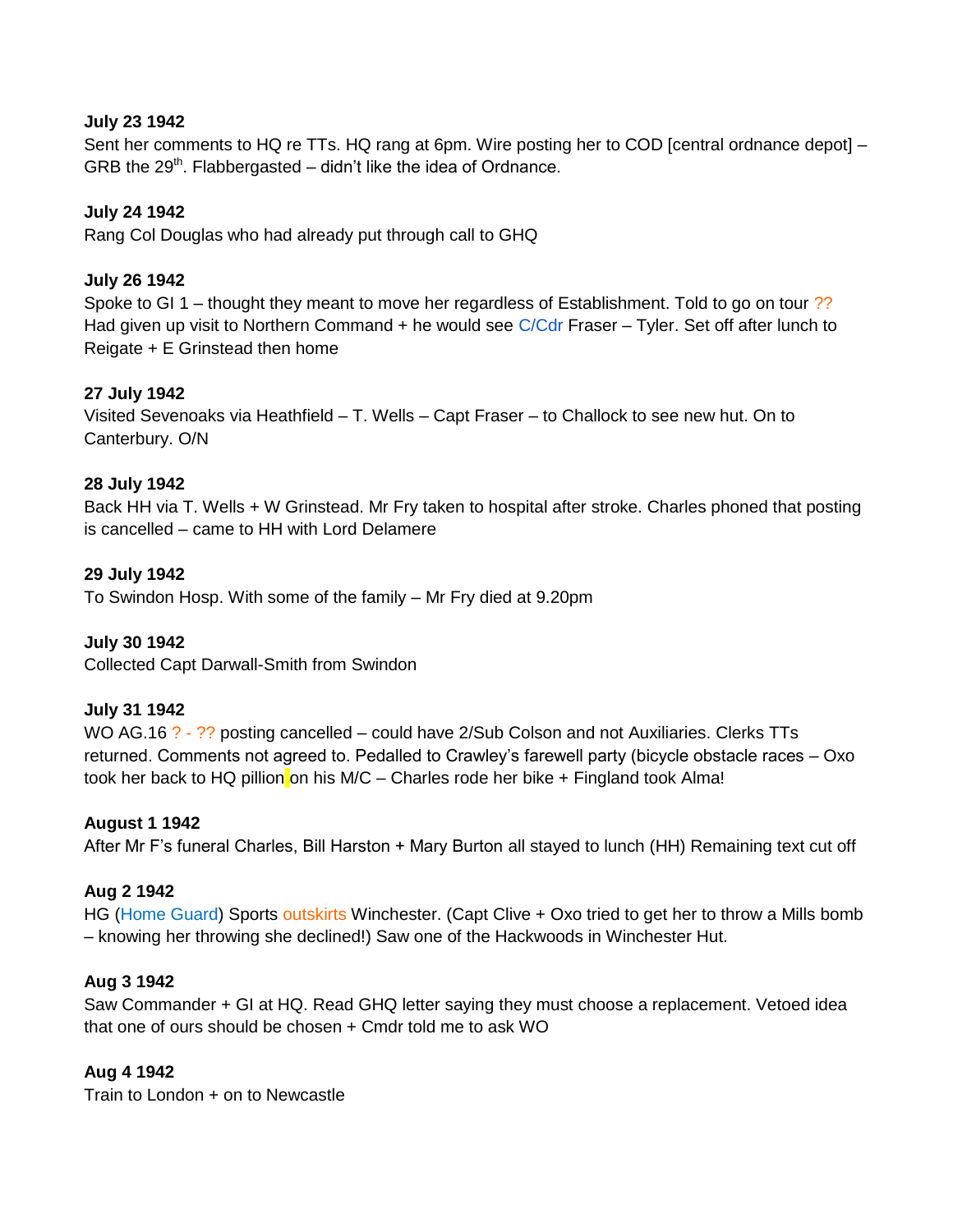# **Aug 5 1942**

Capt Grover drove her to Alnwick + was DCRE site + cottage. After lunch charming Lady Milward who will take ATS. Back via Div HQ. Capt G (with "much made-up, peroxide, crimson-nailed – ex-actress?) wife took her to dinner + the theatre. Some idea that Mrs G would like to join us – too difficult!

### **Aug 6 1942**

Edinburgh – taken to hut by Capt Hally + Irving does want to return to H Peverel. Command HQ (MacKenzie – E Area Capt. Night at OCTU

# **Aug 7 1942**

Interviewed "little" Dallimore at OCTU. Returned HH

### **Aug 8 1942**

HQ battles about Trade Tests – had to agree to final suggestion that papers should be sent elsewhere for marking. Long session with Maj Jones – lunch with Lord Glanusk

### **Aug 10 1942**

Colson arrived for interview – OK – passed test. Rocket sent off to Eleanor Norman Butler – Priscilla Badgerow discovered by telephone to have already gone on leave which only begins "after duty" today!

#### **Aug 11 1942**

Train to London and on to Norwich. Met by and taken to lecture by Belgian officer – excellent. We were specially invited by Major Collings. O/N

### **Aug 12 1942**

Train to Taunton – Capt CR – visit to site and farm – possible billet but only possible if Orderly provided – met Capt Tracey + Mr Lloyd. O/N

### **Aug 13 1942**

Buckland St Mary with Capt CR – Hills (much improved). Visited Attery (Corps/Adviser). Honiton – No3 TC – Chose 3 Clerks and an Orderly. To Blandford (Dorothy + Ann ? Ellis-Hughes) then Dorchester via Capt Hall-Hall. Mr MM there too. O/N

#### **Aug 14 1942**

Winchester – Records Office – caused consternation when let out that we do not publish Pt Ii Orders! Salisbury – SAOS Corps – Siren, machine gun, bombs (all SAOS under the table !!!). Out to Hut – returned Bettine their stamp book to be cleaned up. Honiton. O/N

### **Aug 15 1942**

Taunton re Orderly to be attached. Lunch with Capt CR – up to Brown (billet). Return to HH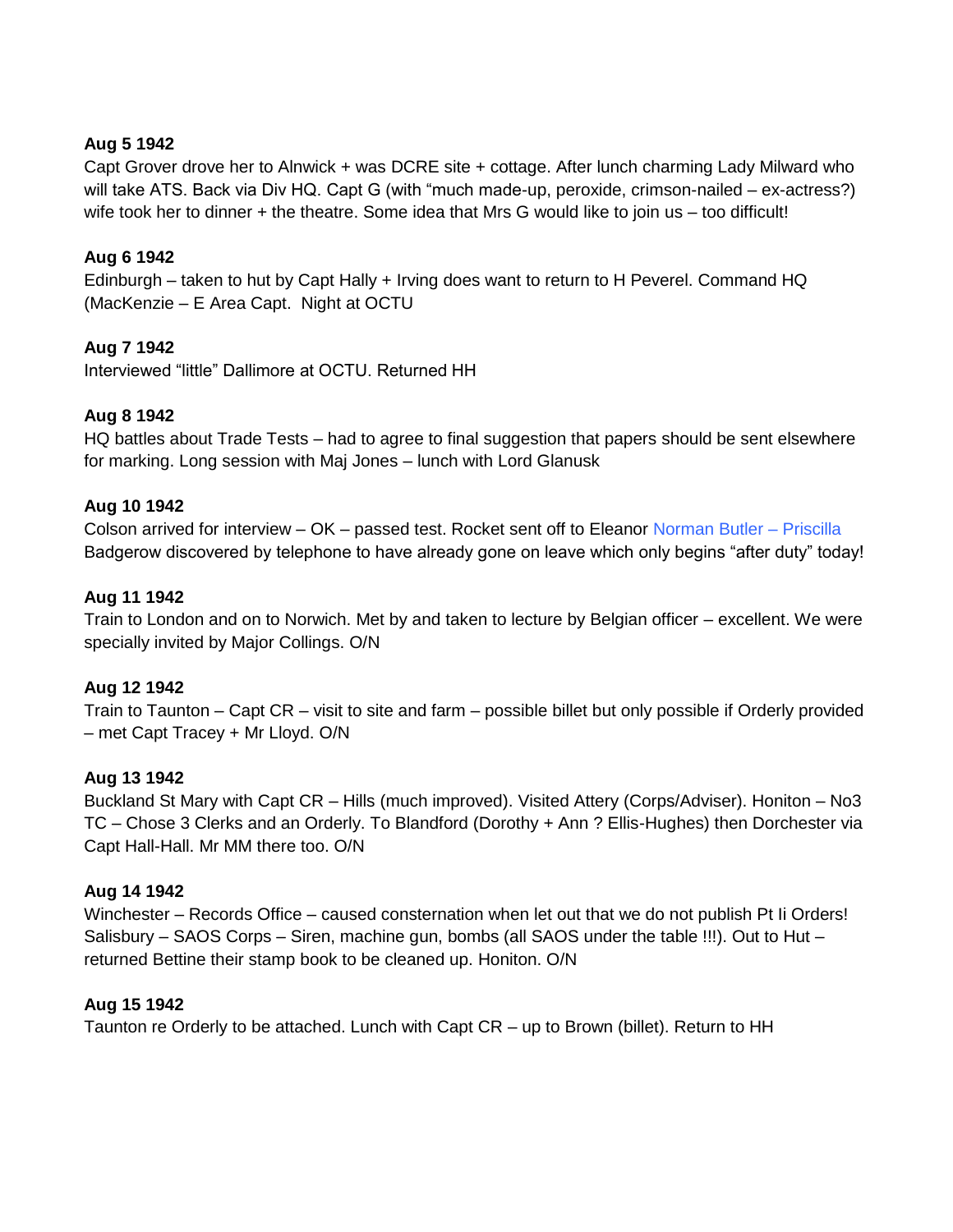### **Aug 16 1942**

Saw GI about retaining ATS – said she hated them being there – hated anti-officer atmosphere. He enlarged on that – to her surprise. Maj Jones called in about producing Signalmen. Everything going wrong at Taunton and Orderly at BSE has died in suspicious circumstances.

# **Aug 17 1942**

Conference at HQ with GI – Bill Harston – Maj Jones about more of ATS to HH. Eventually decided but shattered by GI"s extreme outspokenness on having ATS in mess (having lunch there). Bill H having asked, assured he didn"t mean me. Broke news to Mrs Fry of more ATS – took it gladly.

### **Aug 18 1942**

Telephoned SAQ c (Station Area Quartering Cmdt). Staff car to Honiton – spent a long time choosing Welfare stuff – curtains etc. O/N

# **Aug 19 1942**

Honiton? With Capt CR much shuffling of personnel – short lecture to Officers at Hut. Returned HH

# **Aug 20 1942**

Taunton?

Capt Buckle – from SAQC – and assistant inspected whole accommodation – passed stable for Rest Room and mess but not for sleeping. Alma returned in 3-ton lorry with masses of furniture – curtains etc – distributed to rooms. Short cycle ride.

### **Aug 21 1942**

Lots of sorting of (above) then in own car to O i/c Barracks to collect pots + pans. Capt Hall-Hall at HH – leapt into his car to fight for his ATS but GI quelled him.

### **Aug 22 1942**

More barracks stuff – terrific moving into rooms, making blackouts etc. Major J at HH. Recreational Training for all. Dallimore arrived + passed Test.

### **Aug 23 1942**

Car + driver – Reigate. Thompson for the last time + Olga looking thin + tired. H Peverel – Lloyd. Colchester – Capt Childe. O/N

### **Aug 24 1942**

Left at 9.30 – broke it to Thomas she was not a success. BSE – Mickie + Shaw re funeral (Orderly). Met Freddie Childe. On to Thornham to take Yolande"s present from Unit. Ipswich. O/N (at Capt Tallent"s house)

# **Aug 25 1942**

London –  $AG.16(0) + (b)$  – both helpful. Back HH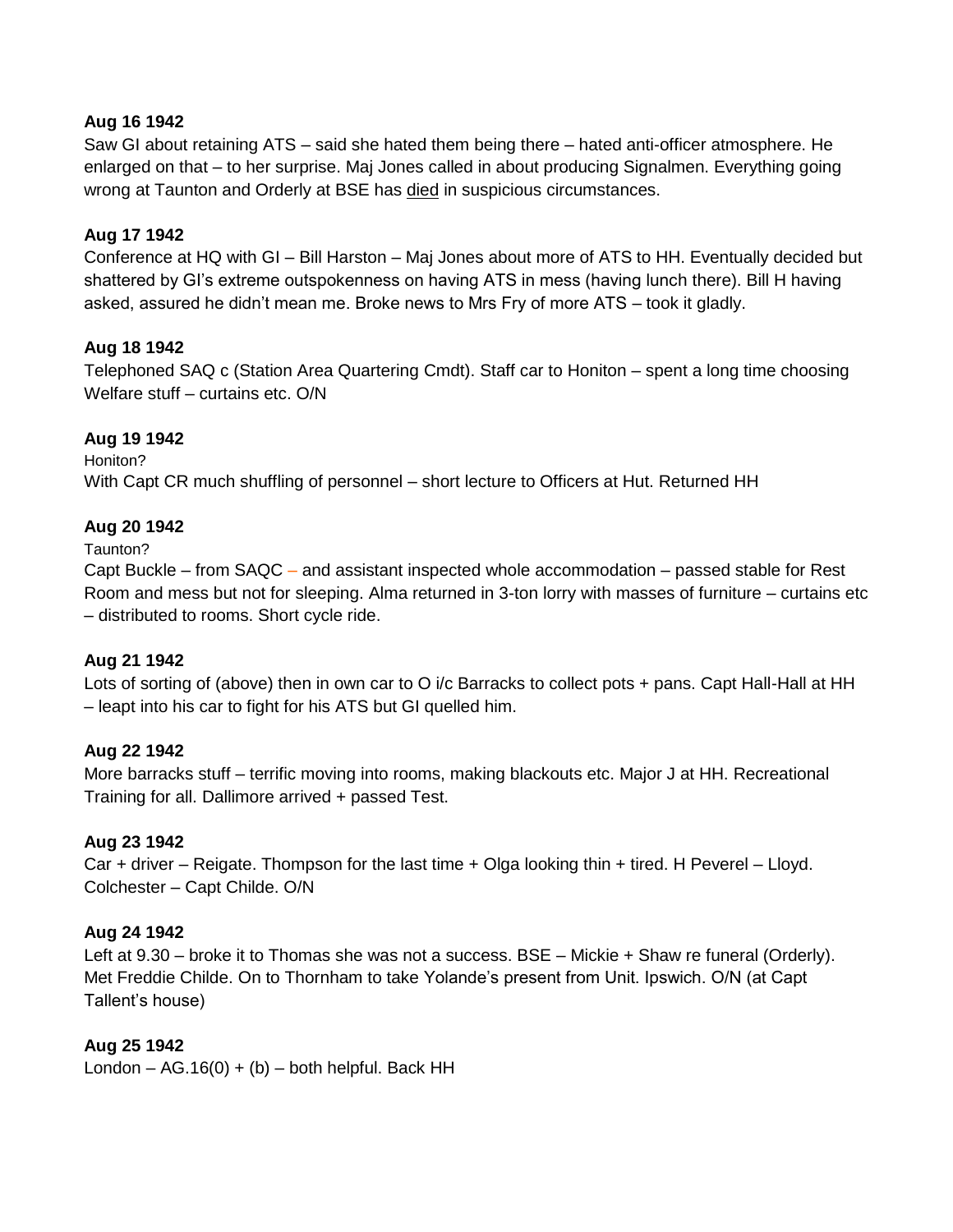### **Aug 26 1942**

Summoned to HQ (? Blown up by Capt Tallents) to give Capt Fingland some figures. Saw Col Douglas + added 2 points – "most embarrassing letters" and "reprimand by senior ATS Officer". ??? Shrivenham – promised more rugs by Mr Atherton – Welfare Officer (Mrs Wilkin) gave lots of lovely things including w ?? + Tennikoit(?)

### **Aug 27 1942**

Oxford – "A" Coy gathering clothes + WVS

### **Aug 28 1942**

Visited Miss Banbury, Warneford Place in case we should move the Attery there if her school goes. Far too many rooms. GI rang that BT, clerk, car + driver are now authorised!

#### **Aug 29 1942**

Aldermaston – chose 3 Clerks also Sub Rush to replace Alma. Heavy storm – telephones down – HQ flooded + all lights off!

#### **Aug 30 1942**

Visit from Major Jones, Charles R + Capt Peek (new GI off on course) – (made map case for Capt Fraser)

#### **Aug 31 1942**

Staff car to Lincoln via Oxford + Leicester – Campbell D alone. Doncaster – Hilary + Airlie. O/N at Lotherton Hall

#### **September 1 9142**

Capts Shanks + Farrer at Scotch Corner – much discussing. Lunch Capt F – returned to Hut – drive to Newcastle. O/N

#### **Sept 2 1942**

Capt Grover called – went to Alnwick with Capt Shanks – Hopette, looking ill. Lunch Alnmouth – train Edinburgh. Taxi to Hut. Rosemary Astley-Cooper in red belt. Train to Newcastle. O/N Charles + Capt & Mrs Grover at Hotel

#### **Sept 3 1942**

On to S Dalton –Dicken alone. Then to Newark. O/N

#### **Sept 4 1942**

Returned HH. Cicely, Norris, Colson, Lane-Jones, Moss + Dallimore arrived.

#### **Sept 5 1942**

Course began well – Charles had them almost all day. Postings decided at HQ with Maj Jones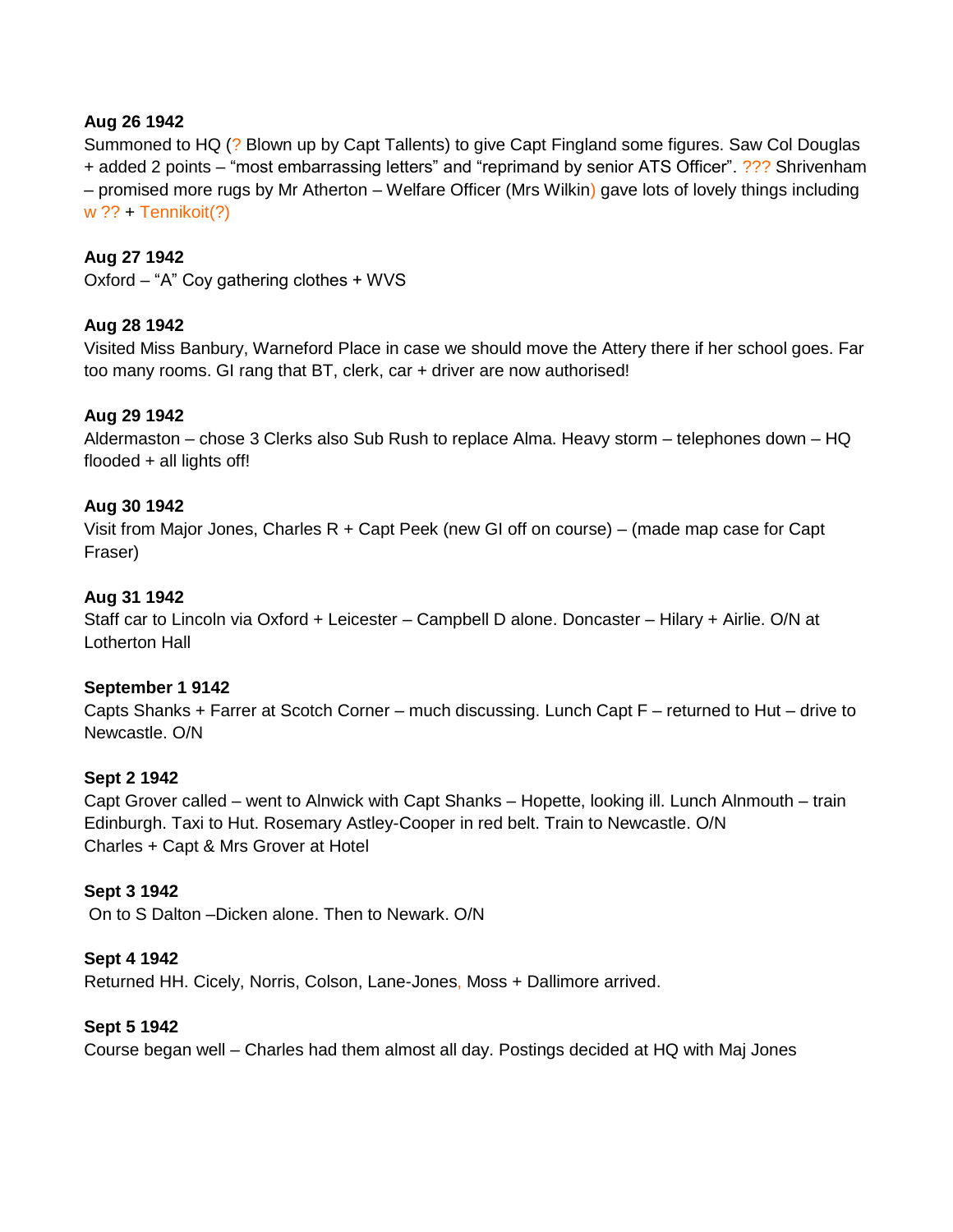# **Sept 6 1942**

Officers at HQ all morning – map-reading after lunch. Charles to tea.

### **Sept 7 1942**

Course progresses well. with very good food. WO authorised posting of Hollis – Heyman + Hornby

### **Sept 8 1942**

Collected more crockery for Maj Harred + coal limit? Mr Oakey brought 2 Scout Officers to HH

#### **Sept 9 1942**

On range with Course – afternoon. After fair amount of work left in own car for W Grinstead – Janet alone – with Jane to Canadian Camp Cmdt + talk about Transport return them

#### **Sept 10 1942**

Preferred to dump all Officer"s kit – Joan + Mary – return car. All ORs on Rec Training.

#### **Sept 11 1942**

7 days leave

#### **Sept 18 1942**

Heathfield – Barden with man beginning the sad business of taking over. Canterbury – Ronald in Hut. "Benjy" + Hilliers in ATS Mess. Called in to C Palace to see uncle – picnic lunch. Then to TW – all 3 there (Britten much happier). O/N home

#### **Sept 19 1942**

E Grinstead – Hilary said Angela was very unsatisfactory. Reigate – Lunch in Mess with Doris White – Returned HH

#### **Sept 20 1942**

Charles at HH – advised me to get rid of all the ATS who want to go. Edinburgh OCTU closed – Astley-Cooper + Hay-Whiting (now Goodman), must go at once.

#### **Sept 21 1942**

Train to London – WO re Janet (Purves-Smith?) O/N

#### **Sept 22 1942**

WO. Re Rosemary (Astley-Cooper) – Pamela (Irving). Called at No2 LD Grp. Train back to HH

[Type written page 13] 1 month missing

### **October 22 1942**

S Dalton – went south by Hull + ferry to Lincoln O/N (Price YW)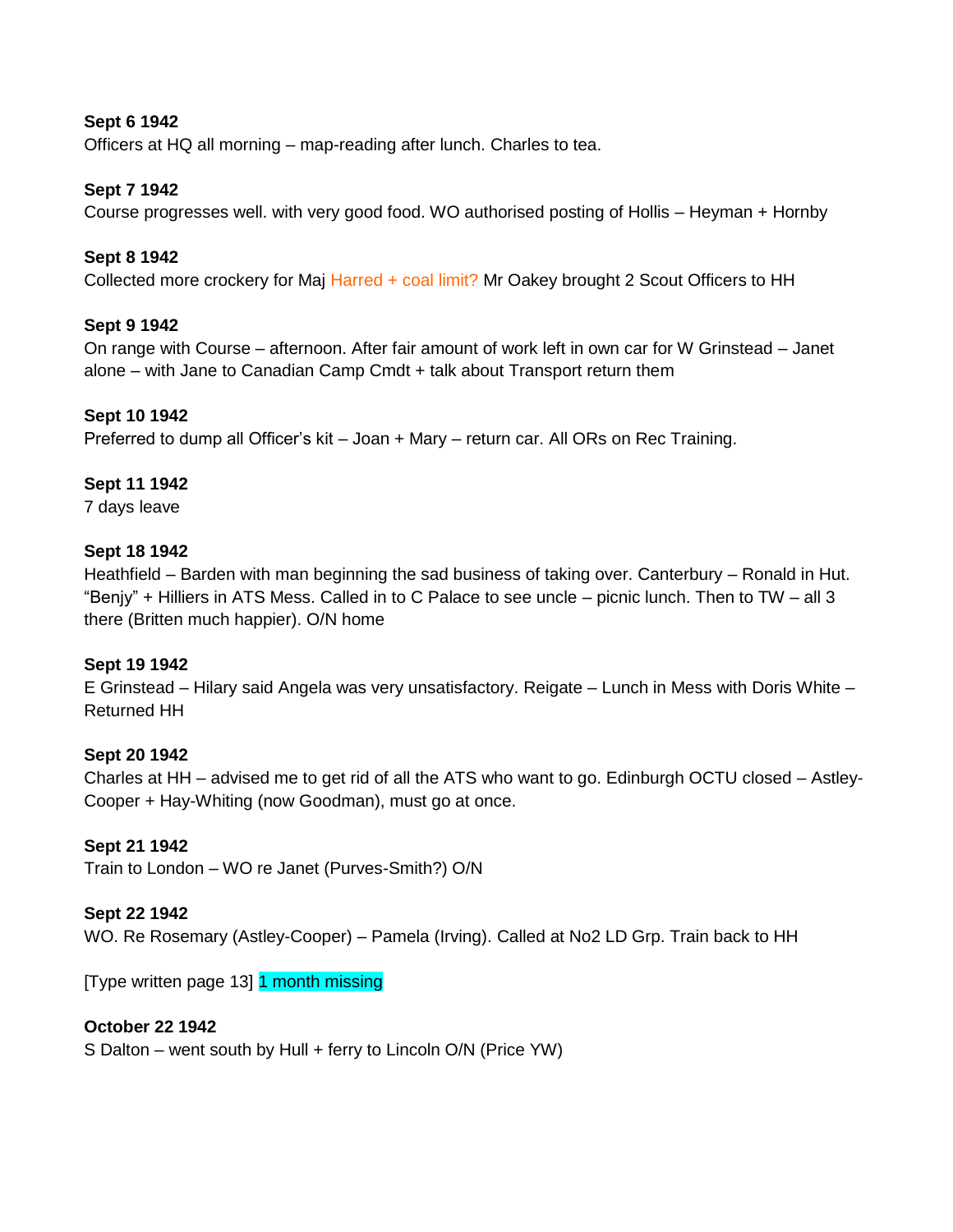### **Oct 23 1942**

Left 9.30 but lost way completely (3 Airmen picked up – misdirected) getting into London at 4.0. AG.15 – none of AU ATS Officers posted yet. To HH arriving early 9pm. Camp Commander has refused to certify that Simms is filling a vacancy in Establishment for trade pay.

# **Oct 24 1942**

Answered C Cmdt"s letter – threatened to give Simms to Maj Jones who came round + an amusing talk was had about Dodo + Maj Collings. Showing ?.

To NAAFI + O i/c Barracks. Fires authorised at last!

# **Oct 25 1942**

Telephone calls from Lord Delamere + C Cmdt going to get Simms authorised "Surplus to Establishment" – so she would be removed. Spent afternoon ??ting lectures for course.

# **Oct 26 1942**

Astley-Cooper, Goodman, Stronach, Fox, Adams-Beck, Hilliers + Curtis arrived. Found us – went to CH for Troops Concert. Conjurers made incessant cracks at Camp Cmdt + me at Lord D both there!

### **Oct 27 1942**

Course went well – All interested and ready to learn – not tiring or alarming – unlike very first!

### **Oct 28 1942**

Mickie Browne telephoned that Mary Shaw had been knocked down by a car and had serious head injuries. Maddening letter from C Cmdt about Simms

### **Oct 29 1942**

Drove to HQ to see War Establishment. Col Douglas + C Cmdt – both met. Talked to Joan + Mary Burton. Got through a good deal of work with help of Joan. Telephone message that Hilliers is to go on Course on 6<sup>th</sup>. Rosemary Astley-Cooper will take Mary Shaw's place at Bury.

### **Oct 30 1942**

Drive to Salisbury with Joan. Dorothy + Paget at Hut. To Southern Command HQ re Curtis' name for ?? Lecture Scheme.

### **Oct 31 1942**

HQ with Alma (back) to see GI about Simms (kind + helpful)

#### **November 1 1942**

To Oxford – in own car. HQ to discuss with Maj Jones promotions of 2/Subs. All OK except Dodo Campbell to be posted but come to HQ first. Got off work re posting. Annoying letter signed by GI to Records: "Pte Simms loaned by our Subsidiary ATS Unit"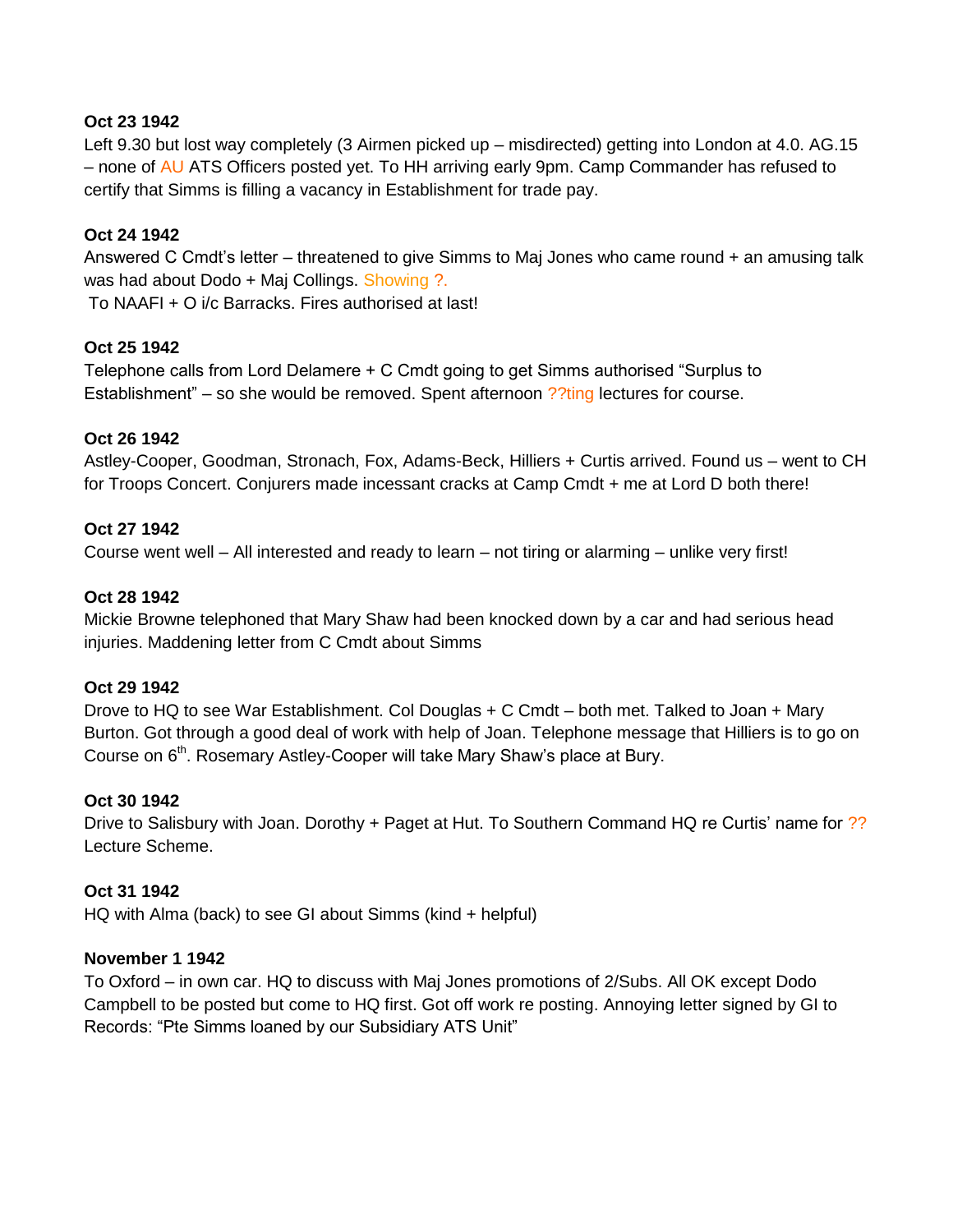### **Nov 2 1942**

HQ – GI said he had signed letter without reading it – had now told "Old Nasty" "that the ATS were no more subsidiary than he was"! He (O.N.) is to go to Records Office

# **Nov 3 1942**

Reigate – Eve talk about leave; to Hilary about Campbell  $D +$  then went with Hilary to OC No2 Signals Coy – will see what he can do. To Putney to meet family – Grandmamma died yesterday.

# **Nov 4 1942**

To WO (Hobart House) – discussed Pamela Goodman"s possible baby. To Canterbury (through fog). Britton + Pratten + Patience away. O/N at Palace

# **Nov 5 1942**

Maj Collings rang Hut – urged to visit Norwich on Sat ( $7<sup>th</sup>$  Sept). Phyllis Britton had had a letter from Eleanor about using local hotels for their jaunts On to Harrietsham – Ely + Peggy Boversham? there. To Div HQ – friendly + helpful. Qualms about Norwich – rang Cmdr + GI + decided to return to HQ. O/N London

# **Nov 6 1942**

Grandma"s funeral Uncle"s enthronement ??

# **Nov 7 1942**

HQ – saw Maj Harston + Maj Jones re Maj Collings and Dodo. Saw Cmdr + GI – told all – very helpful

### **Nov 10 1942**

Drive to Winchester – Col Morris (Records) – explained whole situation – most kind – has authorised a L/Cpl & a Cpl. Saw cards of All which included Heywood, Ward, Seaver + Charrington. On return got C Cmdt to agree that Simms" name is inserted on Estabishment Certificate.

### **Nov 11 1942**

Letter to Maj C – any queries regarding Dodo"s move must be put to Commander

### **Nov 12 1942**

WD transport to Salisbury – Hut found window open – light + heater on + no one in! To SOAT Conf. Revisited Hut – billeting problem arisen. Up to Taunton O/N stay

#### **Nov 13 1942**

Priscilla + Airlie at Hut, Mary on leave. On to Birmingham. Persuaded DADOS to produce gum-boots. Back to Salisbury – ATS + DADOS gum- boots promised. Returned HH

#### **Nov 15 1942**

Drive to HQ to see Maj Jones – Tea with Harstons, dinner with Joneses"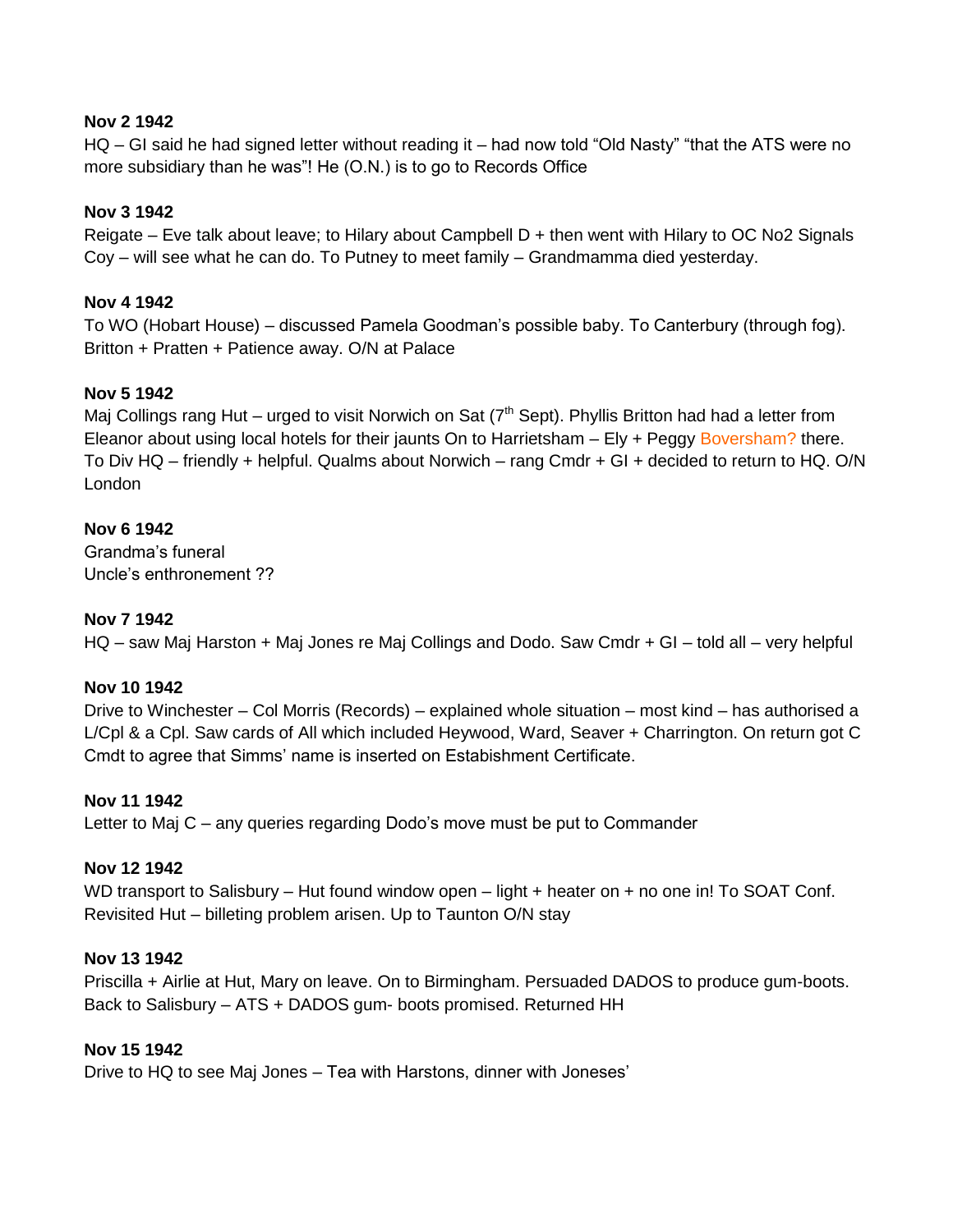### **Nov 16 1942**

Did PtII Orders & renewed map cases. Elizabeth + Dodo arrived – needless to say Maj C has too, but gone direct to HQ. Interview after dinner. Quite straightforward – much surprise expressed.

### **Nov 17 1942**

Dodo asked for another interviews – to appeal. To HQ – Commander – excellent - would try to alter recommendation of 3 months" more probation !!! Off to Doncaster – WD vehicle + Dvr

### **Nov 18 1942**

Visited Eleanor + Joan Fox + Miss Dynes. S Dalton – all 3 well. Lunched in mess. Long afternoon with Capt Farrer. Message from Eliz (Rush) to ring her. Read from telegram from Maj C demanding an interview. On to York. O/N Beare posted away

### **Nov 19 1942**

To Alnwick – waited for Ann (Ellis-Hughes) at Hut then billet. Fed up + full of grumbles. On to Morpeth + Newcastle. O/N

### **Nov 20 1942**

Capt Grover – told by Charles R that it was? Ann"s own fault she left Blandford. Scotch Corner for lunch provided by the 3 for price ?? at a billet. To Doncaster. Eleanor in a flap owing to arrival of Maj C – very irate! Left in Hut with him – kept temper and all made laughable. O/N

#### **Nov 21 1942**

Returned HH via Oxford (ADOS) – agreed to all supplies but said we have to see DAQMG [deputy Assistant Quartermaster General] for one demand. To HQ to see Maj J – still uncertain of his line – saw also Cmdr, Lord Delamere and Bill Harston

#### **Nov 23 1942**

Col Smith-Piggott (QC) + underling shown around HH – more of the house to be requisitioned to provide room for 22 ORs and extra washing accommodation. Col SD tackled Mrs Fry.

#### **Nov 24 1942**

Left for BSE – much toing + froing with Mickie to Police + Mary's accident. Visited hospital + saw ?? ??. Gave dinner to Mickie, Yolande + Margot + film. O/N at "Angel"

#### **Nov 25 1942**

Halstead – with Ann Gunter, spent all day in vain hunt for billets. On to H Peverel, then Colchester O/N. Cordwell left for OCTU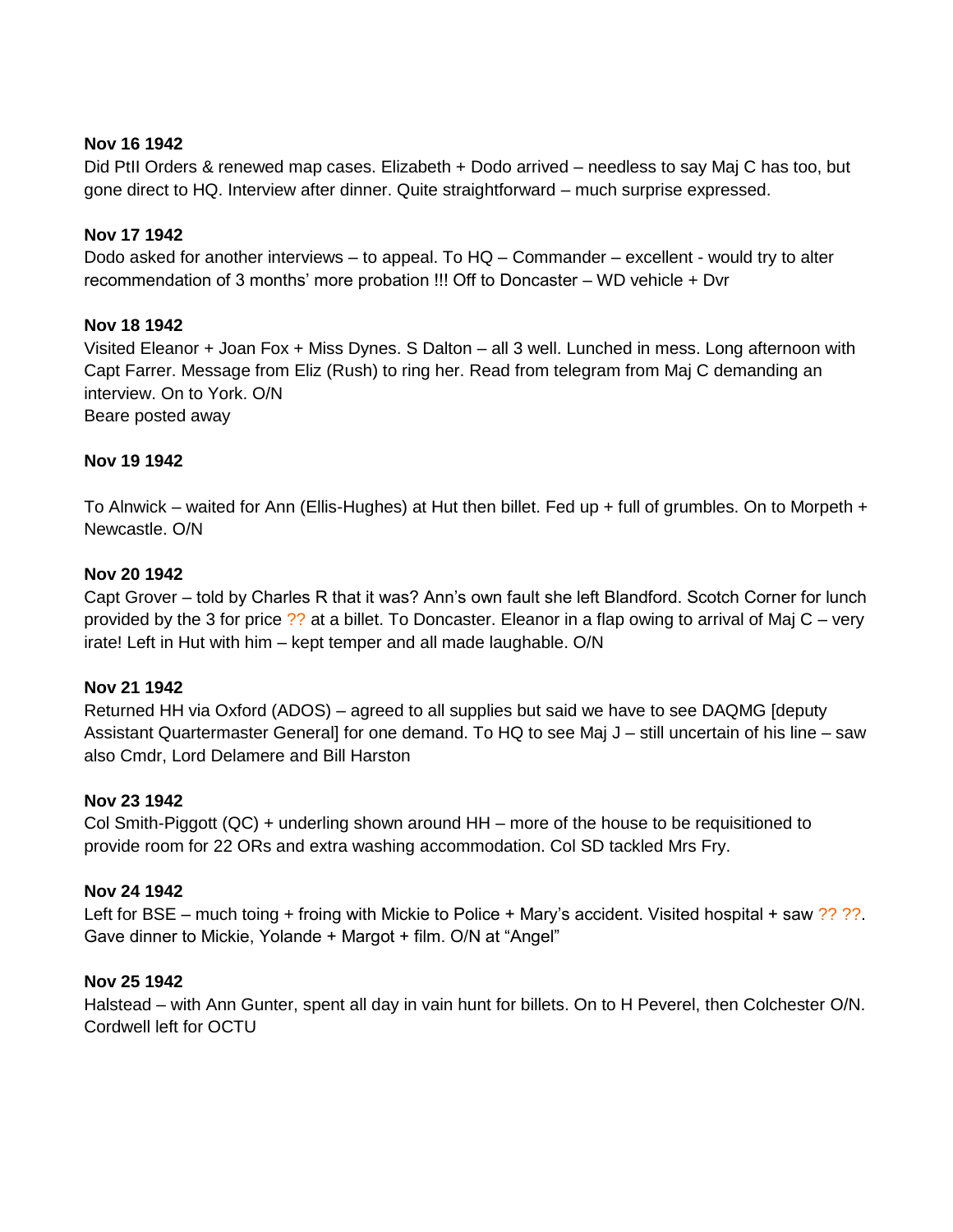### **Nov 26 1942**

Returned to H Peverel – able to talk to Cicely. To "other place" with Avis + Pamela but security vague. Lunch at Witham then on through London + home

### **Nov 27 1942**

T. Wells. First called at wrong Canadian HQ for 1 Corps HQ – saw Barden (Marjorie) alone. On to Reigate. Doris redirected to lunch. Bearded OC No2 Coy helpful about their being attached to him. HH. Found note from Cmdr asking what has been done about Dodo!

# **Nov 28 1942**

Train to London – taken to lunch by Andy – sounded him about a job in his show. WO – told whole story "off the record" of Dodo. "I had been right" but consultation with AG.15 and MS shows no alternative but to withdraw for lack of evidence. Returned HH

# **Nov 30 1942**

Drive to Salisbury – with Bettine Holmes visited DAQMG - all met at possible billet and all (after I know) was arranged. Back at HH 7.30

# **December 1 1942**

HH – Col Stranach – O i/c Admin Salisbury Plain District arrived with Capt Barker – ready to get us more washing facilities. To HQ – long talk with Maj Jones who agrees to withdraw about Dodo. Collected 9 new bicycles (in back of car).

### **Dec 2 1942**

Price drove to Essex. Eliz to WO for another interview. Car loaded with 9 bicycles! Cicely Hopkins alone at H Peverel – three b"s then– three more at Halstead – last 3 at BSE. Dinner with the Shaws (Mary looked dreadful). O/N

### **Dec 3 1942**

Wait for Mickie + picked up Shaws for Court. Mary's case a travesty – prosecution missed all its many chances + case was dismissed. Returned to Suffolk to collect "Proceedings" from Police (most garbled) – met Mickie, Yolande at Mary"s hotel for Court of Enquiry in her bedroom. Returned to hotel. O/N

### **Dec 4 1942**

To HQ at 3.30. Elizabeth Rush v excited at possibility of job as Education Officer

### **Dec 5 1942**

Trip to NAAFI + Barracks NCO for coal bricks

### **Dec 6 1942**

Rang AG.15 – Elizabeth is to go on Course 14-20<sup>th</sup> in Dec. Success on ??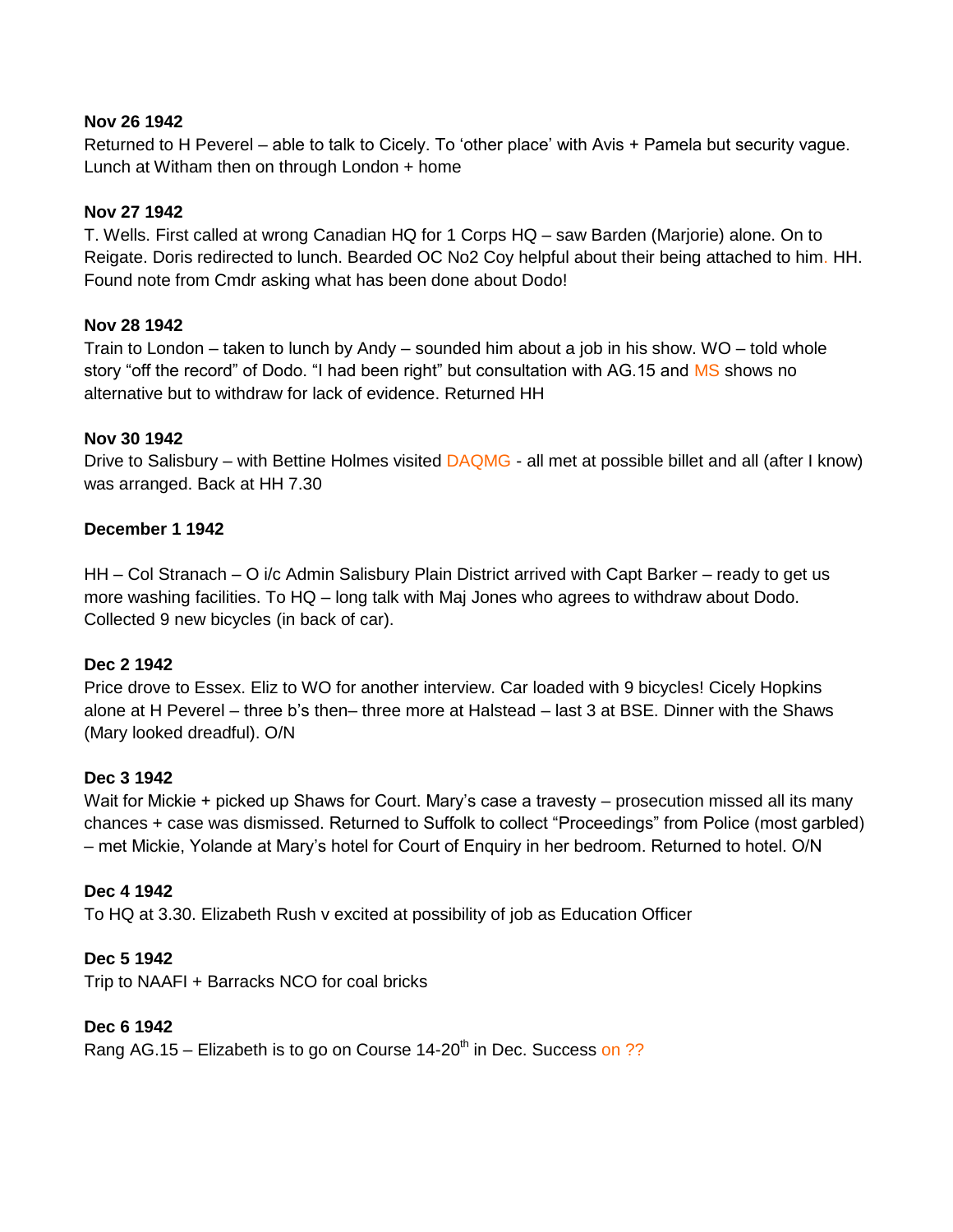# **Dec 7 1942**

To York loaded with bicycles + Alma"s luggage

### **Dec 8 1942**

Train to York – met by Div. To Catterick ? AS luggage Scotch Corner – 3 bikes. Back to Catterick O/N at Grp HQ

### **Dec 9 1942**

as the leaving luggage – on to Alnmouth where O i/c Barracks agreed to all Lodging List. To Hut. Ann still disgruntled – dropped bikes at billet. Back to Newcastle. O/N

# **Dec 10 1942**

To S Dalton, a new way – met Capt Farrer – drove us to York (for dinner, Price following). O/N at Attery. Said "Charles is leaving!"

### **Dec 11 1942** :: in margin

Called at Donca re car wheel. Strange smell then fearful crash. Diverted to W/shop at Worksop! Lunch arranged

### **Dec 12 1942**

HH – Elizabeth Rush considered to take leave + departure too much for granted. Drive to HQ – saw Maj Jones + Bill Harston (who gave her a Mine!) + GI re promotion of Hollis (to Sgt?) in BT"s office. Got letter from SD about leave. Met (new RE) Capt Lee.

### **Dec 14 1942**

London by car – Hopette"s posting by wire just as we were leaving. WO promised to stop picking recruits. O/N @ Club (Price to Fannery)

### **Dec 15 1942**

To Canterbury – left 3 bikes with Ronald + Pyllis Britton. Onto Harrietsham – 3 bikes left – pathetic ?? from Hazel (Richardson) + Peggy Bond or Bird? Home O/N

### **Dec 16 1942**

Heathfield – called on "the Marjories " – (Wynne) Read alone – delivered 3 bikes. Rusper. Lady Trevaskis. On to Reigate – Lunch in Hut, waiting for Doris (White?). Return to HH. Seaver coming on Friday 18<sup>th</sup>. Inspected Gas Masks 8pm! Charles came to say "goodbye".

#### **Dec 18 1942**

Staff car to Oxford. Lunch in ATS Grp Mess. Saw Quartering major – Hopette arrived in time for dinner

#### **Dec 20 1942**

Inspected kit of Hornby + Bennett (Clerks) - to HQ. Session with Maj Jones – Tea in Ante-Room with GI, Lord D – Capts Fingland + Lee – Mr Patterson \_ & new SD Major ? Was told Maj Collings is being returned to Regimental Duties !! Hopette left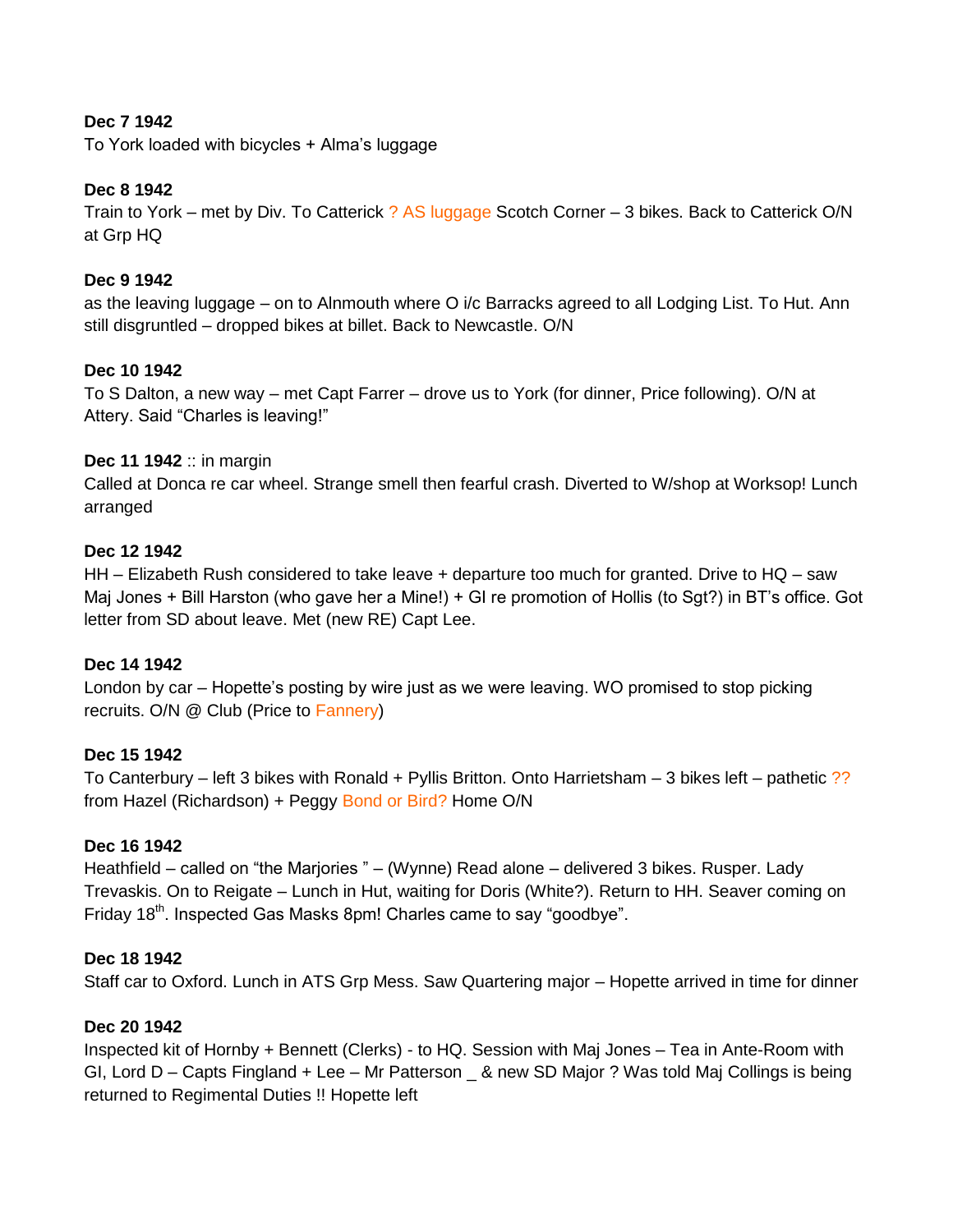# **Dec 21 1942**

Gen and Mrs Lukin at HH with small presents + remnants of "Bundles for Britain". Spent an hour going round rooms with Mrs Fry

--- on leave

**Dec 26 1942** Letter arrived – detail for Seaver"s officers course – 4-9 Jan + 18 Jan-4 Feb

**28 Dec 1942** Returned HH

### **30 Dec 1942**

Drove to Oxford (in own car) to collect Stores

### **31 Dec 1942**

Rang Miss Barford about answer to Hugman letter – it has been turned down. Have put it on to GI.

# **1943**

**January 1 1943** HH – started new Card Index

### **Jan 2 1943**

Finished new Card Index + new Daily Strength Register. Rang AG.16(0) about Elizabeth Rush – to go next Sat (9 Jan) to Inverness. Told Doris White to report here on Tues 5<sup>th</sup>. Mrs Hugman came for test.

#### **Jan 3 1943**

Col Douglas rang and asked for her news as to whether ATS Clerks are being fully employed. Wrote a letter which will put cat among pigeons! Went to Taunton (Capt Coxwell-Rogers) – supper with Capt Fenwick + Capt Strangman. O/N

#### **Jan 4 1943**

Took Capt CR to Hut and back to billets, seeing Ralph on the way. Took Airlie (24 hr leave). To Salisbury (Paget asked for release) + then Winchester. Airlie + Price drove off. Stayed in billet

### **Jan 5 1943**

First lecture – scramble to get to Snr Officers Course – Interesting day

### **Jan 6 1943**

Visited Col Golding (Records) looking into our promotions.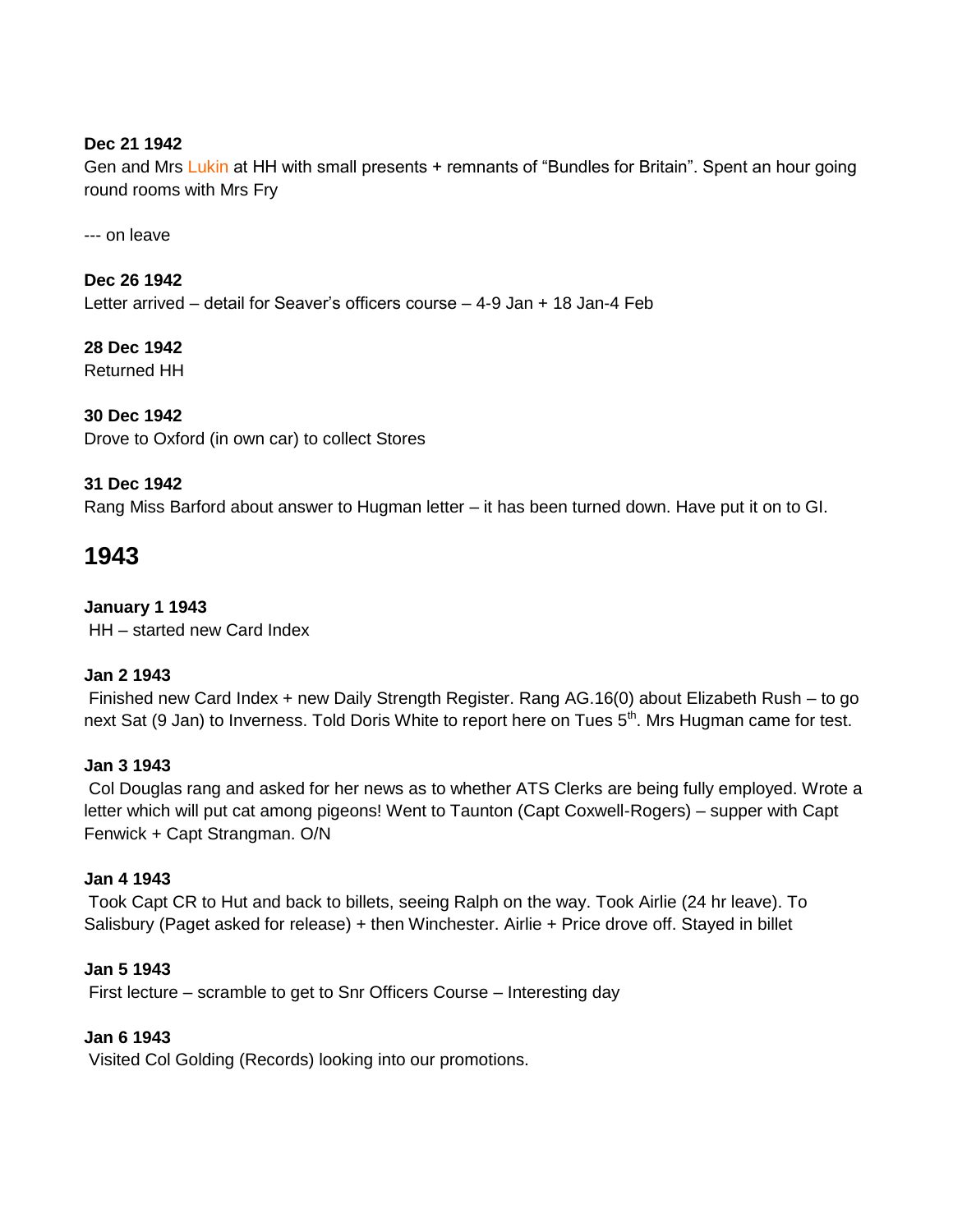### **Jan 7 1943**

Masses more notes before leaving for home

#### **Jan 8 1943**

Revision

# **Jan 9 1943**

Records exam. Train to Swindon – met by Price. Doris already installed. Posting letters till late in the evening.

### **Jan 10 1943**

HH. Maj Jones came – got posting instructions completed. Col has agreed to an over [OC?]-issue

### **Jan 11 1943**

Left for Oxford – by train to Newcastle. O"Grady AWOL. O/N

#### **Jan 12 1943**

Capt Carver 9.30. Billet hunting. Tried QC"s house – the Police and then the Millward"s who will have ATS if we can produce a Cook – seems the only solution. Hut – June + Olga – Ann"s billet. Asked Div HQ (ATS Grp) for cook. Tried Carver? parts for parts. O/N @ Hotel

#### **Jan 13 1943**

Train back to Oxford – met by Doris. O"Grady + O"Connor both AWOL! ? at HQ for ORs. Wire from O"Grady – O"Connor rang up – taken ill – now at Swindon

#### **Jan 14 1943**

O"Grady returned - 3 days extra duties. Mr Laitham visited HH – he + Dorothy talked "Hong Kong" over lunch.

#### **Jan 15 1943**

Airlie fell of bicycle + broken her nose!

#### **Jan 16 1943**

All plans for Alnwick fallen through – Doris to go up next week (slaving over PTII Orders!)

#### **Jan 17 1943**

AG.20 rang to say odd that information hadn't been passed – Course now off until 18<sup>th</sup>. Decided to go to Alnwick myself tomorrow.

### **Jan 18 1943**

9.45 Drove with Price straight to Newcastle 6pm O/N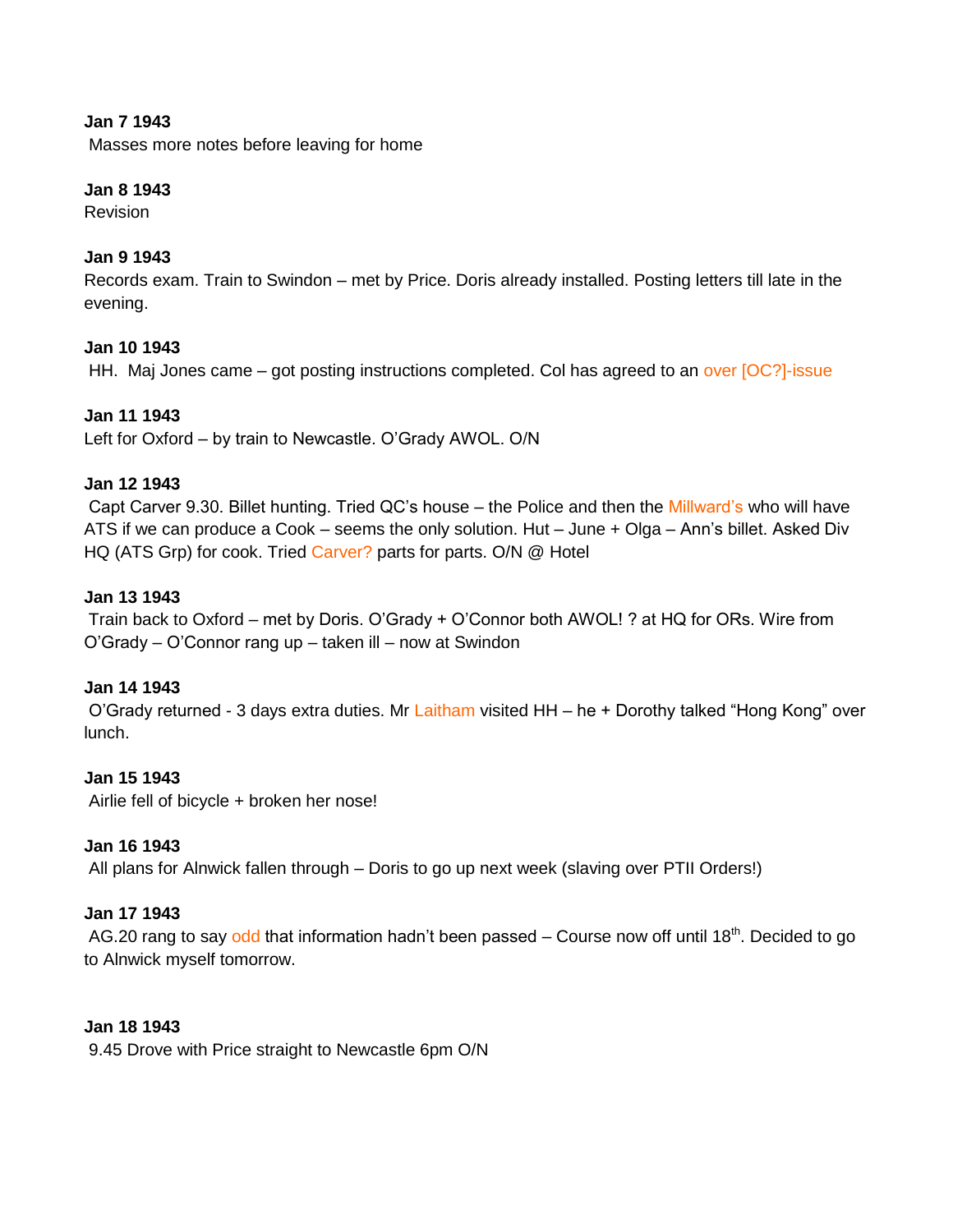#### **Jan 19 1943**

Call at Div HQ – GOC away + GI out – to Alnwick – saw Ann ?– temporary billet found for Pamela. Police offered new name (Mr Anderson) – fixed up for all 3 to lodge but not feed. Back to Morpeth O/N

### **Jan 20 1943**

Saw GI – said he would ask but not force OC Unit to have ATS in Mess. Spent ages with Col Leethbridge – offered several suggestions but said he would do his best with OC Unit. On to Alnwick – Pamela there – lunch in hut. After lunch met Col Villiers – willing to have them. Back to Hut – picked up Pamela – introduced to Anderson, then tea in Mess. At 5.0 lifted Col V, batman + luggage. Dinner at Hotel with Col Villiers and a Col Grant who had been a Maj when she was at Fort George. Returned to Newcastle. O/N.

### **Jan 21 1943**

S. Corner – lunch with Whiting, Filer + Read (F + R feel far from home!) S Dalton – got bogged + had to be extracted by farm cart – cost 5/- ! Britten very disgruntled. Beverley O/N

#### **Jan 22 1943**

Price arrived early to say car had vanished – CMPs had taken it. Went to ATS Coy + CMPs – apparently no one had informed OC"s husband ?? that car would be in his yard overnight. Found car eventually.

To Doncaster – Fox + Dallimore. Back to HH via Oxford.

#### **Jan 23 1943**

Janet rang – Eve not available – having baby. J to go to Alnwick on  $26<sup>th</sup>$ 

#### **24 Jan 1943**

Drove to HQ in own car for short conference with GI, Maj Jones + Kirkness about increase in Establishment. GI reported BT did very well on the Records Course (90%). Finally decided an increase of 25 ATS Officers is necessary. Bettine told to go to Alnwick on Tues 26<sup>th</sup>. Joan B-Gills to tea – Doris went to tea with Mrs Fry!

#### **Jan 25 1943**

Mr Latham looked in + decided on partitioning in long room. Lot of furniture arrived. Packed + then went for fairly long cycle ride after tea

#### **Jan 26 1943**

Drive to Canterbury via London – all 3 v cheerful. V boring driving at 30mph! O/N Hotel

#### **Jan 27 1943**

Harrietsham – all fairly contented. Got map ref for Paddockhurst – all cheerful – Barden not there. To home O/N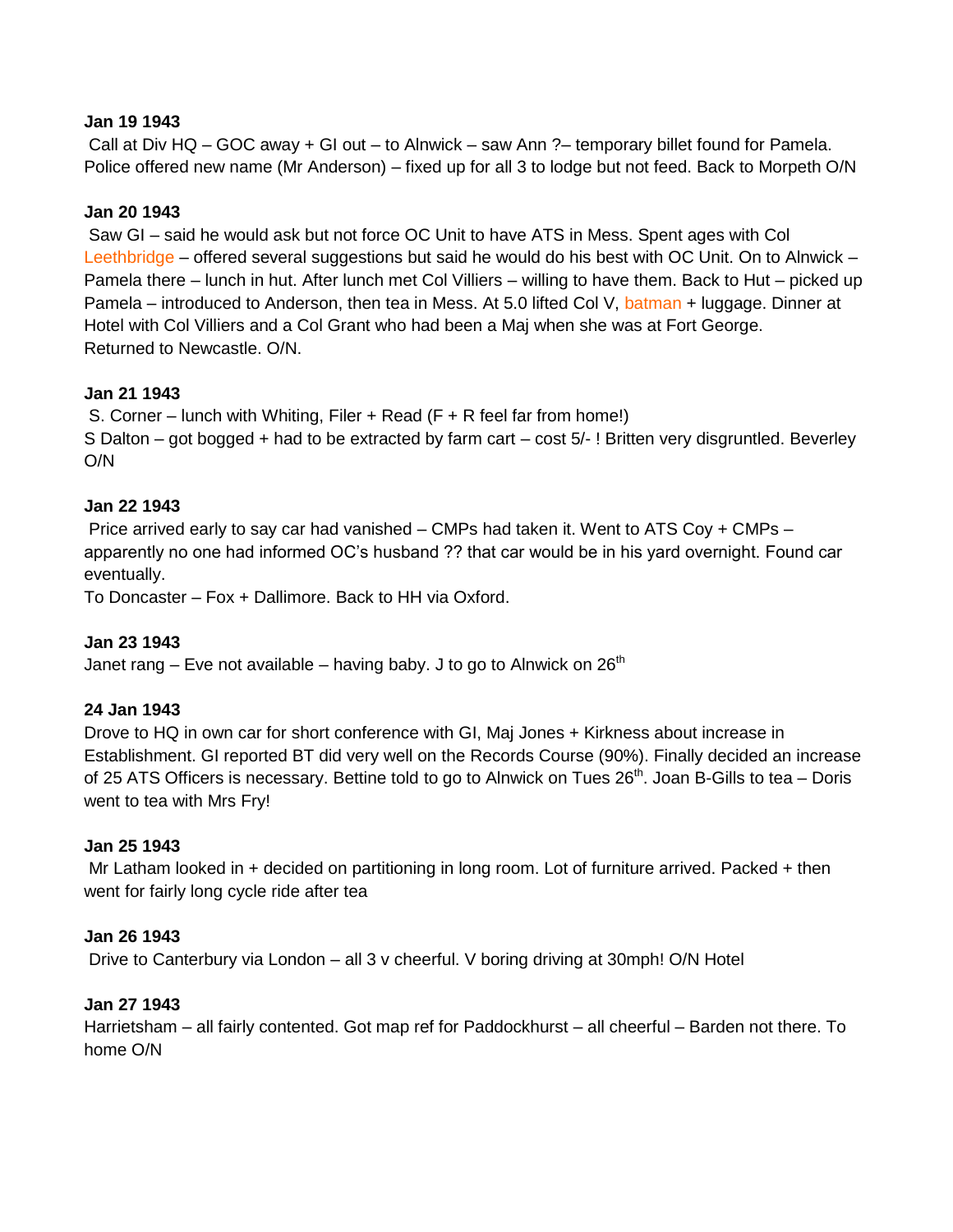#### **Jan 28 1943**

Leisurely drive to Reigate – Mickie, Hilary, Olga + June. Bided time near Bagshot so as not to arrive too early for Course. Doris rant to say Paymaster is being a plague

### **Jan 29 1943**

Welfare discussion – interesting

#### **Jan 30 1943**

Tried to compose lecture – was to have been on "Feudal India" ??? of syndicate Made such a nonsense of it – all laughed so much – never dare to give it!

#### **Jan 31 1943**

Deluge and worst gale for years

#### **February 1 1943**

Scheme on [ceremonial] visit a.m. DATS lecture after lunch. Scheme on PtII Orders before dinner. Practised speech after

#### **Feb 2 1943**

Ch Instr ???? [text missing]my criticisms called it "Beedaker"

#### **Feb 3 1943**

Field Officer of the day – Programme as usual plus Drill. Telephoned stables to arrange ride tomorrow. B/met inspection 7 + 10pm

#### **Feb 4 1943**

Slack day – found stables and rode shaggy quiet animal for  $\frac{1}{2}$  hour. Hitched lorry back to ? "Lots of wear on the brain"!!

#### **Feb 5 1943**

Letter from Capt Grover – GOC is annoyed that ATS are in Unit Mess. Rang GI + Doris

#### **Feb 6 1943**

Visit from Maj Jones – sat in his car + discussed June with whom both annoyed. Annoying letter from "Old Nasty" re Hayman. Phoned + got rocket from CO (B Ph)

#### **Feb 7 1943**

Left in own car to Reigate. Saw GI who turns out to know Cicely. To Lady Carlisle who has a possible Officer for us. On to mess – long talk with Mickie – Olga – Dorothy – June with private session after. Returned for Group Conference after dinner.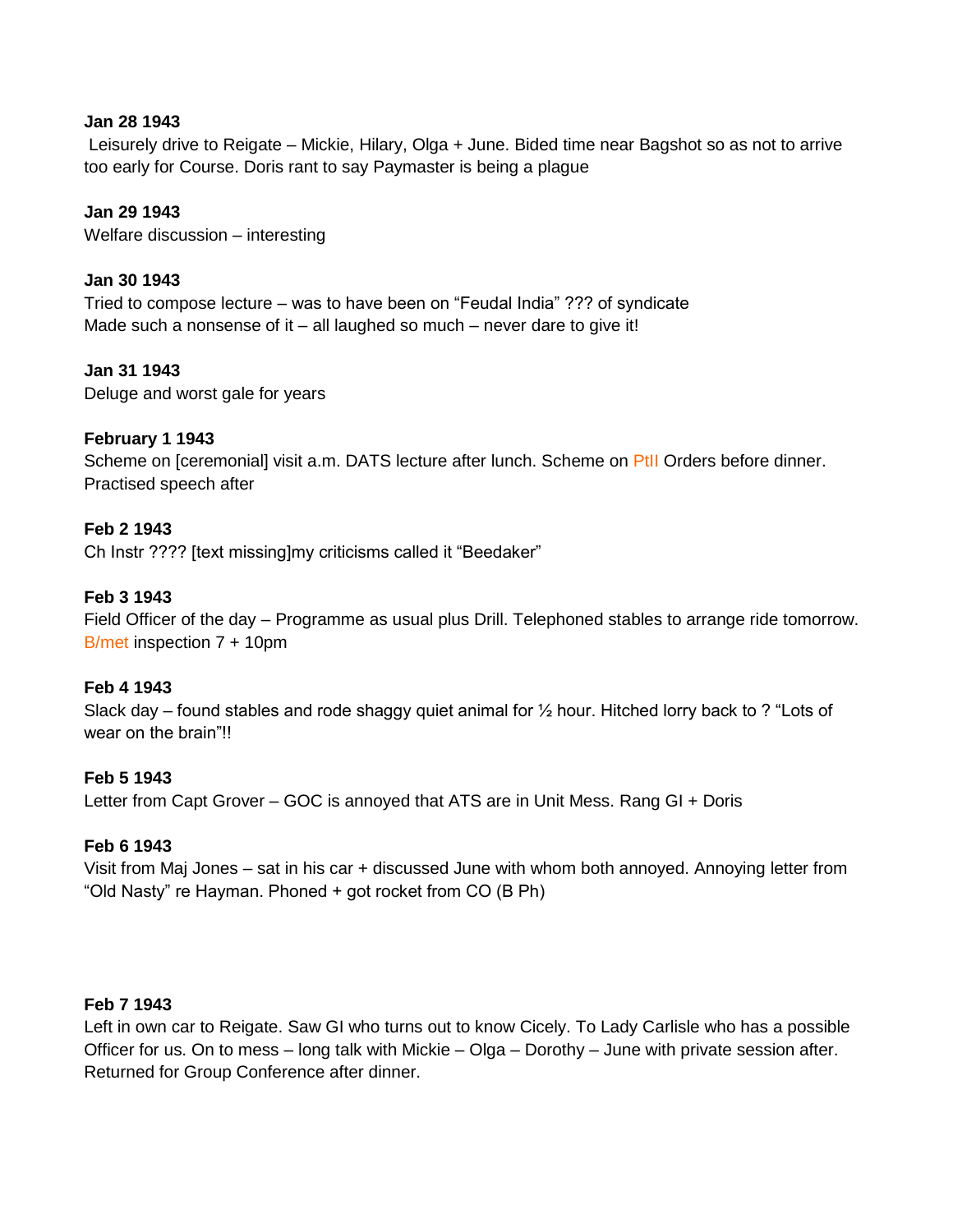### **Feb 8 1943**

Telephoned AG.16 re officer from Lady C. Official interview by Controller "Officers who have travelled more valuable than long strings of Degrees"!

### **Feb 9 1943**

Almost caught up with work – changed into Tartan skirt for Guest Night! V well – lectures – scheme – last period debate on Detention Barracks.

### **Feb 10 1943**

A new AC1 - all Senior Officers must be reported on - GI doing hers.

### **11th Feb 1943**

Scheme on Messing – said what she thought about the subject to a syndicate member + lecturer was just outside the door. 48-hour break in London

### **Feb 12 1943**

Two lectures by a JOG[?] on evidence. 48 hrs break

### **Feb 14 1943**

Back to Course – letter from Barden saying she had refused to obey Capt Shanks' orders. Rang Maj Jones

### **Feb 15 1943**

More leisurely day – catch up on notes by writing dummy  $\&$  ?? lectures etc. Got away at 4.0

### **Feb 16 1943**

Dining in Night followed by futile "Conference" – alternatives to Detention

#### **Feb 17 1943**

Lectures, Schemes, Drill notes

**Feb 18 1943** All schemes over

**Feb 19 1943** Outside lectures with ?? Syndicate took staff ??? ???

#### **Feb 20 1943**

Drove to see exercise at Reigate – GI – Maj Kirkness + Capt Fraser walked in. On to Paddockhurst + home in blackout

### **Feb 21 1943**

Back to Course – just inside Bagshot Park gates saw AU car behind – stopped + GI sprang out + said "You"re under arrest"! All gone well on exercise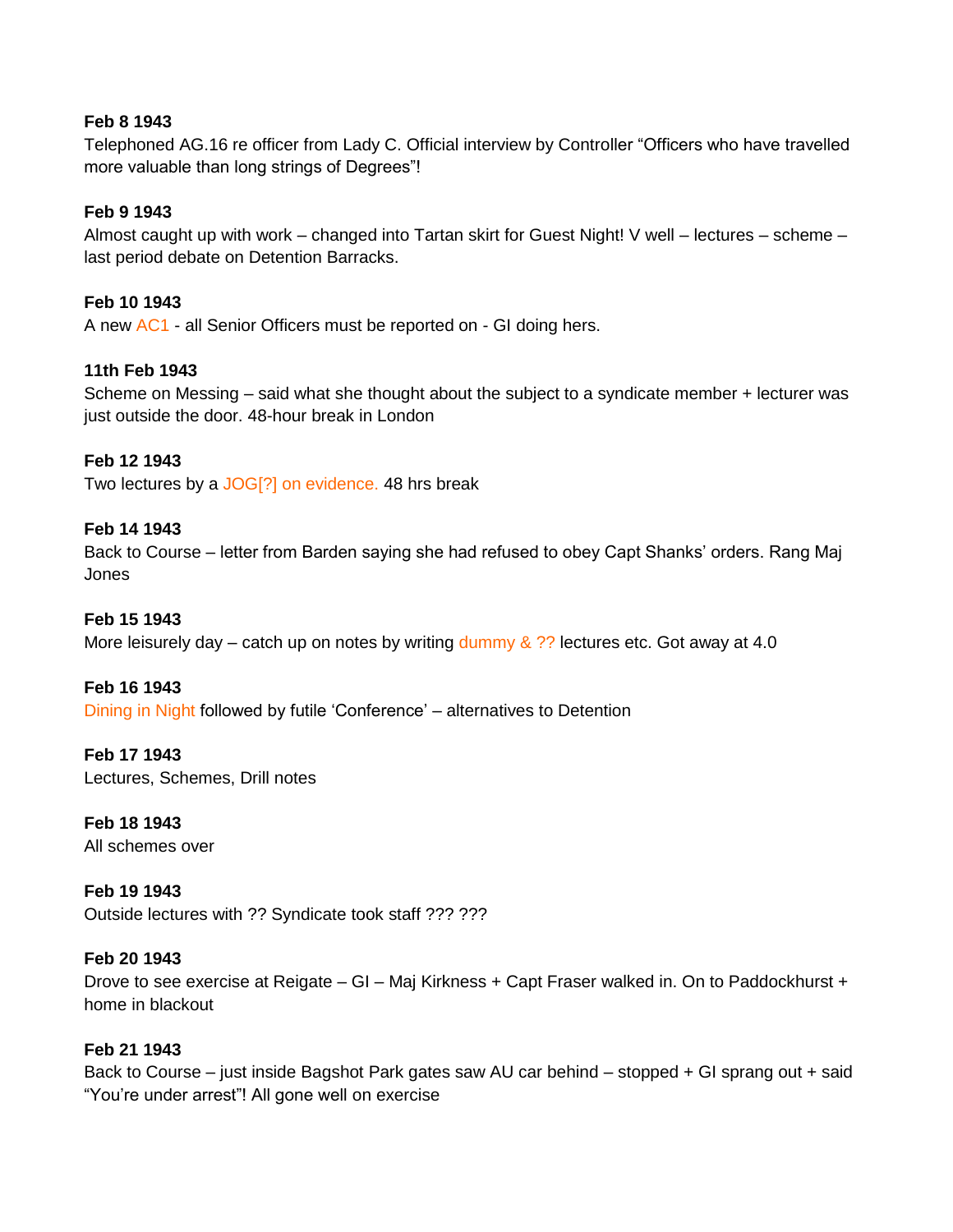### **Feb 22 1943**

Drill at which practise words of command. Day of suspense agonising over reports – got a "B"

### **Feb 23 1943**

Left Bagshot in own car to London. AG.16 helpful + will overrule Barford. AG.15 also helpful. On to Camp 20 O/N

### **Feb 24 1943**

Back to HH – Dodo suddenly taken ill – could be epilepsy

#### **Feb 25 1943**

New "Scheme" Stations assemble – Off to Canterbury in HQ Staff car – Heard all about Dodo"s fit from Cicely. Saw her in hospital + spoke ADMS – almost sure she will be carded? out. O/N stay. Saw Dodo again – back in Hut where John Collings phoned for the second time

#### **Feb 26 1943**

on to Wendover – billet with all 6 – then to tent –Maj Jones explained scheme. Back HH via Dorchester

### **Feb 27 1943**

Mr Latham at HH bearing "gifts"

### **Feb 28 1943**

Joan + Doris to tea with the Harstons

#### **March 1 1943**

Set off at 10am to visit the 'temporary stations'. Picnic lunch and real tea.? HQ. Saw the Queen. Off Maj Collings + his batch followed by Capt Farrer + real tea. On return Maj Jones asked both of them to dinner

#### **Mar 2 1943**

Went to HQ with Doris to see which way the battle raged. Then set off for Reigate – found them busy. On to Paddockhurst – Mary alone at first, then Elizabeth came in. Tea in billet with Priscilla. Returned to Salisbury (12.30) overtaking tanks! Via Annie with relative in Petersfield

#### **Mar 3 1943**

Interesting night – a lot going on. Ann + Hackwoods slept in tent from 3 to 4.15am. Watched convoys left at 7am – back HH for breakfast at 9am

#### **Mar 5 1943**

To Wendover to pay the billets – ATS had all left. Returned HH via Oxford – bought tapestry.

#### **Mar 7 1943**

Maj Jones at HH "The Commander has been taken home in an Ambulance – very ill."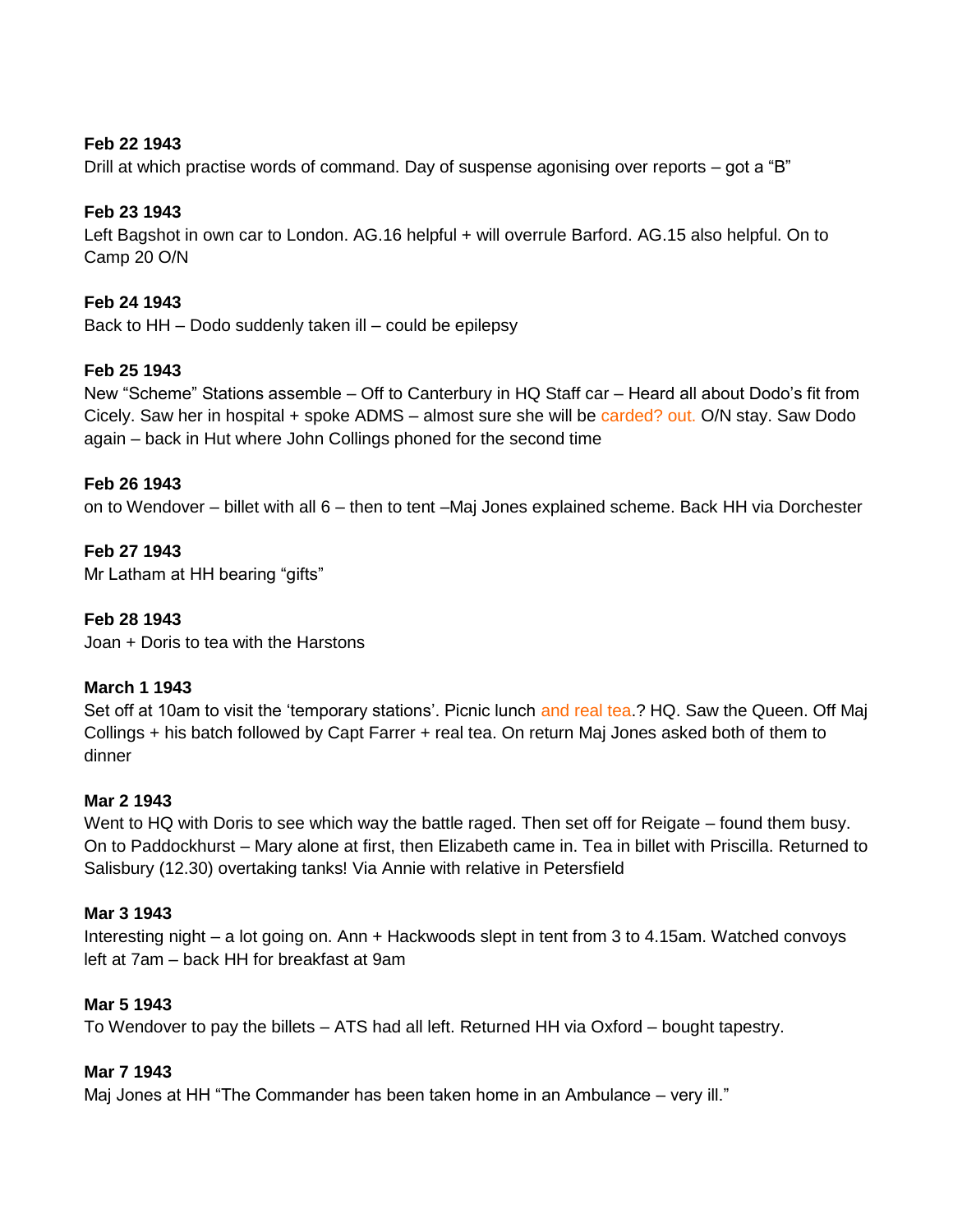### **Mar 8 1943**

Busy day with PtII Orders

### **Mar 9 1943**

Salisbury for SATSOs – lasted till 5pm. Made Price drive on while she walked ???? London Town – met Bettine – Dorothy MM who wants to come to HQ for interview.

#### **Mar 10 1943**

With Price drove to Angela ??? ??? HQs

#### **Mar 12 1943**

On to H Peverel – Betty on her bicycle – Ann in hut – lunched there. On to Halstead + then to BSE (Maj Jones + Mr Bradley). All ATS came and dined at Angel. Yolande will soon be leaving the ATS. Set off via Newmarket – lunch at am and then stopped at Attery in Oxford  $+$  back to HH

#### **Mar 13 1943**

Vetted Hannington Vicarage – will take 14 ORs, 7 officers + no ???

# **Mar 15 1943**

Train to London O/N @ Club

#### **Mar 16 1943**

London – 3 interviews 2-3.30 at Harrods. Candidates in place

#### **Mar 17 1943**

Accommodation Board Inspection all over Vicarage (Col Sherrard, Maj Harston, REs + drains, Lord Delamere + Marcus (the Col is ill). Pleasant + satis affair. Water only problem.

#### **Mar 18 1943**

Left car at Shrivenham – picked up by Price – on to Taunton. All 3 at hut. With Hazel to tea with the Grahams so did Capt Coxwell-Rogers – Col to dinner. O/N Hotel CR to dinner

#### **Mar 19 1943**

Still Taunton. Visited Dist HQ to leave War Establishment then Camp Commandant about Elsan – he is an obstructionist. CMP had opened car + taken our Respirators but they were v pleasant. Return HH

### **Mar 20 1943**

Majs Jones + Kirkness visited HH. "In Night" – read revised standing orders and referred to new Bath Roster

#### **Mar 22 1943**

To Doncaster with Price – all 3 there O/N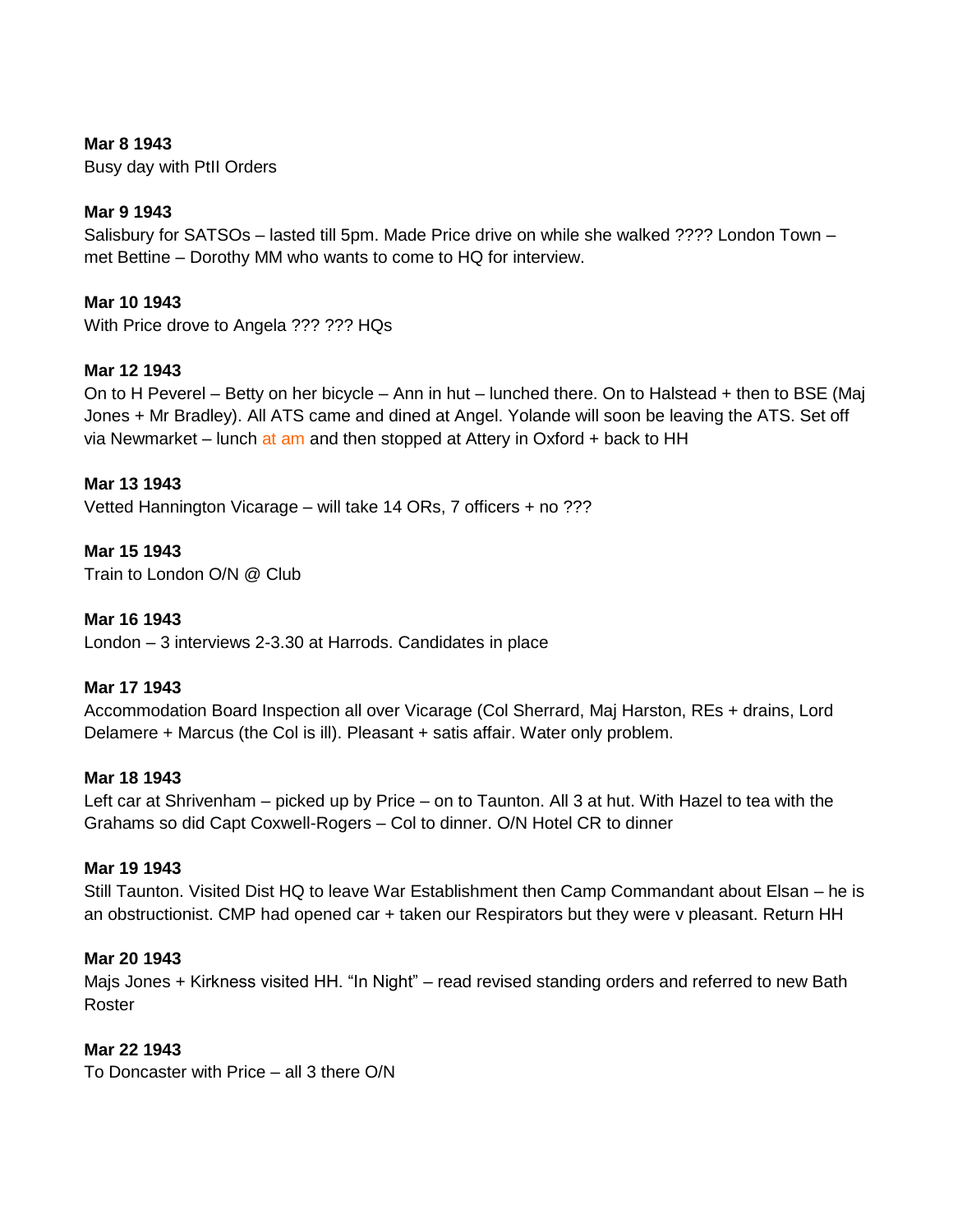### **Mar 23 1943**

S Dalton – Ronald on leave, Pratten in bed, lunch with Moss. Scotch Corner – message to ring up CH at once – no telep[hone] so on to Darlington Got through from signals Section – nothing vital. O/N stay

### **Mar 24 1943**

Newcastle – Morpeth – Alnwick (Bettine off duty, others flourishing). Dinner in mess – Col Villiers. Pamela now engaged – back to N"castle

### **Mar 25 1943**

Capt Gough lent his car – looked over Runciman"s house – interviewed housekeeper with no success. Visited hut. Invited Capts Gough + Grover for lunch then moved off complete with Stores – to Doncaster O/N stay then return to HH

### **Mar 28 1943**

Decided to revise filing system – worked from 12 till 7.30pm – achieved it! Car broke down + telephone out of order

### **Mar 29 1943**

HQ to do "red and blue Officers" with Maj Jones. Hopkins + T ?? Ts– both passed

### **Mar 30 1943**

Seems probable that owing to drains the move to the Vicarage is unlikely. Saw Maj Jones + had tea with Oxendens

### **Mar 31 1943**

Train to London. Interviewed Mrs Pybus at Harrods. Hobart House (AG.16a) about Establishment. Returned HH

### **April 1 1943**

On leave – Message received from HH "Alnwick Unit is moving – where are the 3 ATS to meet"? Lunch with D"s parents. Reigate for tea then to Ardingly + home

### **Apr 9 1943**

Visited T.W (Maj Grundy) on to Canterbury – Cecily + Norris. O/N stay in Putney Taken with Avis to my ?? ?? ??

Margin :: Farnham to meet Doris + charming husband

### **Apr 10 1943**

WO (AG.15, 16 + 18) also asked about her own future. Return HH

### **Apr 11 1943**

Maj J at HH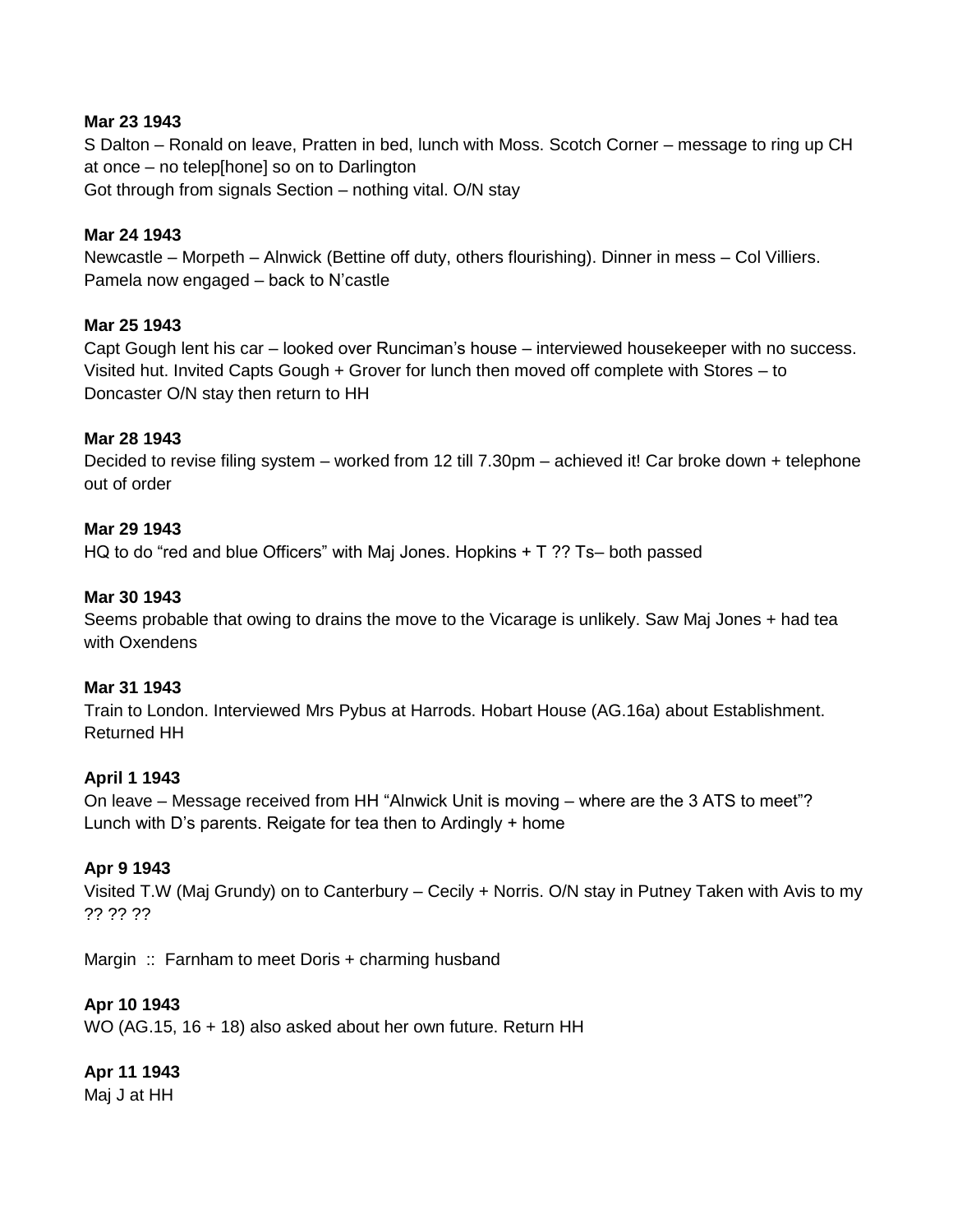# **Apr 12 1943**

Course now planned on next Mon 19<sup>th</sup>

# **Apr 13 1943**

Salisbury (SATSOs Conf). Lunched with the two Hackwoods. Rang Mr Atherton for Barrack Stores. O/N stay at Camp. "Saw Hewlett at last"!

### **Apr 14 1943**

Taunton – visited both places of duty with Hazel. Returned HH

#### **Apr 15 1943**

@ 9.30 drove to BSE (Eleanor, Mary + Yolande – says she didn"t go with E+M but with Waddy Cole – can"t remember date). Maj Jones + Capt Oakie arrived. On to Halstead for tea – brake cable broke. Called at H Peverel then to Brentford. O/N stay. Return to HH following day

#### **Apr 19 1943**

Store-keeping course – Graham, Kaines, Ellis-Hughes, Norman-Butler, Lloyd, Ronald + Whiting arrived. Short session with Patience – just became engaged. Margin (Given bit of land mine & parachute silk.)

**Apr 20 1943**

Break day with duplications of PtII Orders etc

### **Apr 21 1943**

Gave all officers PtII Orders + checked Equipment Present Joan with present from unit

#### **Apr 22 1943**

Maj Jones has chosen Graham, Whiting, Kaines + Ellis-Hughes from stores keeping course. Staff car to Scotch Corner for tea – Newcastle by 6.30 – Capt Grover long talk. O/N stay

#### **Apr 23 1943**

Fenham Barracks – Lunch + tea – trier? at Min of Labour – interviewed about 20 Orderlies of whom both volunteers for Alnwick were only 18. On to Alnwick. Dinner in Mess. O/N stay

### **Apr 24 1943**

Met Capt Gough + rendezvoused with Agent + Capt Carver. Lunched with both. Nothing to do until Monday 26<sup>th</sup> so went to Edinburgh with Mr Thimont. Stayed at OCTU O/N

### **Apr 25 1943**

Train to Alnmouth – met by Drv invited to billet. O/N stay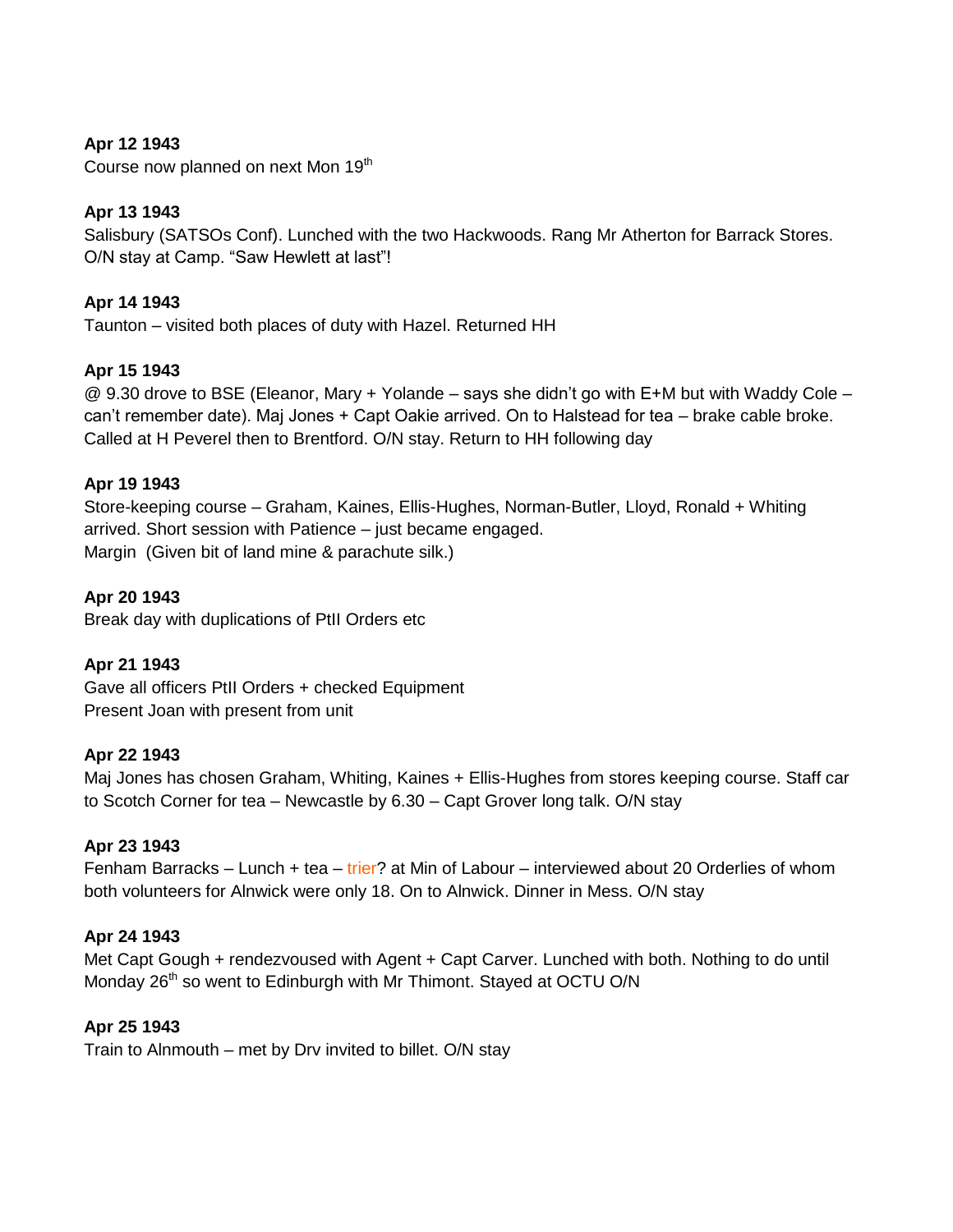# **Apr 26 1943**

Breakfast in mess. Then to Hut. Then back to N"castle – interviewed excellent Orderly. Back again to Alnwick – collected Pamela for interview with Lady R – all amicably settled. Returned to Newcastle – to Fenham for the night

# **Apr 27 1943**

Called on O"Leary – Quartering Commandant + GI with Capt Grover (Mrs may come into Unit). Left for S Dalton. Found Capt Shanks there – went up in smoke over new store plan. On to York. Dinner with Capts Farrer, Lee + Shanks. O/N stay

# **Apr 28 1943**

9.30 left for Doncaster and reached HH at 18.30. A Brig Baird from GHQ has phoned to ask for Paget

# **Apr 29 1943**

Train to London. Interviewed Horning (Harrods) who does not want to come into Aux Units. Joan"s wedding pm. O/N stay

### **Apr 30 1943**

AG.16 re Paget + Horning. Returned HH. Planned move

#### **May 1 1943**

Maj Jones came over  $+$  explained move  $-$  got all preliminaries done  $+$  stencils

### **May 2 1943**

Hard work all day on move – completed by 4pm

### **May 3 1943**

Drove to HQ (Maj Jones/printed out that Posting letter. Should have been "Copy" to him + GSO2! Introduced Doris to Marcus, Capts Lee + Fingland. Afternoon doing "Instructions to Stores Officers".

#### **May 4 1943**

Canterbury (Cicely + Norris v depressed about next move) O/N stay

### **May 5 1943**

To T. Wells – all cheerful. On to Reigate – long session + tea in Mess with v depressed Dorthy MM. On to Ardingly – only Priscilla there. Dinner – Midhurst + O/N in Petersfield.

#### **May 6 1943**

Winchester (Betty Kanter). Return HH before 3

#### **May 7 1943**

With Doris visited Mixed Battery – shown around.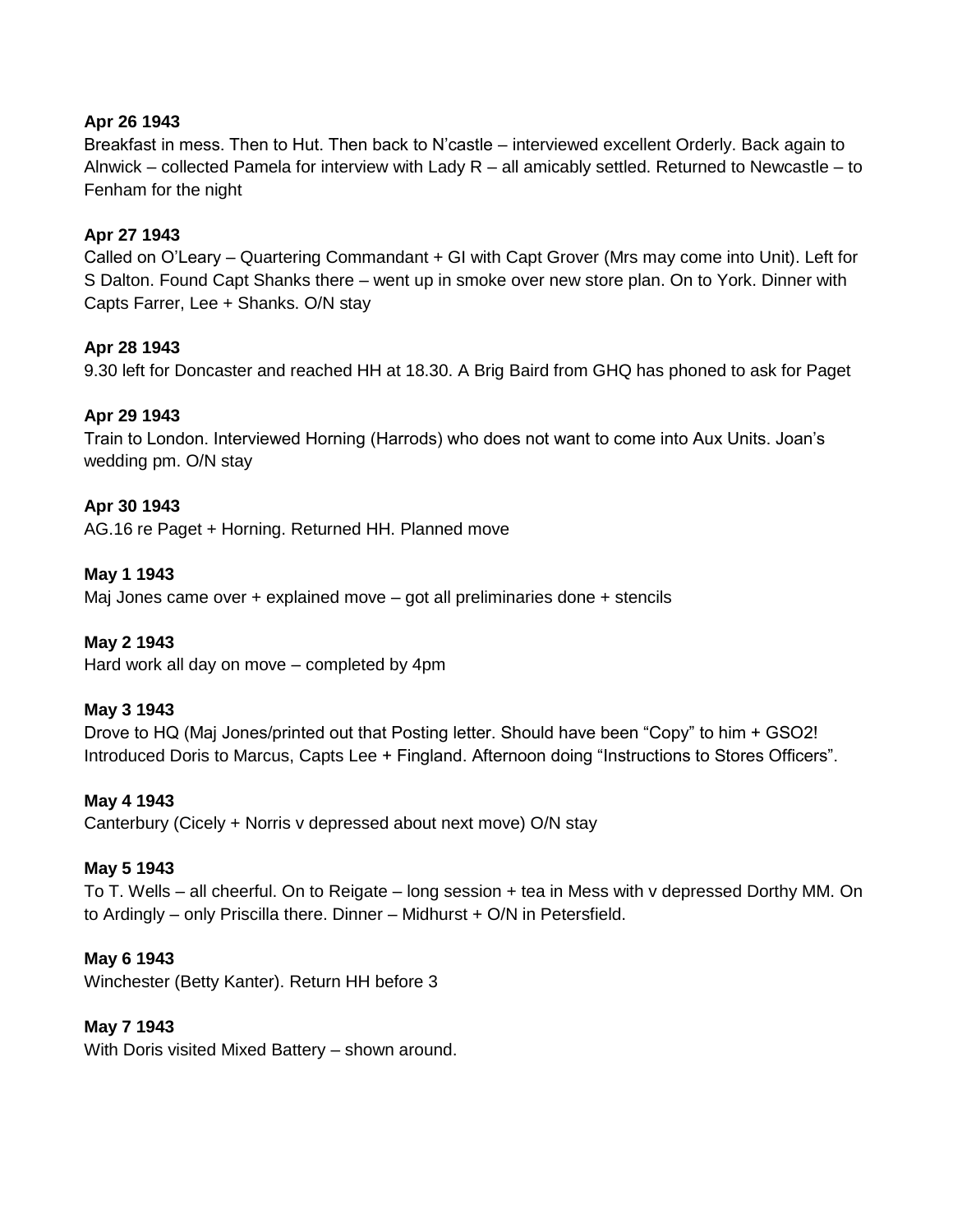### **May 8 1943**

To Oxford with Price + Doris in a vain search for "Miss Cole" (Moral Welfare) Exchanged clothing then return to HH

# **May 10 1943**

Summoned to HQ by Marcus about new establishment – all planned. Agreed to one request (Hollis to HQ) but others undecided.

### **May 11 1943**

Salisbury (SATSOs Conf) visited Hut (Capt Oakley arrived). Short session with Ann E-H? On to Exeter v much blitzed O/N stay

# **May 12 1943**

Interviewed Sub Brace – who does not want after all to come in. On to Taunton – met Airlie + Mary – to hut after lunch. Return to HH. Establishment passed.

### **May 13 1943**

Drove to London – AG.15 v helpful. Interviewed Robertson – suitable. On to H Peverel, saw Mickie. On to Colchester. O/N Mr Bradley, Mr Thimont to duties at Hotel. V exciting night – raid on Chelmsford

### **May 14 1943**

Capt Childe – drove to Halstead – lunch Nina"s cottage. On to BSE – Maj Collings there. Visited Thornham Magna + back to BSE. Dinner with Maj C, Mr + Mrs Bradley + Mr Thimont, Hilary, Bettine + Waddy. O/N stay

### **May 15 1943**

Saw Hilary in her new office + Mary Shaw will come to HQ. Return to HH

### **May 17 1943**

Called on Mr Atherton + returned well equipped

# **May 18 1943**

Dealt with PtII Orders

### **May 19 1943**

Looked at a farm – possible housing for half Attery if the Vicarage can contain the rest. Capt Patterson looked in – Airlie to tea + interview Miss Cochraine

### **May 20 1943**

showed us over the delightful farmhouse – could sleep 14 – on to see Lord Delamere about the Vicarage – no good. Maj Jones introduced new Col Ramsay – decided to have a party on  $29<sup>th</sup>$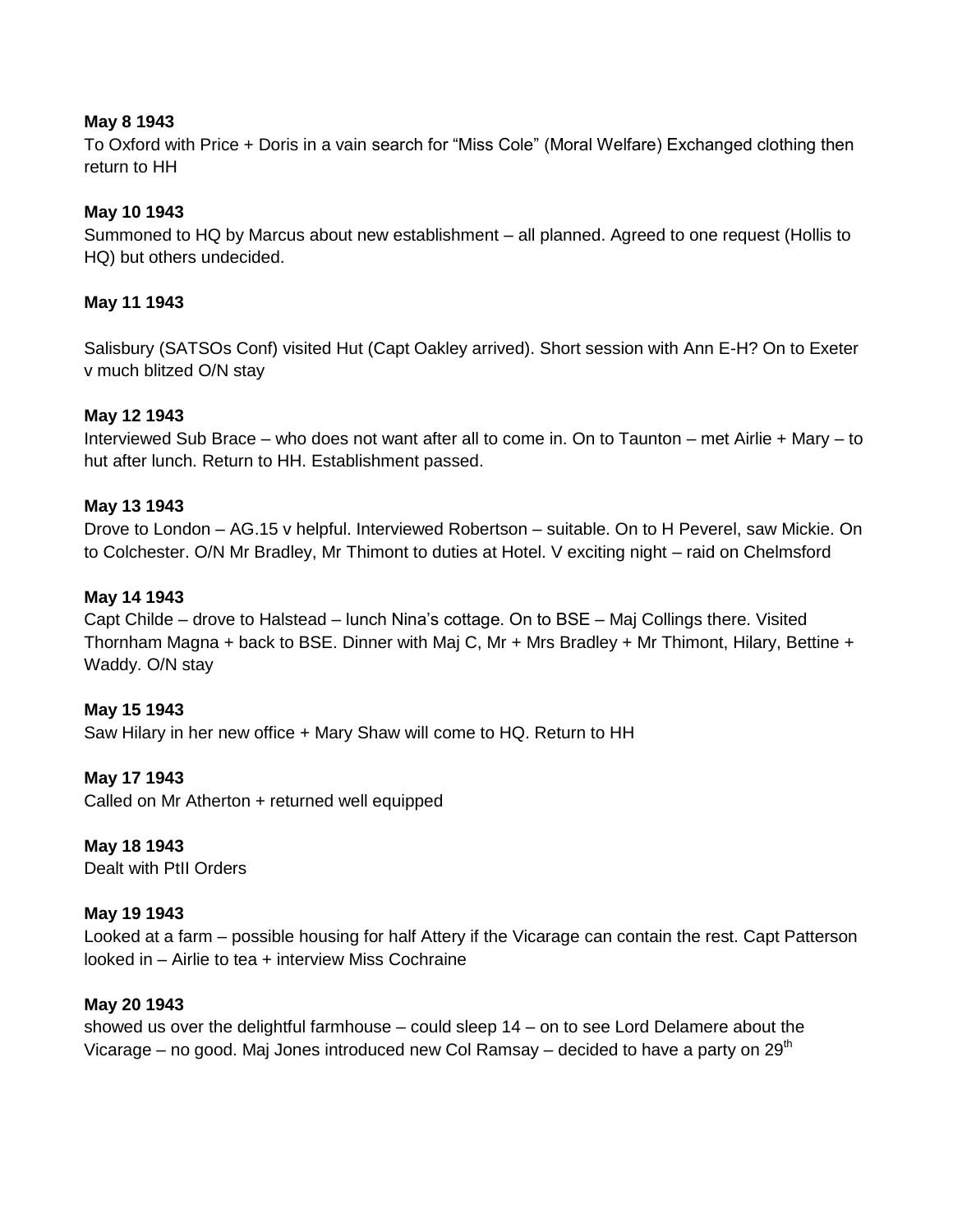### **May 21 1943**

Late start to Doncaster with Price. (Barden + Read both cheerful) O/N stay.

### **May 22 1943**

Reggie Rivington?(a relative) burst in at breakfast. Visited S Dalton – on to Scotch corner – Elizabeth, Moss + Colsen there + Margaret Whiting. O/N stay

### **May 23 1943**

Left Darlington for Newcastle – called on Group HQ ATS. On to Alnwick – Hut – Dorothy alone. Tea with Capt Gough. Atkinson v happy + all well. On to Berwick. O/N stay

# **May 24 1943**

Left 09.30 – reached OCTU at 11.00 – interviewed Swann – altogether too slow + stolid. Left for Carlisle – Dinner at Penrith (somewhere beyond found lovely hay-filled Barn – goodnight!)

# **Tue May 25**

On to Manchester – Major Jones on leave but his sub very helpful. To Derby (Hilary Paddock)

# **Wed May 26 1943**

Return Hannington Hall.

# **Thur May 27**

Staff car to Oxford – arranged to draw our own stores. W???? Ordnance Depot – Capt Seale & Mrs Bushy Mary Shaw arrived looking like a ghost.

### **Fri May 28**

New (woman) medical officer arrived for inspection Mary did a lot of amendments.

### **Sun May 30**

Wrote to records about the establishment

### **Mon May 31**

To Oxford interviewed Dr Flesher and sent them ??? back to HQ for tests - both passed

### **Tue June 1 1943**

Train to London – interviewed cpl Horushby at Harrods. Overnight stay

### **Wed June 2**

Interviewed Bloxham and Williams at Harrods. Returned Hannington Hall. Very amusing supper party at the Finglands – whole unit there. Back to Hannington Hall at 2am.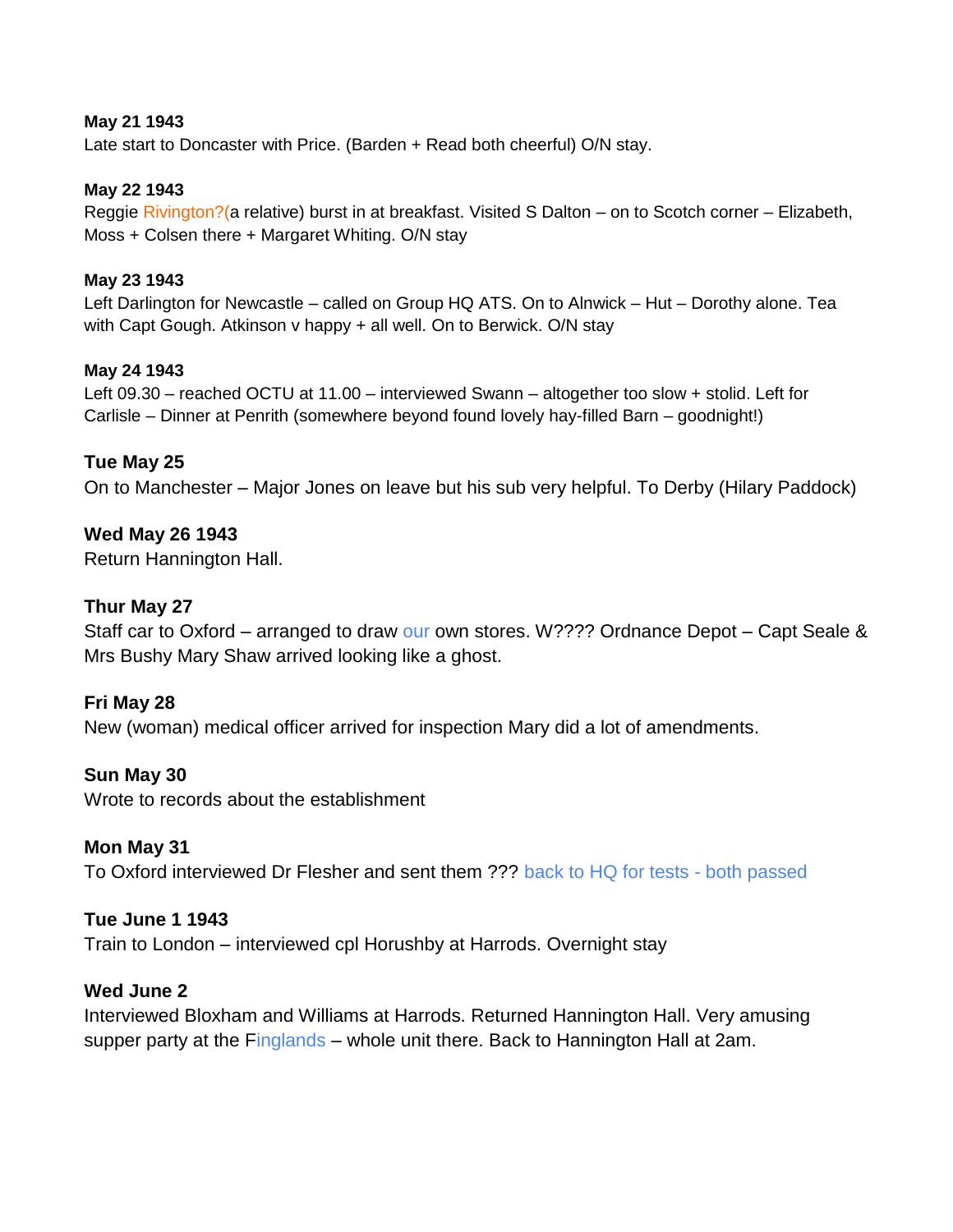# **Mon June 7**

Bloxham and Williams came for test – both passed.

# **Tue June 8**

Salisbury – (SATSO Conference = Senior ATS Officers) visited hut and took Ann out to show her new site. Returned to Hannington Hall.

# **Wed June 9**

Train to London – Interviewed Laurie at Harrods – luckily she withdrew.

# **Thur June 10 1943**

Drove to London in own car – interviewed Hough – On to Halstead hut. (8:30) Hackwood there. Had use of hut overnight.

# **Fri June 11**

Visited Bury (St Edmunds), Thornham and back to Bury. Dined Newmarket – on towards Bishops Stortford. Found 3 lovely hay-stacks near Manuden. Thunder in distance.

# **Sat June 12**

Awoken at 03:30 am by large drops of rain. Returned Hannington Hall. Losing her way as usual near St Albans. Interviewed CSM Reeves

# **Mon June 14**

CSM Reeves passed test – elected to hitch-hike back to Oxford. Hough came for test and also passed. To Tallents sherry party – unit well represented – all of us stayed to dinner.

# **Tue June 15**

Reigate – saw new hut. On to Ardingly pep talk to Hazel. Return to home.

# **Wed June 16**

To Tunbridge Wells – very good. Sevenoaks – long talk to Wendy. On to Canterbury hut – Joan Pratten. Overnight stay at Mrs Ronald

# **Thur June 17 1943**

Drove to London. Interviewed Heather Bell. Visited AG.15 about interviewing OCTU cadets. Left for Windsor at 4:30 Car gave ??? Hammersmith ??? chugged to Slough when it recovered! Saw Hornby. Slept in field. No nice haystack. Convoys roared past all night.

# **Sat June 19**

Doris and Mary collected blankets and a lot of crockery for Mrs ????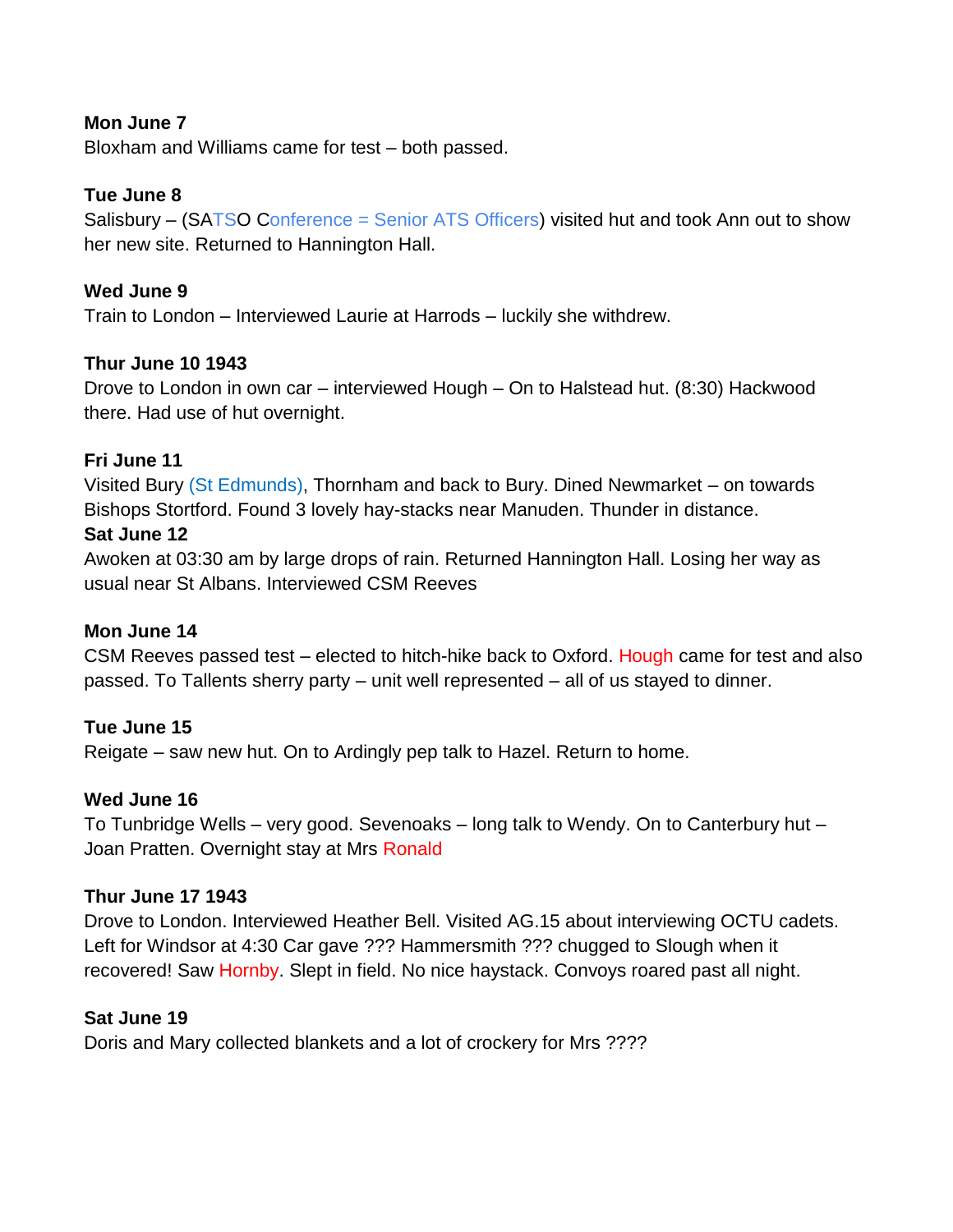# **Mon June 21**

To Doncaster with Price. On to Harrogate.

# **Tue June 22**

Called at Scotch Corner ??? Capt Shanks then Newcastle found Mr Chappell at station so handed new generals revolver. Caught train to Edinburgh - reached OCTU at 7pm Interviewed Rigby and Waterhouse Brown. Overnight.

# **Wed June 23**

Left Edinburgh – met Price at Alnmouth – On to Alnwick and Darlington. Overnight

# **Thur June 24**

S Dalton - lunch at Field Force Unit As arranged on the night arrived at Capt Leigh ??? on to Strensal Overnight stay in transit camp at Pontyfract

# **Fri June 25**

Went to York saw C/Cdr re batwoman at South Dalton. Drive to WOSB in Leeds saw AB Controller. On to Doncaster then to Derby at barracks Hillary Paddock still there. Brother is missing. Overnight

# **Sat June 26 1943**

Then back to Hannington Hall

# **Sun June 27**

Major Jones at Hannington Hall stayed for lunch. Simms going to marry Styan while on leave next week.

# **Mon June 28**

Drove to Sutton in own car.

# **Tue June 29**

Salisbury – visited hut and billet gave B Dicken ultimatum. Ran out of petrol. Returned HQ. Major Jones determined to have new station at Elgin working on 15<sup>th</sup>.

# **Wed June 30**

??? Delamere came to tea to discuss Simms. The commander is prepared to keep both her and Styan. Hannington Hall garden open to the public but few came – and no Americans!

**(July) 1st On leave to Thur July 8th**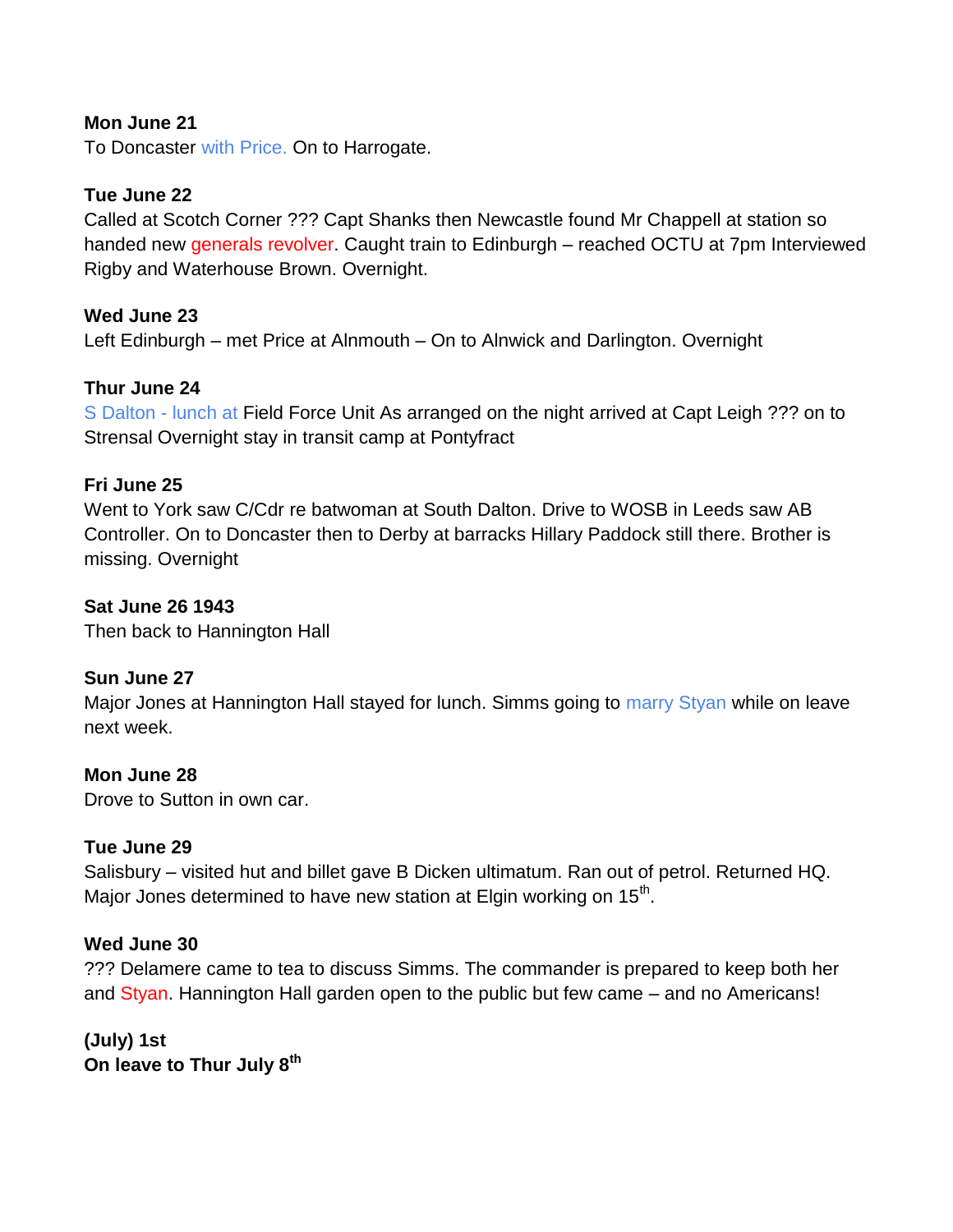**Sat July 10 1943** Completed equipment

# **Sun July 11 1943**

Maj J called

# **Mon July 12**

Train to London – Interviewed Herbert and Gyles at Harrods & Stanton (who withdrew) Train to Newcastle Overnight stay

# **Tue July 13**

Train to Aberdeen – met by Capt Drummond drive to Elgin overnight stay.

# **Wed July 14**

Taken to hut by Capt met Joan and Nina. Discussed work at Capt D's office then to hut plus possible billets overnight stay.

# **Thur July 15 1943**

Seen off by Capt D. Train to Berwick. Interesting discussion in carriage joined on the authority of R. C. Church between R. C. Priest and Methodist minister. Missed connection at Aberdeen arrived Berwick 9:40 met by Price overnight stay.

# **Fri July 16**

Off to Darlington – met Whiting. On to Scotch Corner then to Beverley ????????????

# **Sat July 17**

Went to South Dalton. Told by PMC how Cicely was wanted back. On to Doncaster lunched in mess and then back to Hannington Hall 7:30

# **Sun July 18**

Telephone out of order

# **Mon July 19**

Planned programme of course Major Harold came at last War Office AG 15

This text:

*The ATS was administered at the War Office by a Directorate under the Adjutant General with two branches (AG15 dealing with officers, and AG16 with other ranks). It was organised on similar lines to the Regular Army. At the head of the organisation was the Director of the Auxiliary Territorial Service who held the rank of Chief Controller (equivalent to Major-General in the Army). All ATS units were formed on a regional basis and organised in group areas*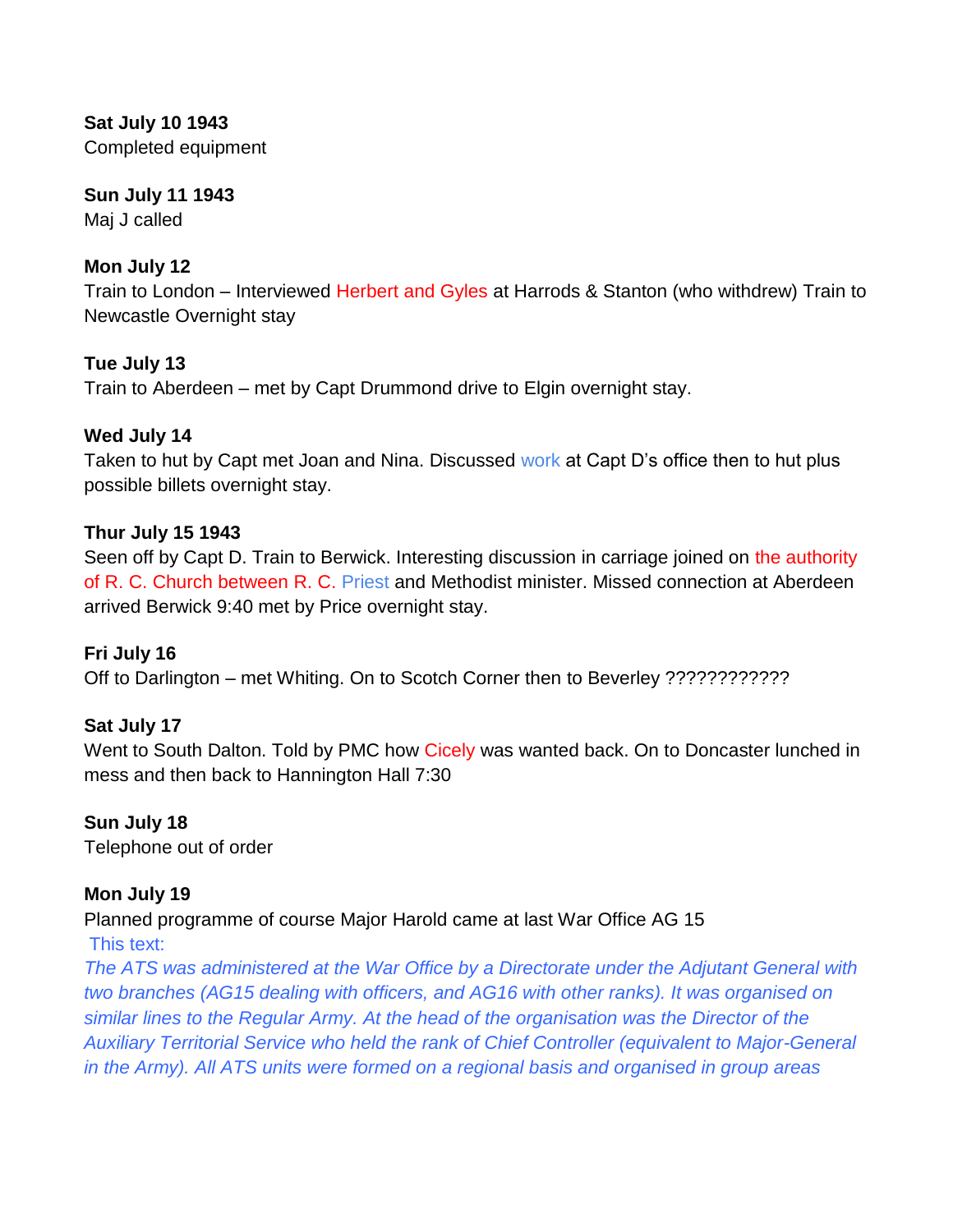*which fell within the Home Command boundaries. They were therefore regarded as part of the Services administering the troops located within a command.*

Came fro[m](http://www.airfieldinformationexchange.org/community/archive/index.php/t-6806.html?s=9f252157fa9f0c3418bfbb8690109da3) [here](http://www.airfieldinformationexchange.org/community/archive/index.php/t-6806.html?s=9f252157fa9f0c3418bfbb8690109da3)

# **Tue July 20**

With Doris drive to Salisbury – saw Cicely met Ann and went billet hunting in vain. Saw Quartering Commandant – Mr Oakley Capt Lee & RE Sub To Cmnd HQ & saw camp Cmndt then to more billets and found one

# **Wed July 21**

With Mary + Price to London. Visited C/C London War Office AG15 subject arose so spoke about change. Interviewed ??? Harrington at Harrods overnight stay.

# **Thur July 22**

Visited Halstead Hackwood there. Thornham tea with Mrs Henekey on to Bury St Edmonds – Janet alone. Dined ATS mess, Newmarket Overnight stay

# **Fri July 23 1943**

Left Newmarket and returned to Hannington Hall in time for lunch. Message from Major Jones that one officer must now sleep at place of duty – policy involved.

# **Sat July 24**

Drive to Highworth in own car to look at abandoned camp – looked dreary and couldn't tell ??? size without the keys. Major Jones to tea.

**Sun July 25** Made new set of instructions

# **Mon July 26**

To Reigate – hut very grand (Avis Olga and June there) Then to Ardingly (Peggy alone) Home for night (Bed + concert)

# **Tue July 27**

Heathfield – saw Canadian G1 (Patience going to have a baby) On to Tunbridge and then by train to London to interview Flack. Returned to Tunbridge met by Price and on to Maidstone. Overnight stay.

# **Wed July 28**

Harrietsham – long time there. Back to Heathfield (Tea at home) on to Midhurst (dined) and then to ??????? stopped by sentry – house full of Canadians Overnight stay (on lawn!)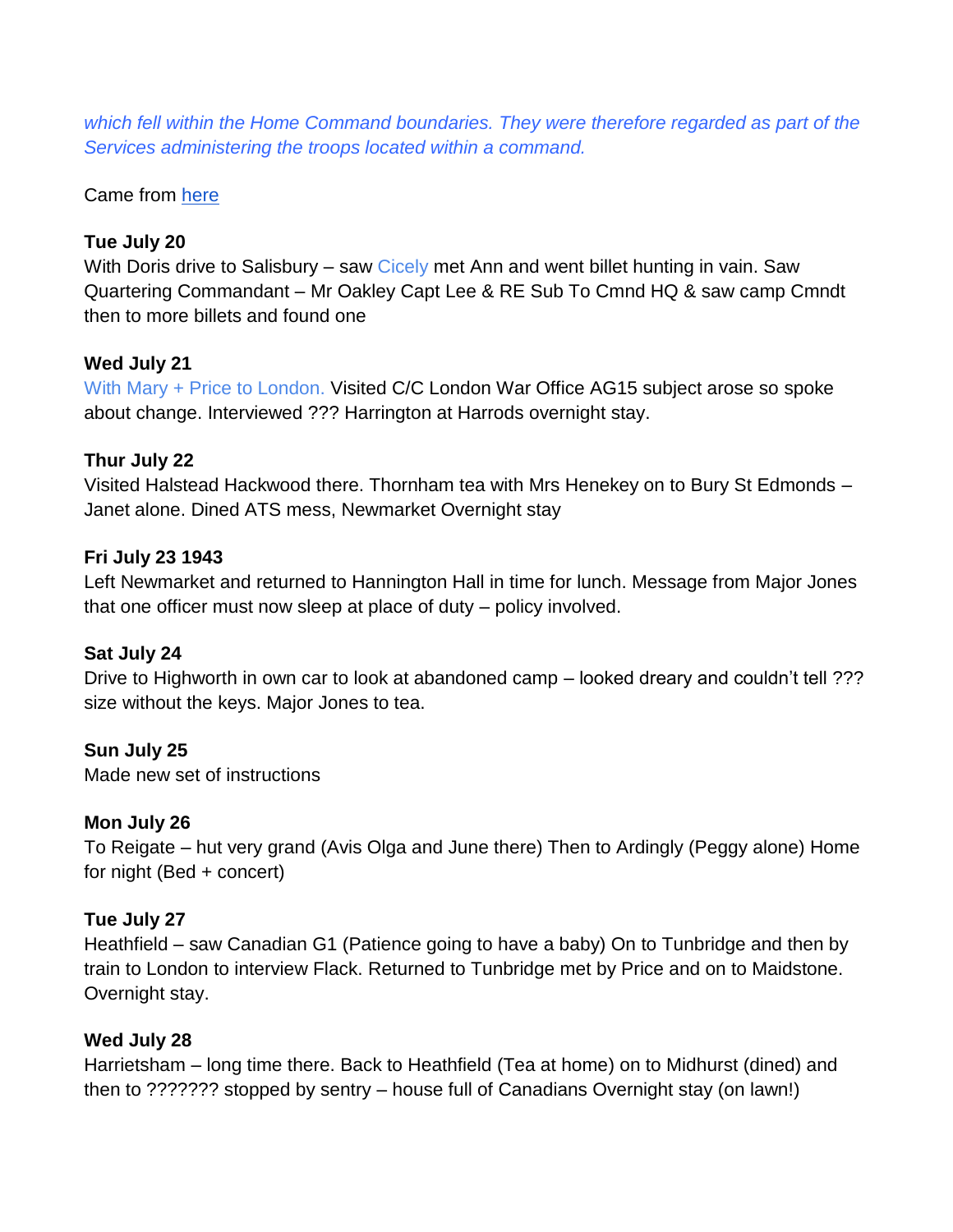# **Thur July 29**

Returned to HQ for lunch. Slight crisis about HQ ATS clerks tea!

# **Fri July 30**

To HQ for conference with G1 – Jones and Kirkness about new policy – result 2 ATS must always sleep at duty station. Long spell with Maj Jones about postings - with Kirkness about G1 at Canadian Armd Div Also with Capt Patteson about (clerks) tea. Spent afternoon doing posting and course letter.

# **Sat July 31**

Off north via Evesham and Lancaster found lovely barn just before Penrith (heavy rain) Disturbed night – first by policeman trying the car and second by intrusion by about 8 youths who pushed down door but were eventually persuaded to leave.

# **Sun Aug 1 1943**

Very tired after last night – after dinner ensconced (by kind Sgt) in the court room of Kingussie police court

# **Mon Aug 2**

On to hut at Elgin – both there? Did some vain billet hunting. Overnight stay

# **Tue Aug 3**

Busy day collecting barrack stores for the hut. Saw Nina"s billet – more billet hunting. All to change with Capt Drummond

# **Wed Aug 4**

Left Elgin for Fort George (Eleanor waiting) Capt Marv (gave (her) 3 badges) ???? ???? Very wet drive to Perth. Capt Charles Mc Taggart then to OCTU for overnight stay. Waterhouse-Brown their best cadet.

# **Thur Aug 5 1943**

Left OCTU in a deluge called on DDATS (Scott Cmd) - on via Dunbar for lunch in mixed mess. Deluge all the way to Alnwick (Dorothy – story of trials at Capt Groves came pouring out. Overnight stay.

# **Fri Aug 6**

Left at 10:00 with a gift of jam, butter and sardines for own use. Called on Capt Groves who said there should be 3 at Alnwick. Then South Dalton (Waddy and Eleanor) dinner in mess overnight stay.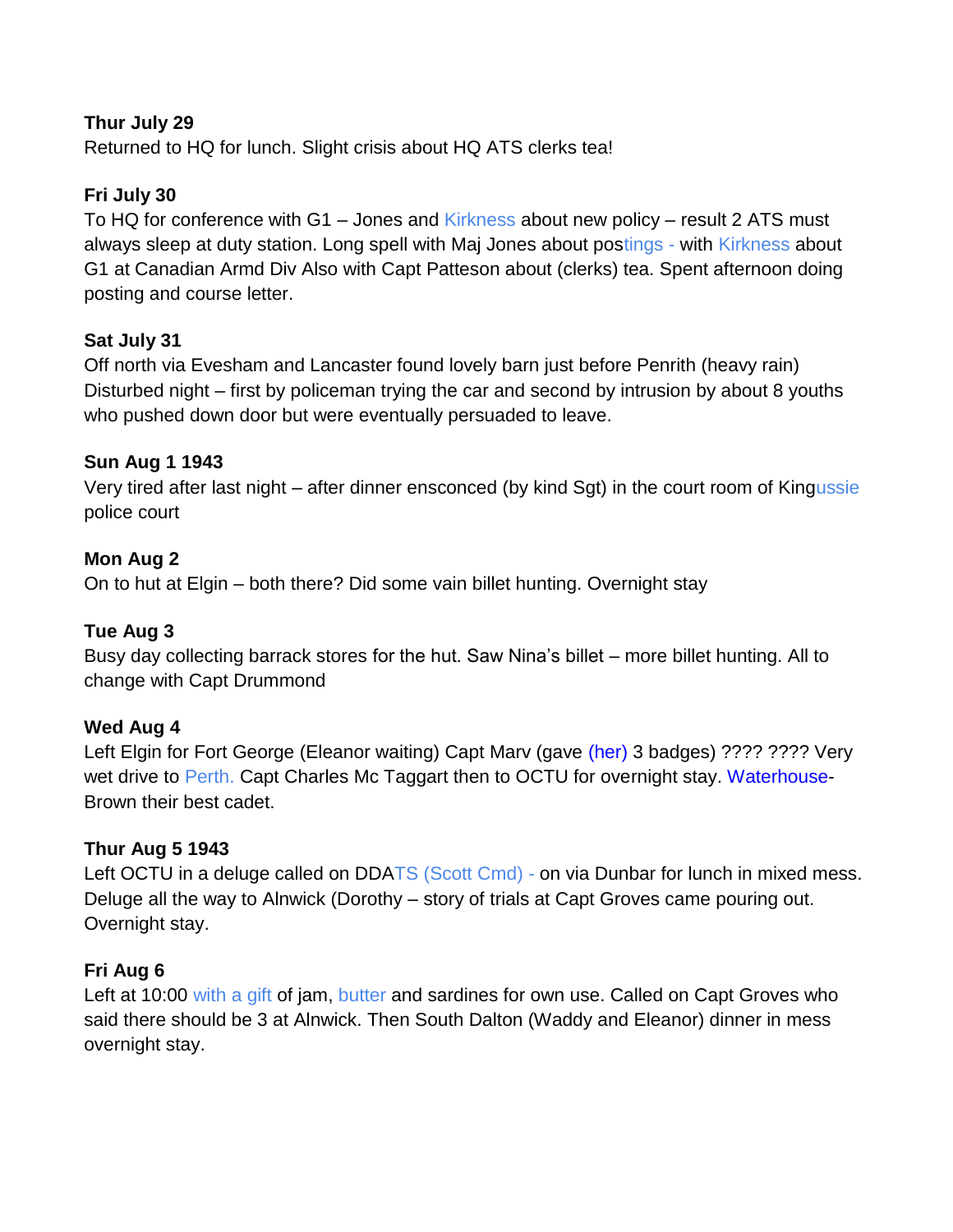# **Sat 7 Aug**

Went to hut at w&e lunch in mess at Doncaster. Arrived HH 7:15 Very annoyed by two moaning letters from Hazel and Peggy about their new move.

# **Sun 8 Aug**

To HQ and saw Col Douglas about getting more bodies at greater speed. Major Jones told ATS couldn"t sleep at Zero which shattered him but then told him I"d got some stores at Elgin he recovered.

# **Mon 9 Aug**

# **Tue 10 Aug 1943**

Train to London – interviewed Olive. To AG15 to meet Col Douglas - both saw Director ATS (Mrs Whatley) together about necessity for filling establishment return to Hannington Hall

# **Wed 11 Aug**

Drive to Taunton in own car – had session with all 3 there Picnic dinner. Overnight stay

# **Thur 12 Aug**

Left 09:45 but got involved in convoys and much delayed. Picnic lunch Hannington Hall at 2:00

# **Fri 13 Aug**

Train to London – saw director and deputy arranged ??? ???? battle dress as policy is being revised. Returned Hannington Hall – Turner, Rigby and Waterhouse Brown have arrived for course.

# **Sat 14 Aug**

Signals had new offices all day. Ford Delamere and Desmond Kirkness arrived to discuss Sgt + Ann Ellis – Hughes arrived. Major Jones and Mr Oakley Broadcast by car on S. Coast

# **Sun 15 Aug 1943**

Another all day session for course at CH. Course always all day – Maj J we are ?? ??? scheme?

# **Mon 16 Aug**

Ann Gunter, Purvis – Smith, Fox and Pearce arrived for refresher course.

# **Tue 17 Aug**

Course going well. Ann and June want to know when a relief will be sent to Reigate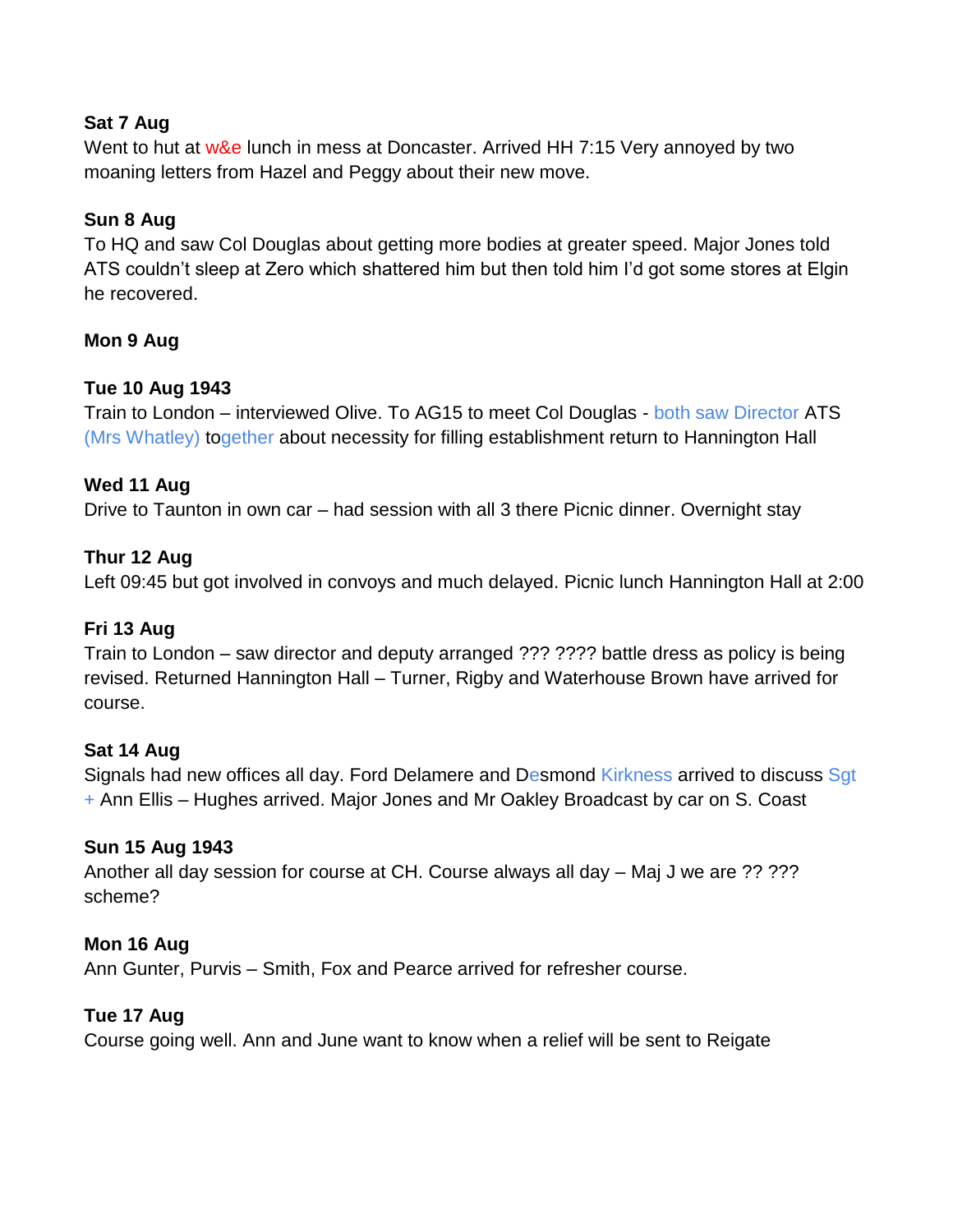# **Wed 18 Aug**

Drove to HQ to see Maj Jones and Desmond Kirkness. Afternoon on range with Ned Fingland helping Oxo At 10pm Janet, Rigby, Turnerpicked up Ned

# **Thur 19 Aug**

Course ??? Wendy arrived ?? and ?? and had a great tussle with stencil

# **Fri 20 Aug**

Train to London. AG.16 to interview attractive little Thurew return Hannington Hall.

# **Sat 21 Aug**

Trouble with car then ditched it in turning extracted by ?? ???? Adj

# **Sun 22 Aug**

To Wendover. Billets provisionally booked (Spartan billets) On to Bury St Edmonds (Bettine and Kay) saw Hilary in her billet then back to Newmarket called AB Overnight stay.

# **Mon 23 Aug 1943**

Picked up Bettine and off to Ousden for billets search involved RAMC unit – naive old man in Domesday book house who had lost both legs and maid at Dalham Hall 4 miles off. Dropped Bettine at 3:30 slept at Thornham. Back to Bury St Edmunds (fish & chips). Back to Dalham Hall where billet found with Major Phillips daughter in law. Overnight stay. Price YW BT in MV Thimont office

# **Tue 24 Aug**

Breakfast at Hillary"s billet then to Halstead (Hackwoods) Over Gravesend ferry on to Harrietsham (Phyllis Sally?) Maidstone overnight. ?? Police found billet. Price in YW

# **Wed 25 Aug**

Visited Heathfield then O i/c Barracks (Officer in charge) Battle and back to home??? Seems to start at Newick Kings Head

# **Thur 26 Aug**

Called at Ardingly then on to Reigate (lunched in mess) and so back to Hannington Hall.

# **Fri 27 Aug**

Telephones out of order all day! Drove to HQ after tea and used theirs

# **Sat 28 Aug**

Major Jones for tea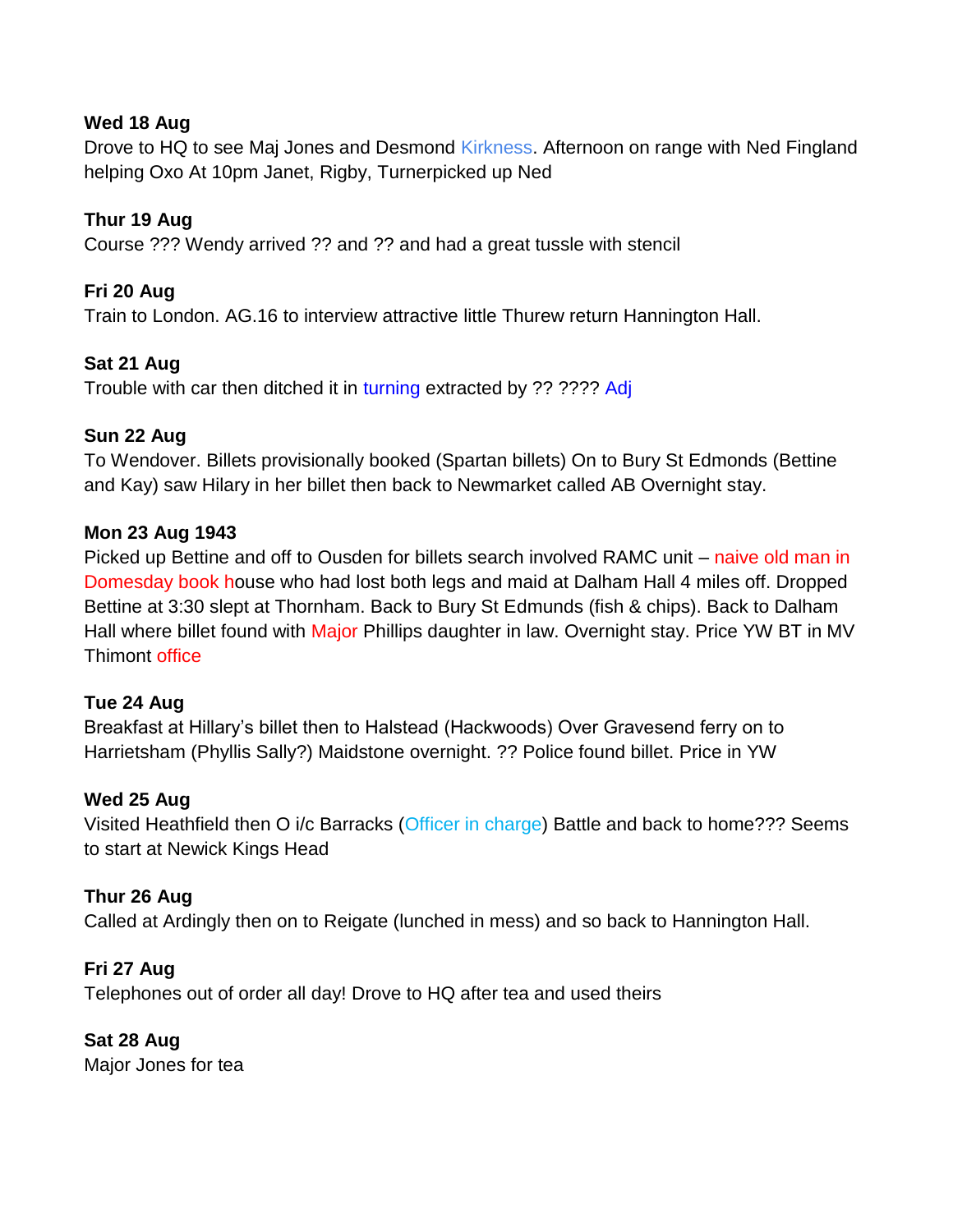# **Sun 29 Aug**

Doris to Wendover to see about billets

# **Mon 30 Aug**

London by Col Ramsay"s transport. On to No 1 WDSB for lunch very helpful discussion called at AG.16 (0) – picked up by G1 from Hobart house and returned to HQ

# **Tue 31 Aug**

# **Wed 1 Sep 1943**

Drove to HQ for refresher course. B??? Set off for Wendover 2pm – met Janet and Barden for tea in palatial billet – to site – very well rigged up in 3 ton lorry and tent occupied by most mixed population. Returned Hannington Hall

# **Thur 2 Sep**

Left 3:30 for Taunton. Visited ATS Coy about Ralph – night to the Grahams only Priscilla of the three there. Called on Barrack Office and won from him 3 biscuits, knife, spoon and fork and a P???

# **Fri 3 Sep**

To Salisbury Joan lunched in mess with Ann – met Maj Kin?? And new very young Maj Forbes at hut. Picked mushrooms – drive along coast to near Roedean and cooked our dinner (scrambled eggs and mushrooms) Stopped by a ??? and bearded RAF ??? for hot water. Also given tea sausage and tomato. Slept in truck in lovely pinewood.

# **Sat 4 Sep 1943**

Cooked our breakfast brought mugs of tea by RAF Regt man Visited Heathfield and Harrietsham (with mushroom lunch in between) Heathfield went to Zero while there and Harrietsham was installed. Overnight Camp 20 (new ?)

# **Sun 5 Sep**

Visited Wendover – both to camp for lunch. Called in Reigate and Ardingly Zero and so home.

# **Mon 6 Sep**

Left 9:30 for Harrietsham at Zero all going well. Found mushroom field again excellent lunch with them and fried fish. Called Heathfield and back home for tea after Black berrying!

# **Tue 7 Sep**

Left for Hannington Hall – found mushrooms and had very good lunch. Back to Hannington Hall – Mary tea at Mrs Bouverie and Davis still away on exercise.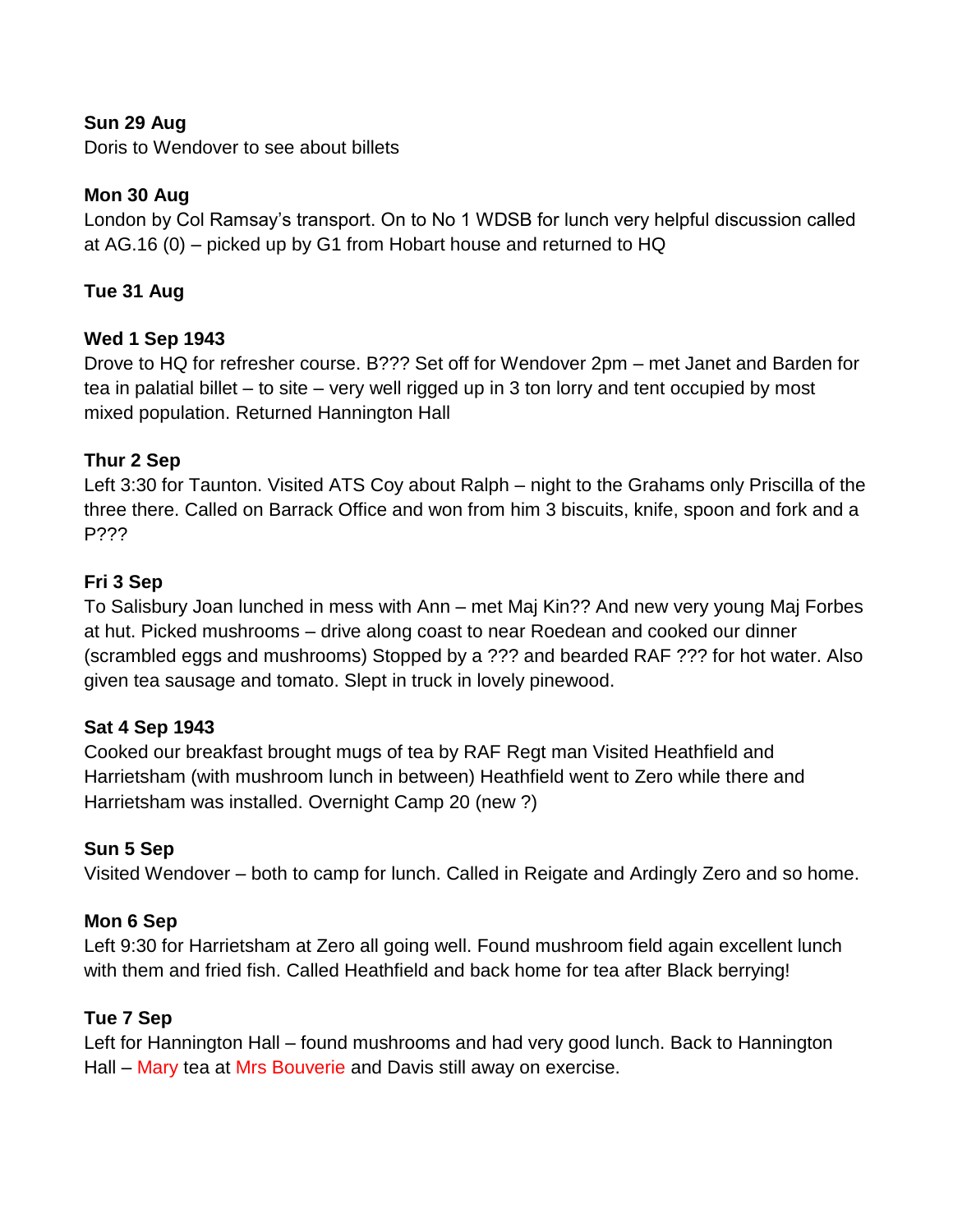# **Wed 8 Sep**

# **Thur 9 Sep 1943**

**Fri 10 Sep** WO AG.15 Interview Sub Gregory Return Hannington Hall by train.

**Sat 11 Sep** Major J came to tea to plan new move

**Sun 12 Sep 1943** Elgin rang up – Olga had died

# **Mon 13 Sep**

To Doncaster, cooking lunch on way – tea at 10:00. Scotch Corner good driver arrived at NCOS school Nevill"s x at 8:45 Overnight tent

# **Tue 14**

Train from Newcastle to Elgin = phoned Doris AG.15 have posted two unknown bods and want answers ???? Overnight stay at Joan"s billet at the MacKerry"s

# **Wed 15 Sep**

Met G1 at Capt Drummonds taken to aerodrome and pushed into 4 engined Lancaster bomber flew off terrified! Landed near Newark. Given lunch by WAAFS and Adjt produced car to Station. Reached London 6:30 and found AG.15 had done nothing! Overnight stay London Awoken 3 am by bombs going off.

# **Thur 16 Sep**

AG.16 about establishment. Lunch officers club. Interviewed Cpl York – quite unsuitable. Long time at London Dist HQ. Tried to get back to Elgin by air eventually got train ?? Newcastle at 5:30

# **Fri 17 Sep**

Borrowed car from Moray sub area visited them Barrack officers and hut. Visited lady Robertson At College. Overnight stay

# **Sat 18 Sep**

Train at 9:16 to Berwick – met by Price Overnight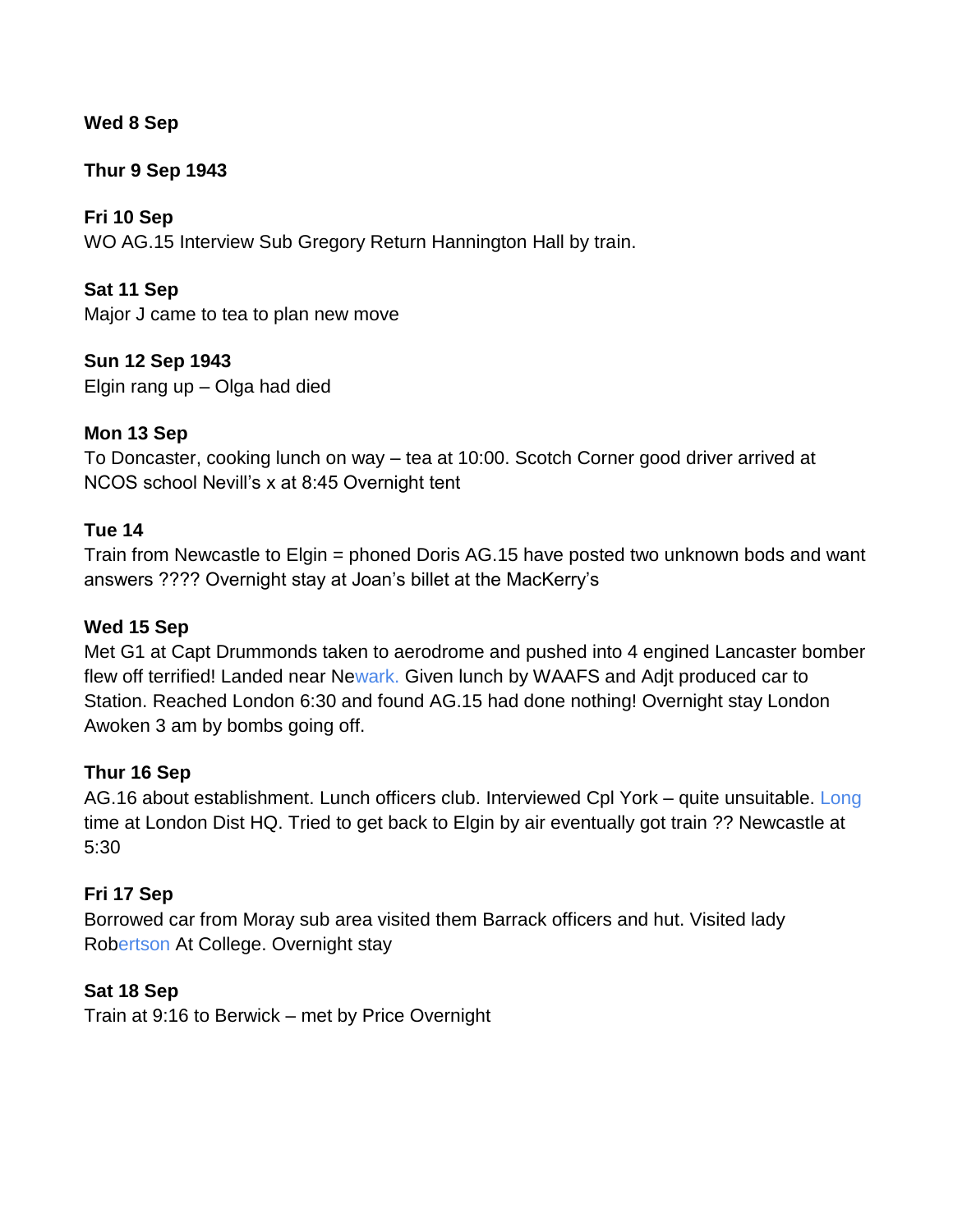# **Sun 19 Sep**

Capt Grover cooked lunch – tea at Scotch Corner and then South Dalton. Dinner at Generals mess – PMC disclosed that Waddy had very good compassionate grounds for not being moved.

# **Mon 20 Sep**

Left South Dalton at 10:00 complete with mushrooms visited G1 at Catterick about Coal and Elsan On way home met Maj Jones reached Hannington Hall at 10:10 pm "in a daze"

# **Tue 21 Sep**

Capt Barker? "blew in" to Hannington Hall at 2:30

# **Wed 22 Sep**

Request to Commander that Doris and Joan should each wear a local  $3<sup>rd</sup>$  pip

# **Thur 23 Sep**

# **Fri 24 Sep**

Visited Thorham – cooked own lunch mushrooms again – to Halstead for good tea. Drove back through London – cooked dinner in Kensington Return to Hannington Hall 11:45

# **Sat 25 Sep**

Commander ??? (Lord Glanusk) and he is in favour of everyone wearing full canonicals and gongs but cannot authorise local ??? Major Jones to lunch Maj Walker GHQ rang to say GHQ will authorise carriage and baggage or warrant. Hot water on Tue & Fri?

# **Sun 26 Sep**

Drove to HQ at request of G.1 Phillip Tallants last day – new Capt Hancock G1 asked BT not to go to GHQ.

# **Mon 27 Sep**

Bell, Hough, Harrington, Thurlew, go to GHQ. Caregson and Hopkins arrived.

# **Tue 28 Sep**

Major Jones to tea to discuss "red and blue officers. – to HQ in own car to see the C.O. who told Lady Lawrence he would only let me go for a really good job and that promotion for Joan and Doris must be approved by DATS. Returned Hannington Hall in Sig car informed Joan unofficially about complaint against her.

# **Wed 29 Sep**

Train to London. Interview Sub Gwynne then 3 more. Return Hannington Hall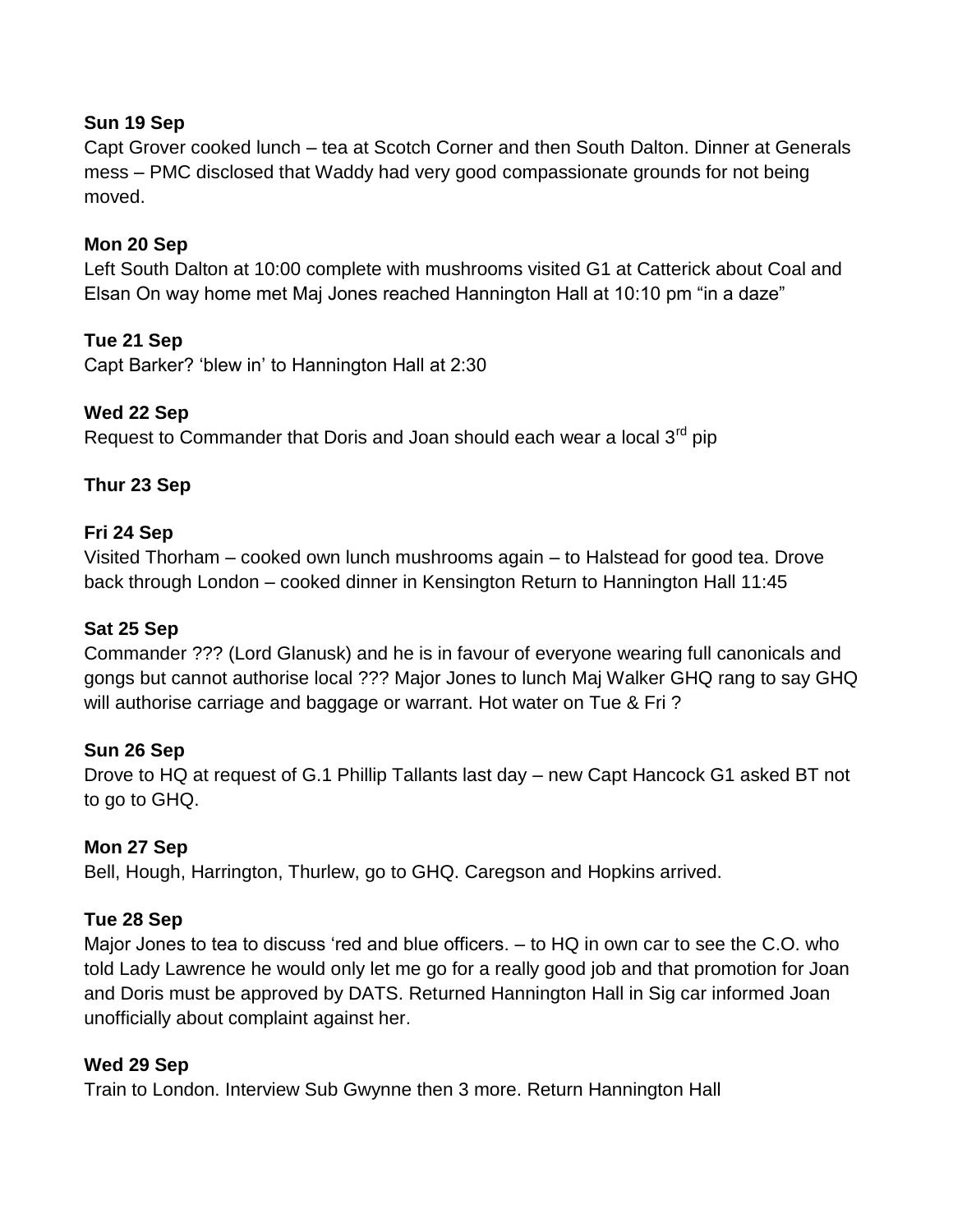# **Sat 2 Oct 1943**

Collected car & Drove to Reigate all well except for great moan re bicycle from Ardingly – called there Peggy in billet – adverse report unless - - - - - -

ON LEAVE

# **Tue 12 Oct**

Drove to London via Heathfield and Harrietsham (Wendy and Freddie appeared) Overnight stay.

# **Wed 13 Oct**

Lunch at ????? 4 interviews after lunch – only one suitable. Drove back to Hannington Hall.

# **Thur 14 Oct**

(Birthday) Mary, Joan and Doris sang outside my room at crack of dawn! Doris went to Wendover to meet Winifred and Marjorie at new station.

# **Fri 15 Oct**

Cleared telephone A/C ???? ????? ?????

# **Sat 16 Oct**

Wrote about Browns resignation. Rang AG.16(b) – re OCTU board not being ???? until late Nov to see her they want her at once!

# **Sun 17 Oct**

# **Mon 18 Oct**

Drove to No 2 OCTU picked up C/Cdr Verney settled the fate of Robertson on way to London to be turned down. Visited AG.15 about Robertson & demob 36[?] about Patience. On to Halstead Thurlow happy. Capt Childe to dinner. Overnight stay.

# **Tue 19 Oct 1943**

Visited Olga and June – had Hilary to lunch in BSE (Bury St Edmunds) then on to Ousden (Hasel and Gregson) drove to HQ and returned Hannington Hall at 10:30

# **Wed 20 Oct**

WO want Hilary on 28<sup>th</sup> in exchange Gwynne on 18<sup>th</sup> Major J came to discuss this. Fox to be new store officer

# **Thur 21 Oct**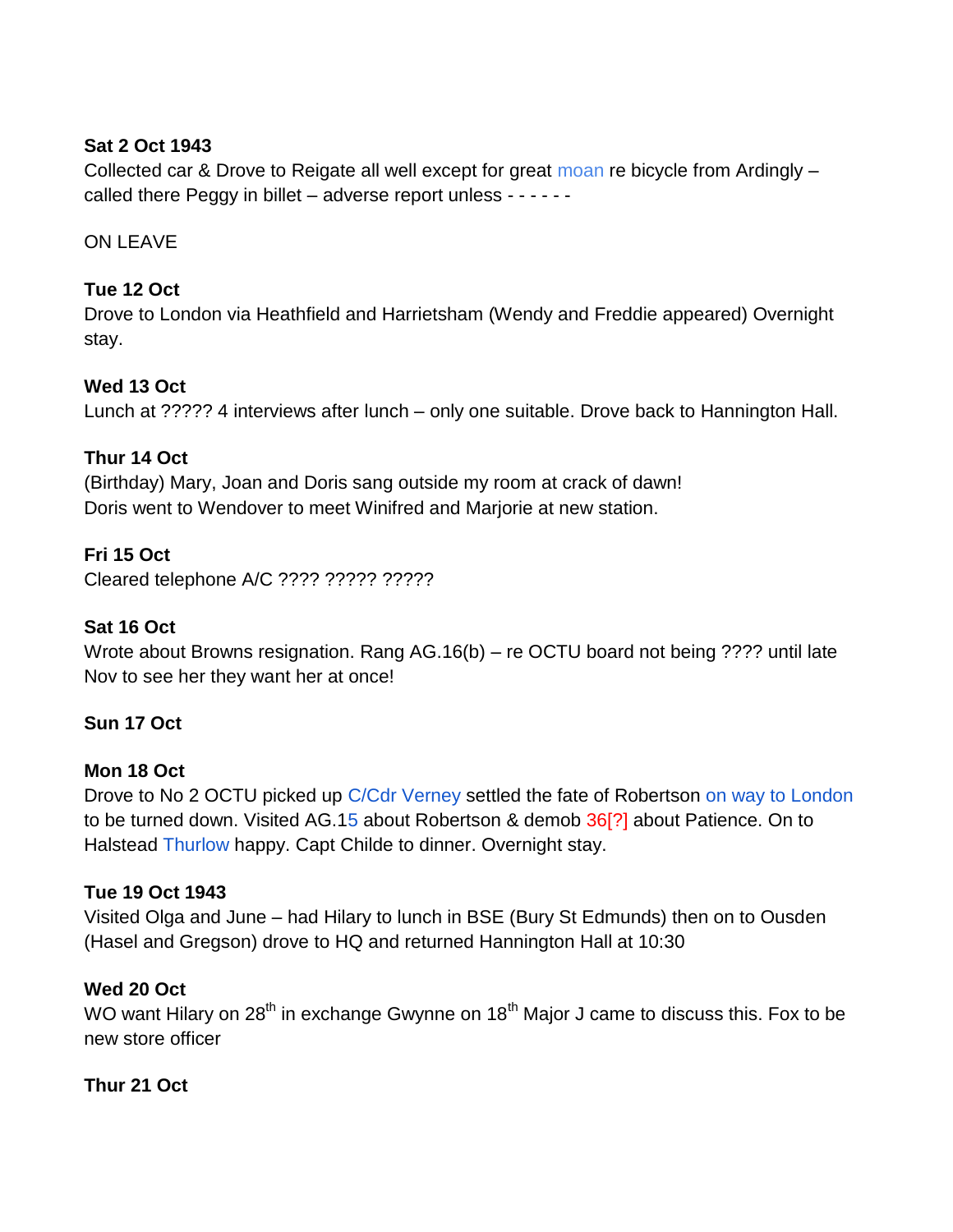DAB has resigned – informed by Nina and Hopkins. Tea at Scotch Corner saw Margaret Whiting. On to Newcastle for the night.

# **Fri 22 Oct 1943**

Capt Gr?? Came and talked. On to Aberdeen met by Capt Drummond in Aberdeen inside hut. Overnight stay at ???

# **Sat 23 Oct**

Spent all morning with 3 in hut. T???? much improved. Drummond to lunch. Train to Edinburgh

# **Sun 24 Oct**

Talked about break up of OCTU then caught train to Berwick met by Priest on to Alnwick tea with Janet and Lynette helped JC filing Overnight stay.

# **Mon 25 Oct**

To South Dalton to see Michael Farrer – very keen. Waddy now engaged should not return. Dinner in mess With Cicily in one hut

# **Tue 26 Oct**

Left 9:30 and went over Hull ferry. Fog slowed them down. Wendover at 7:00 found Bowden alone. Fog so bad stayed overnight at Thame.

# **Wed 27 Oct**

Train to London Dicken interview

# **Thur Oct 28 1943**

Visited D???? 36 – who won"t grant Peggy Brown?? Release. AG18 say all recruiting is off. Train for Newcastle.

# **Oct 29**

Capt. Grover? Sent car for Alnwick billet hunting. Good lunch with Janet & Lynette in hut. Saw captain Thouron about move. Then to Alnwick Sub-Area HQ – Thouron good tea – Atkinson and Dr Novis there as well. Back to Newcastle took the Groves? To theatre.

# **Oct 30**

8.15 train to Oxford met by Doris

# **Oct 31**

Drove to Heathfield to meet Major Jones and Dickens was discussed. Mrs Whately new DATS. O/N at home. Petrol to get back supplied by Canadian Unit.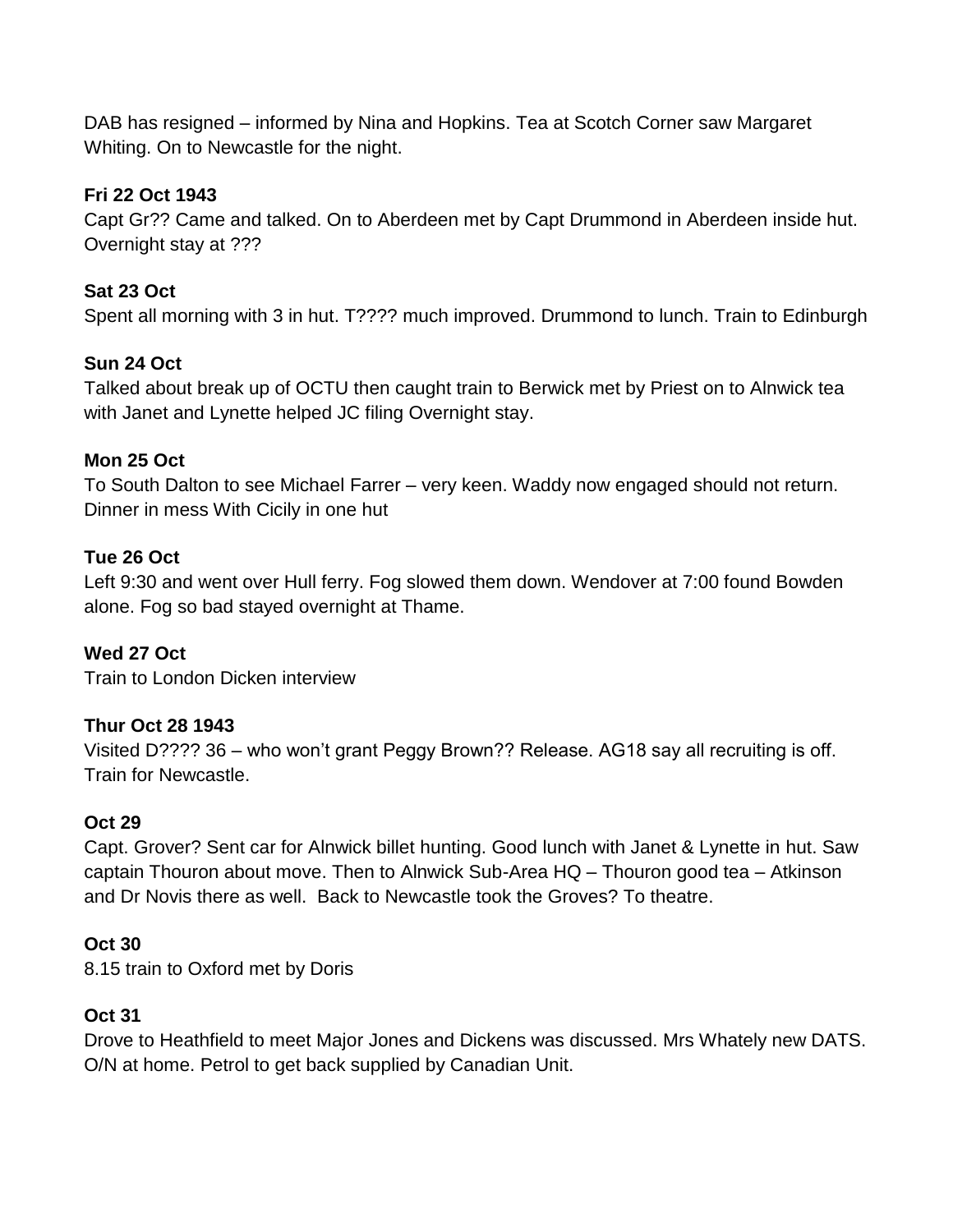# **Nov 1**

Drive to Ardingly – Behline? & Kay upset them by writing name in the dust. Visited local barrack officer about Elsan. On to Reigate lunched up in hut saw ???? Waddy and Pamela . Back to HH. Took Doris and Joan to Oxo"s farewell party. 6 candidates arrived for course. Captains Hancock and Neale at HH.

# **Nov 2**

Major Jones came to tea to discuss planned new move and decided to give Dicken An adverse report much telephoning and wire after he left.

# **Nov 3**

Drove to HQ to see C.O.- will back up bad report on Dicken . Met on way back and asked him to tea. G1 shown over HH and discussed many points including the car which has to go. GII SD and O.C. have been told to lay on transport when she goes North. Got off posting instructions.

# **Nov 4**

Major Jones rang up to say Heathfield is closing Came to tea and everything rearranged. He, Captain Hancock and Oak??

# **Nov 5**

After lunch on range with course. Captains Oxo and Hancock there. Did well with automatic and a revolver but badly with the Sten Gun. Before dinner the "General" Colonel Douglas, rang up from from Watchfield to say that he and Captain Hancock were at RAF party and we must go – He sent transport. Rounded up 3 from course.

# **Nov 6**

Aux? Left.

# **Nov 7**

**Nov 8** N.C.O. meeting 6.30pm

# **Nov 9**

Privates Meeting. Car sent to meet Betty Dicken at 1800 for adverse? report – did not come.

# **Nov 10**

Rang Kitty Hill"s.- Betty D had not slept in billet. Rang Muriel Vaile – no news. Drove over after lunch met Kitty at Heathfield at 9.30 pm found Betty gassed. Rang HQ and Sigs from hut. Mr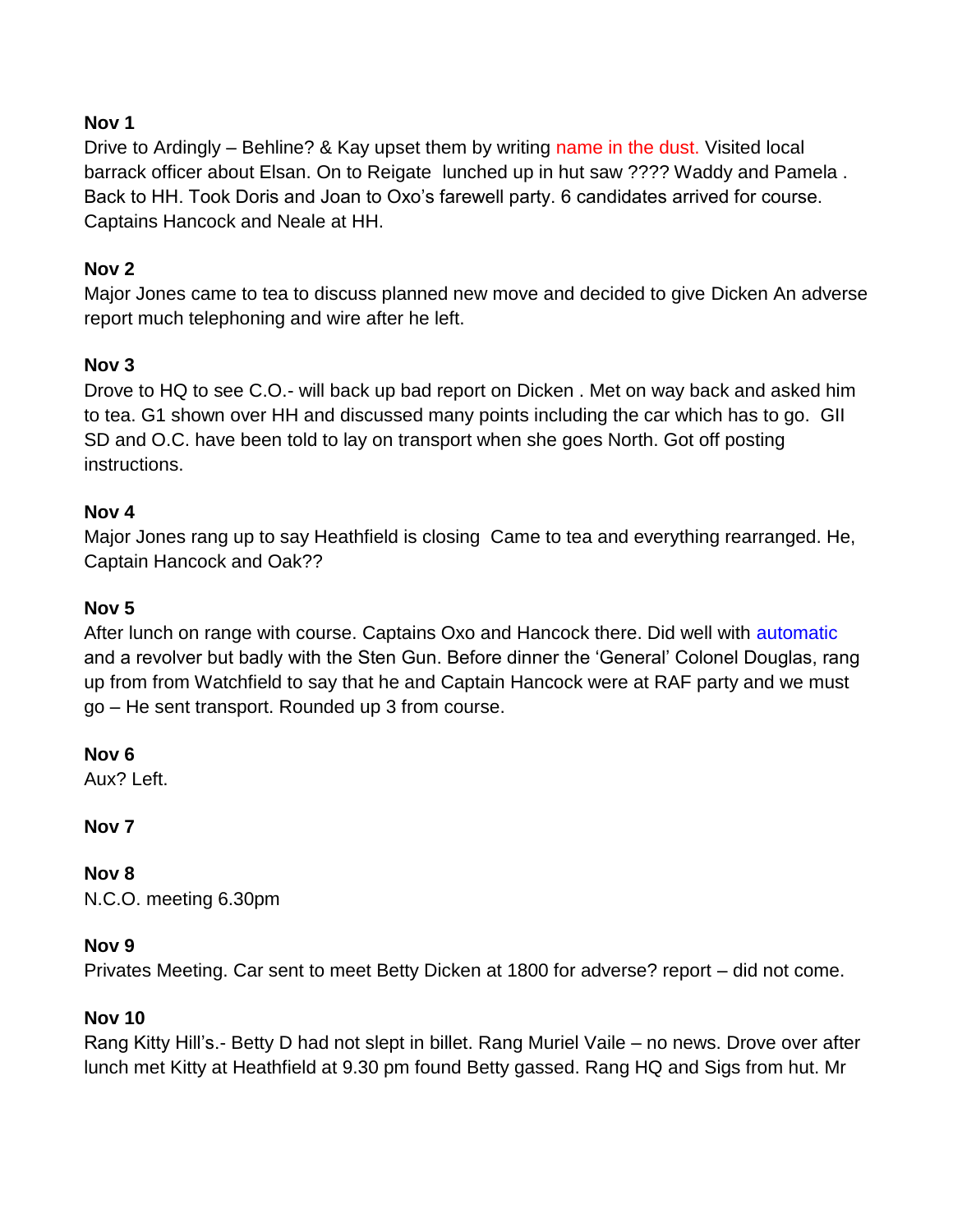Oakey and Freddie arrived with 2 men at 12.30. Mr O drove her car and both stayed at her home (Chailey). O/N

# **Nov 11**

Went with Mr Oakie to Lewes and then Battle for Coroner. Gave Kitty lunch and then saw police. Drove to Reigate. Lady Carlisle most helpful. Dined with Avis? And Ann in mixed mess and drove home in moonlight.

# **Nov 12**

Heathfield cleared Hut with Kitty then met Dr Vaile and Miss Perrow (Nurse) took them to Police then to inquest from which press excluded. Packed all Betty's belongings . O/N at home.

# **Nov 13**

Drove to Heathfield and collected luggage dropped it at Miss P"s in Aldershot

# **Nov 14**

J. To tea. Back to HH.

# **Nov 15**

To Shaftsbury (Price driving) – hospital case. and then Salisbury for stationary supplies. Visited Hut - shown the super zero by Mr Gartner. On to Barrack Officer – very helpful. Then to Ann? About changing her mind. – Mickie to come as Store Officer. Had letter from the Commander. Price lost way. HH at 21.00.

# **Nov 16**

Went to funeral (BD's) with Doris – very quiet. Cremation at Brookwood. Spoke to no one. Doris"s home for tea.

# **Nov 17**

Inquest proceedings arrived – saw Major Jones at HQ. Afternoon spent doing new move letters.

# **Nov 18 1943**

Sent off batteries and surplus stores. Had letters from Dr Maurice Valie and Miss Perrow brought by Mr Oakie. Olger rang – Heather Bell had had a heart attack .

# **Nov 19**

To HQ with Doris and Avis in car loaded with returnable stores – for Court of Inquiry. Captain Neale, President. Mr Oakie and BT only had to certify accuracy of Inquest Proceedings. Sat in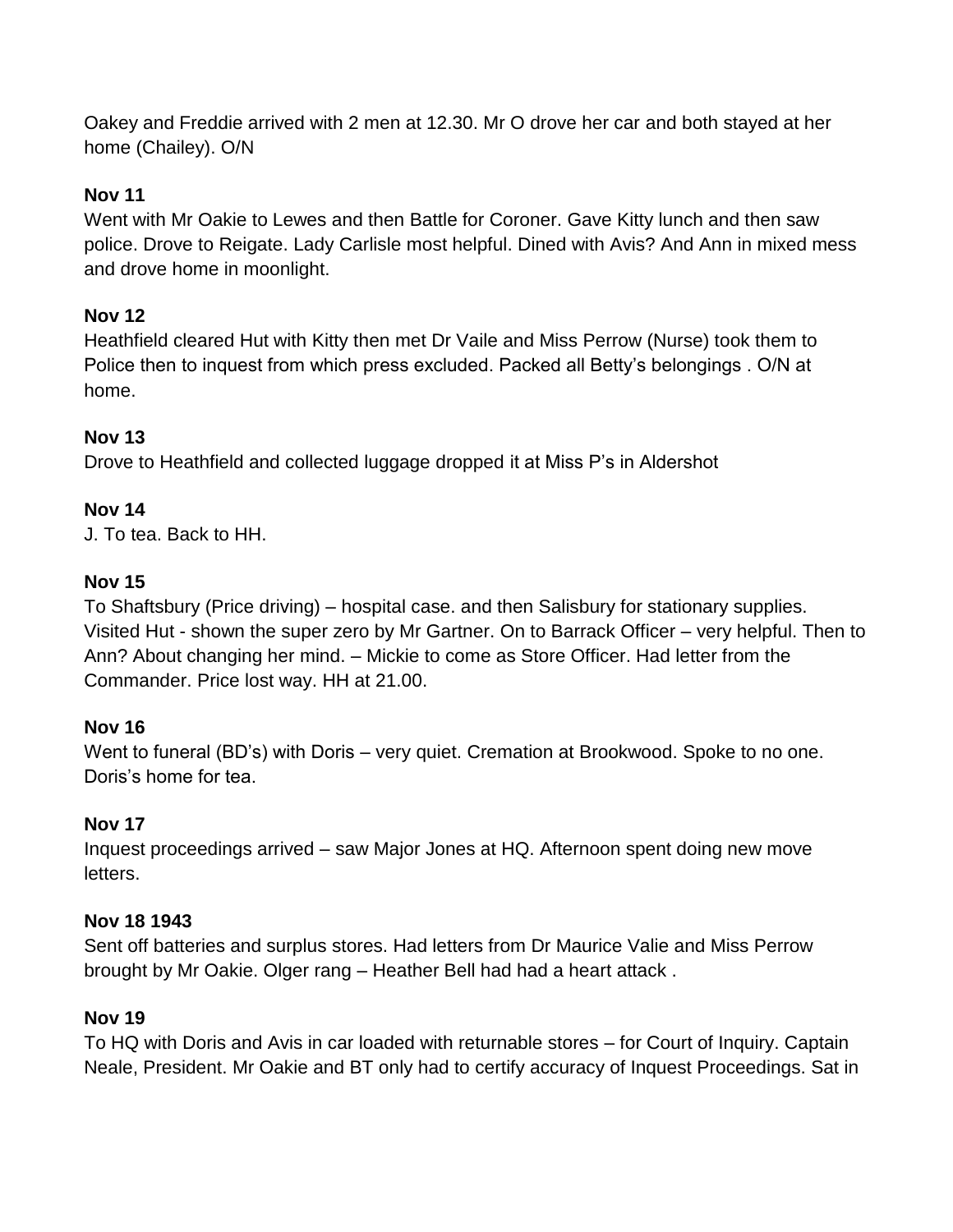Captain W Boynton"s office until went with Mr O to mess for coffee. Capt. Neale, Doris and joined them.

# **Nov 20**

Mind becomes numb and shuts up from tragedy.

# **Nov 21**

Major Forbes called and drove BT to Taunton through fog and rain. Lunched with the Fingland's (he goes to Norfolk on Thursday  $25<sup>th</sup>$ ) then visited AB in zero hut for an exercise. O/N stay.

# **Nov 22**

Left 9.30 for Salisbury. Lunch with Maj Fines? Long talk in office with Ann. To Hut (Hazel & Rigby). Returned to HH. Davis has written to say she wants to leave the Unit.

# **Nov 23**

Price drove to Farnham. I dropped D"s luggage Reigate at her? H?. Lunch at Mess with Avis, Ann Gunther, Pam Irvin and Waddy Cole. Visited Hut then to Ardingly, (Bettune? and Peggy) O/N at home.

# **Nov 24**

To Sevenoaks lunch with Wendy & Mr Oakie. Loaded car with bicycles etc. Visited Kitty and Aerlie? At Harrietsham. On to London – petrol stopped in Maidstone but two red caps fixed it.

# **Nov 25**

Interviewed Cordwell at Harrods. O/N at Portsmouth Club – Price with friends

# **Nov 26**

# **Nov 27**

3.50 Train to Newcastle – 1 hour late.

# **Nov 28**

Talked to Major Forbes and Captain Thoron at their breakfast

# **Nov 29/31** NO ENTRIES

# **Dec 1**

Visited HQ - told G1 about Alnwick - met Marcus, Delamere & the General and a new Officer. MO Capt Miss Bennett to tea. New car arrived. Hillman 14.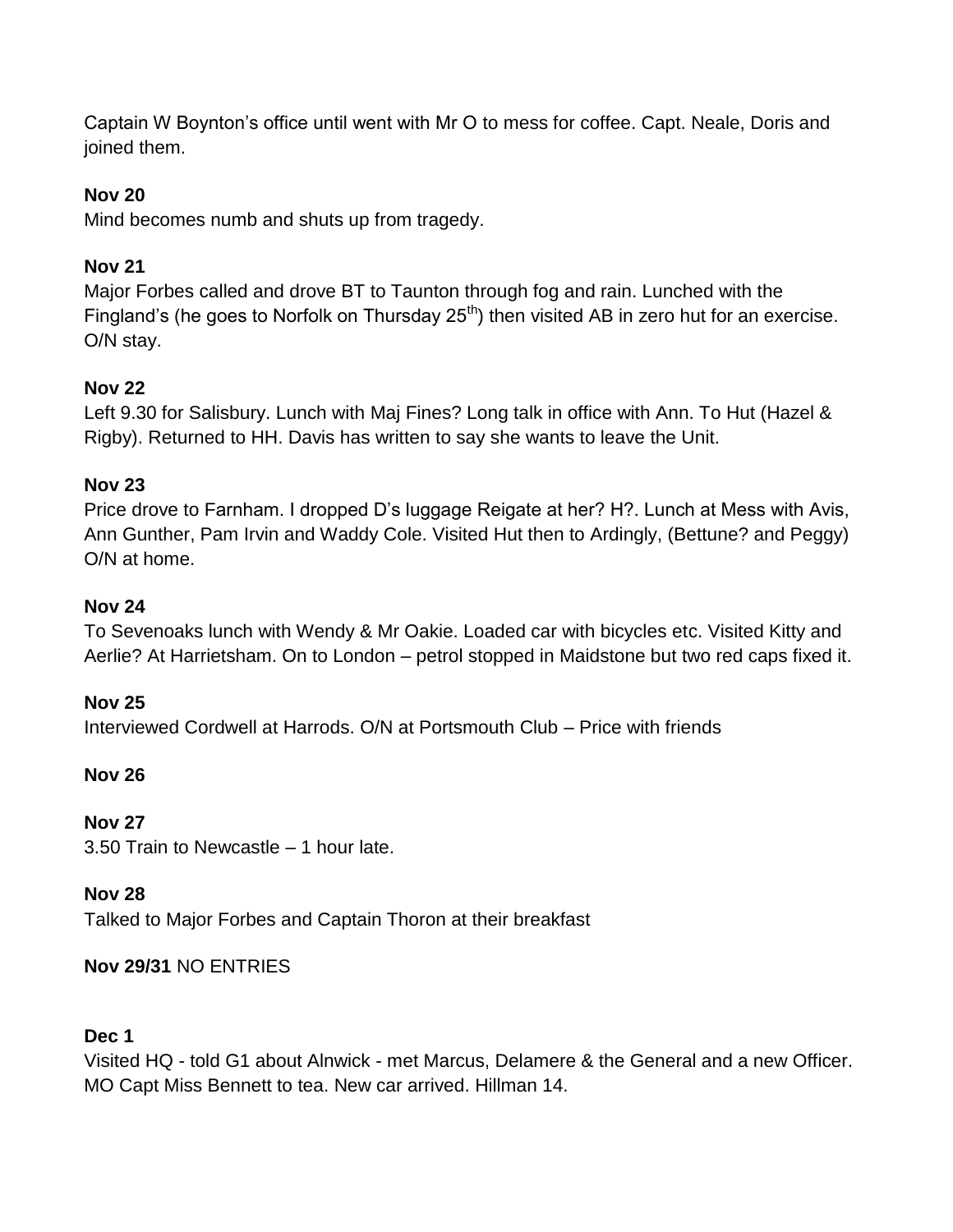# **Dec 2**

Worked hard on move of Elgin. Drove to HQ in new car (seems v nice). Discussed Alnwick v hard & great strain - met G1 and had tea

# **Dec 4**

left in new car to Oxford - train to Newcastle. O/N stay

# **Dec 5**

Spent all day looking for accommodation. Borrowed map from HQ Alnwick Sub-Dist. Tried farms, Halls, a HG Colonel namesake at Denwick ? ? ? finished up at Howick Grange - the only Hotel & Lord Grey"s house. Helpful place. Lunched at Doxford, visited Janet. Back to N"castle O/N

# **Dec 6**

08.15 train to Darlington - met by Whiting with car. Visited Tom Shanks, dropped Margaret at Scotch Corner. Lunched in Mess at South Dalton with Cicely & Eleanor. Tea in Mess with June Pearce. Dropped at 6pm Doncaster

# **Dec 7**

By train to London & then 4.15 HH down to Swindon - met by Cpl Unwin

# **Dec 8**

To HQ for lunch - Sir Charles Petrie, Lord Delamere, Majs Forbes & Jones. Back to HH & tea after planning new move from Elgin

# **Dec 9**

Olga has been concussed, developed painful spots tops of legs

# **Dec 11**

Maj Jones & Mr Thimont arrived at Hut. Reached Ousden, lumps on head. Good tea & delicious dinner. Not feeling well - painful spots & lumps appearing everywhere. Mr T took DUV to YM. Picnic lunch nice

# **Dec 12**

Still feeling ill – more spots. Tracked down MO – admitted to Suffolk General Hospital with Chicken Pox.

# **Dec 20**

Allowed out to shop and get railway warrant.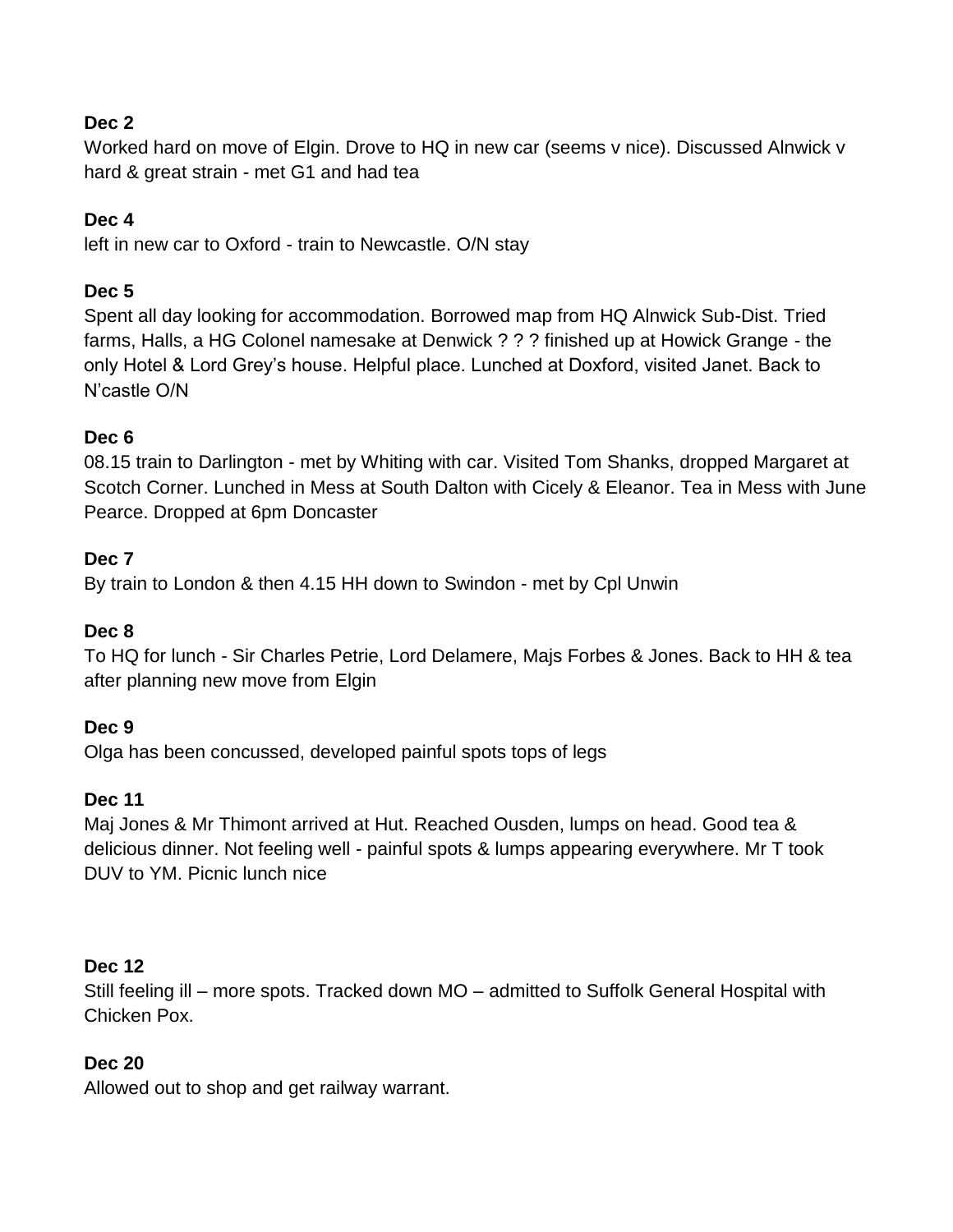# **Dec 21**

Left hospital at 11 for station. R.T.O. reported room booked at Kings Cross for tonight by Area HQ.

# **Dec 22**

Met up with Doris – Lord Delamere also in the same train at Paddingdon. 3 Vehicles to meet train at Swindon!!

# **Dec 23**

Back to London by train.

ON LEAVE

# **1944**

# **Jan 5**

Met by Price in new car (Ford 30 Saloon)

# **Jan 8**

Off to Doncaster with Price 10.30. arrived 16.30. Margaret W. & Marjorie F. Coping with exercise. Captain Shanks & Fingland then Ned told a long tale of Dorothy MM. O/N stay. Price in Attery

# **Jan 9**

To S Dalton – met Tom (Shanks) and visited Zero. Had picnic lunch with Price returned there O/N stay at Doncaster (Dinner with Ned & Captain Peter Forbes.

# **Jan 10**

Called for Peter and left 10.30 – lunch in Stamford – tea with RASC Unit and petrol - more tea at Wendover. HH by 18.30.

# **Jan 11**

Off to Salisbury (SATSO Conference). Visited Mickie. Interviewed VAD Clarke (Sister of man in 11 Armd Division). To Stationary Office for more supplies. Spent some time at Southern Command HQ. Trying to see a WOL about HH"s accommodation. To Hut for tea 3 hour drive back to HH in fog.

# **Jan 12**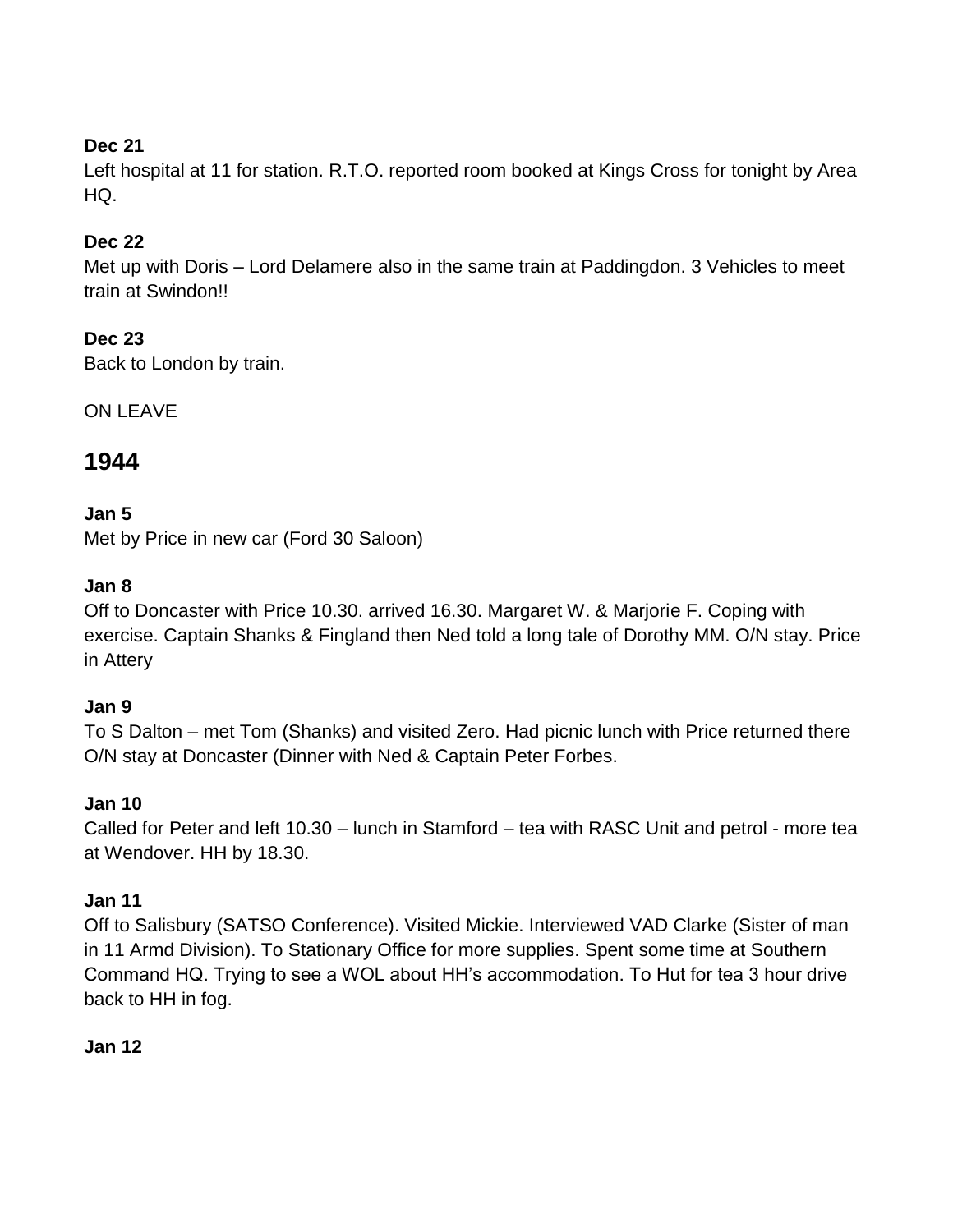# **Jan 13**

Pte Hay for interview at HH – taken to HQ for tests which she failed. With Major Jones discussed new ? and Dorothy MM. Cordwell & Knapp arrived for course.

# **Jan 14**

Course worked at CH. Major Jones came over after tea to plan new ??

# **Jan 15**

Course again at HQ

# **Jan 16**

To HQ to see Commander – already knew about Dorothy MM. A very confusing situation has arisen – Went on the range ??? and Doris with Oxo.

# **Jan 17**

London by train with Knapp. Interviewed Salter passed. AG16(b) to see about cook. Met the Commander there - they had been to hurry up Dorothy MM"s posting. His car for BT to Paddington Station for luggage and on to King"s cross for O/N stay.

# **Jan 18**

9.50 train to Edinburgh – rang Morgan posted!! – Major Jones rang Commander sent him a message about D MM very inaccurate one. O/N stay.

# **Jan 19**

Major Jones & Mr Bradley visited Hut – helped with messages. Lunched with Major J, Captain Hally and Mr Bradly. Saw C/Cdr Whiddington dinning and asked her about Civil Affairs – to call on her at her office on Wed  $26<sup>th</sup>$ . O/N stay

# **Jan 20**

Train to Chathill with Janet ? heard how badly Captain Thouron has let the men treat ATS Officers. To Hut. Train from Chathill to Newcastle. Talked to Captain Grover – had him & Mrs G. to dinner O/N stay

# **Jan 21**

9.15 Train to Darlington – met by Margaret Whiting. Taken to Scotch Corner. Later with them & Michael had lunch at Catterick Bridge . Back to Darlington. Tom and Margaret Whiting to tea. 16.56 train delayed by air raid warning – all lights out – arrived Kings Cross at 23.00. O/N

# **Jan 22**

09.05 Train back to HH – air raid with magnified barrage? During night.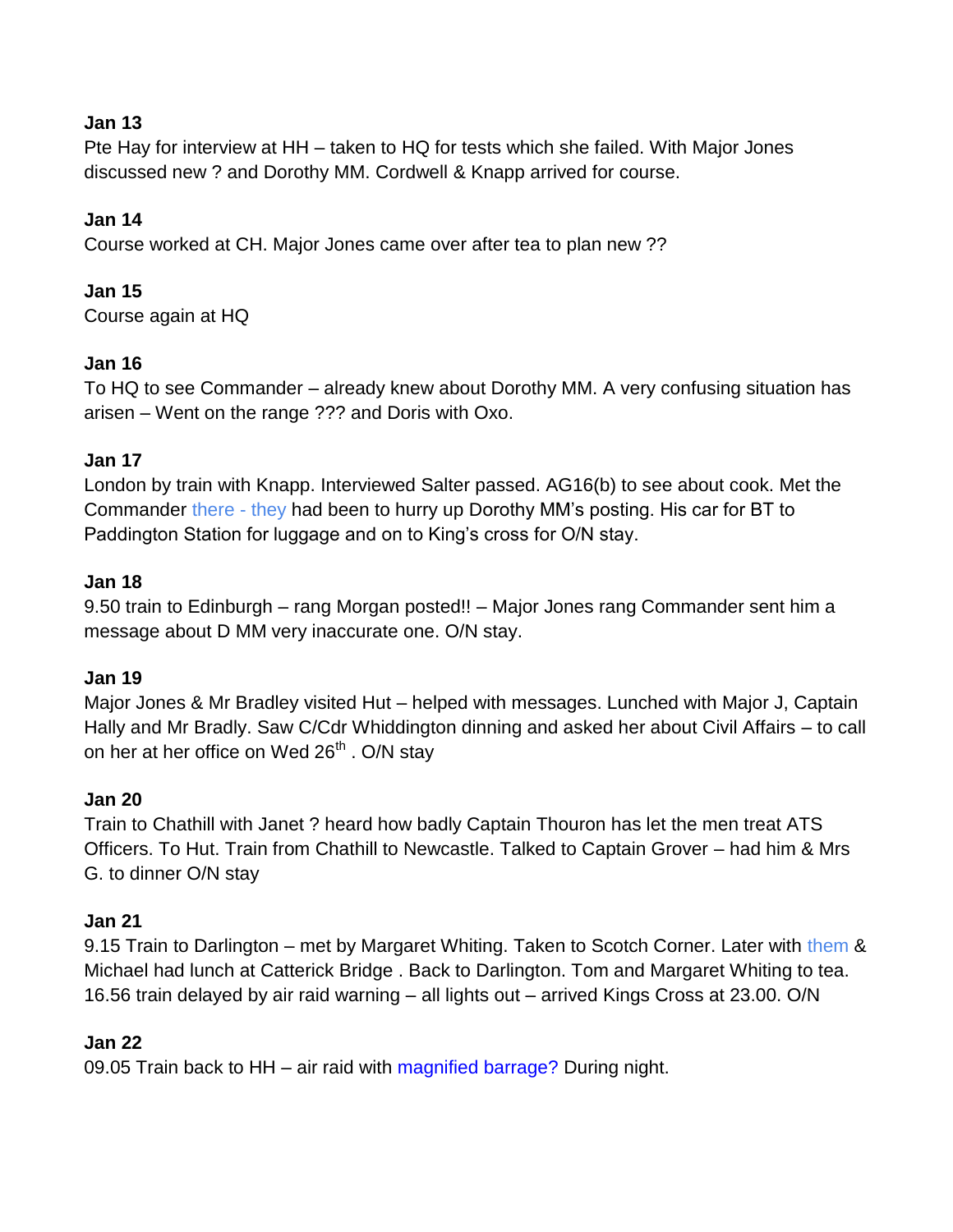# **Jan 23**

To HQ to discuss move with Maj. J.

# **Jan 24**

# **Jan 25**

To Reigate for lunch in the Mess – up to the Hut (Waddy) Waddy said her engagement is postponed. - then to Ardingly (Ann with ?,?) and so home.

# **Jan 26**

To Harrietsham just before General Miles – all had tea – Wendy there for picnic lunch with Price then to London - AG.19 not much news about Civil Affairs. AG.16 - Controller Warner told how she would be moved in Feb & no help of getting Doris in. O/N stay

# **Jan 27**

Talked to DMM at Portsmouth Club looked ill and apathetic. Visited AG16 and arranged to take S/Cmdr Lomax for interview by CO on Friday. I am relieving Tetley at Derby - pleased with move. Reached Halstead (F Childe) then lunch in Rosemary Thurlews billet. Onto Thornham then Bury. O/N stay. Rang HQ (3 hour delay until 10pm) to tell CO will be bringing Lomax.

# **Jan 28**

Visited Office – Mr Thimont dissatisfied with stores – then Ousden and back to London. Tea at delightful Transit Camp. AG16 to pick up S/Cmdr – Lomax discussed with CO. Alnwich? & Lomax "More like a nanny" – he evidently agreed as he turned her down. Back to HH.

# **Jan 29**

With Mary worked hard all day on new move. Worked till 12 noon lunched alone. Mary lunching with the Frys.

# **Jan 30**

To Taunton with Price. Kitty, Ann, G Graham Delighted to be going to Ousden? After marriage? leave. Met new I.O. Captain Ingrams – very ineffectual. O/N Stay

# **Jan 31**

Ralph has asked to be moved but is to think it over whilst at Ousden? Called on her platoon officer about bicycle repairs.

# **Feb 1 1944**

Left Taunton at 11.00 for HQ. Major Jones and Major Forbes came in gossiped about new G1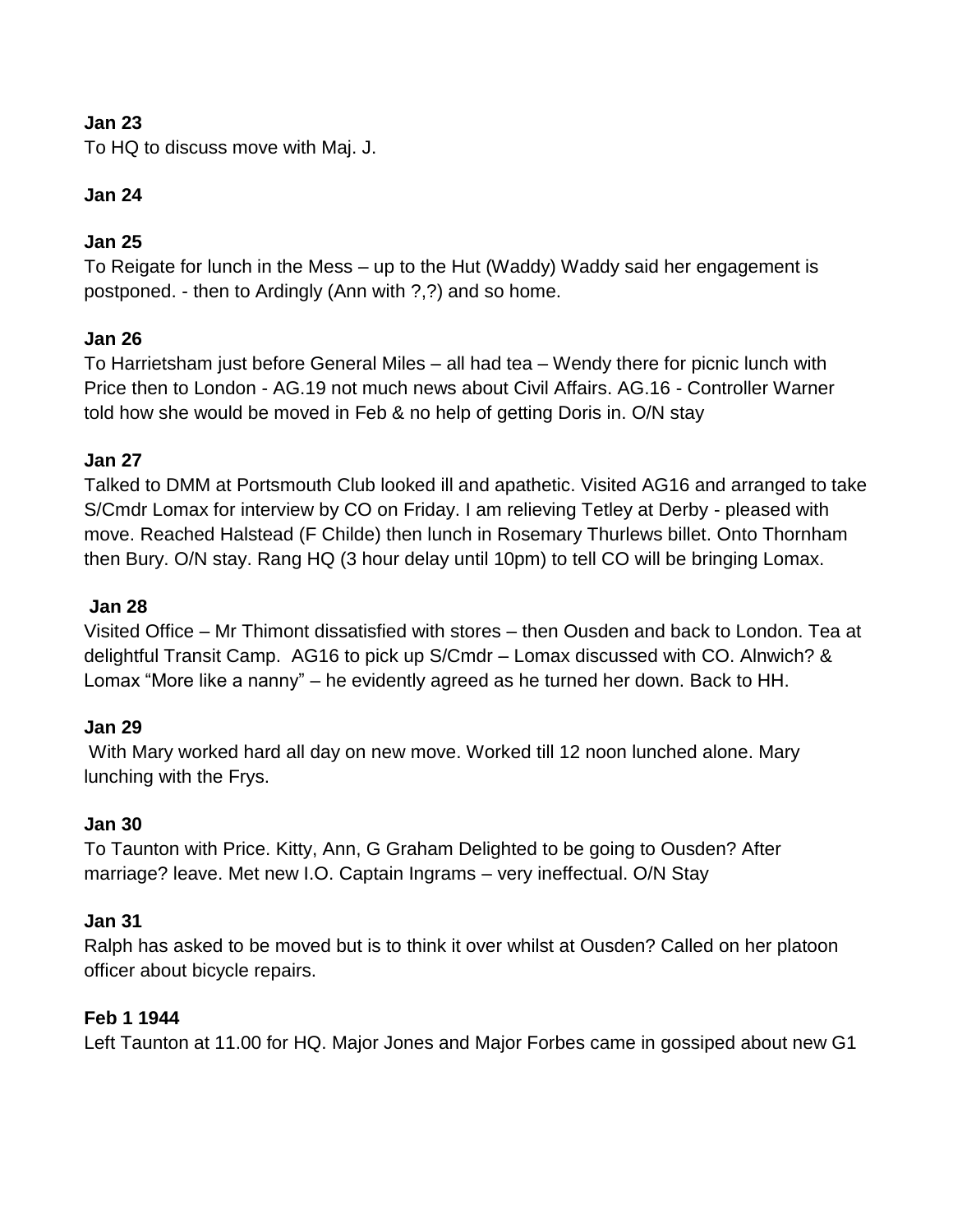# **Feb 2**

AG16 rang to ask officially for the result of Lowmax"s interview C.O. said he had never been told officially she was coming and proposed to take no further action but he had seen Mrs Whatela (?)! All plans now in abeyance. To Oxford to hand in biscuits and Primus ? to Barrack Officer.

# **Feb 3**

AG15 asked for her to up on Saturday  $(5<sup>th</sup>)$  about VAD Clarke – well timed – can go to Hilary Paddocks wedding.

# **Feb 4**

A leisurely day but did a lot of amendments.

# **Feb 5**

9.00 train to London. AG15 then to Holy Trinity, Brompton. Hilary Paddock"s wedding – great concourse of Dutch Army. Wendy (also engaged) and Hilary Graham also there. Returned to HH.

# **Feb 6**

Finished all amendments

# **Feb 7**

Sent letter to C.O. applying for civil affairs. Joan bad news about her father.

# **Feb 8**

Salisbury (SATSO Conference) then to Hut where message to ring AG16 (o) – want confidential report on Doris and 5 officers are to be interviewed on Sat (12<sup>th</sup>). Spent a long time testing weights etc with Mr Gardner (?)

# **Feb 9**

Dined with Doris at the Jones? – had a puncture on the way back (raining) neither could unscrew the wheel nuts. Eventually found a man to help. Arrived back at 12.10am.

# **Feb 10**

Sent confidential report on Doris to C.O. who telephoned re petrol coupons handed in at Cardiff by a Mr Jenkins from Pembroke – wrote a statement.

# **Feb 11**

With Price 09.30 to Doncaster 3.15. – tea in Hut with Michael – a second tea with G1 Col. Lambert in "A" Mess with General and a host of Colonels came. Much lamentations over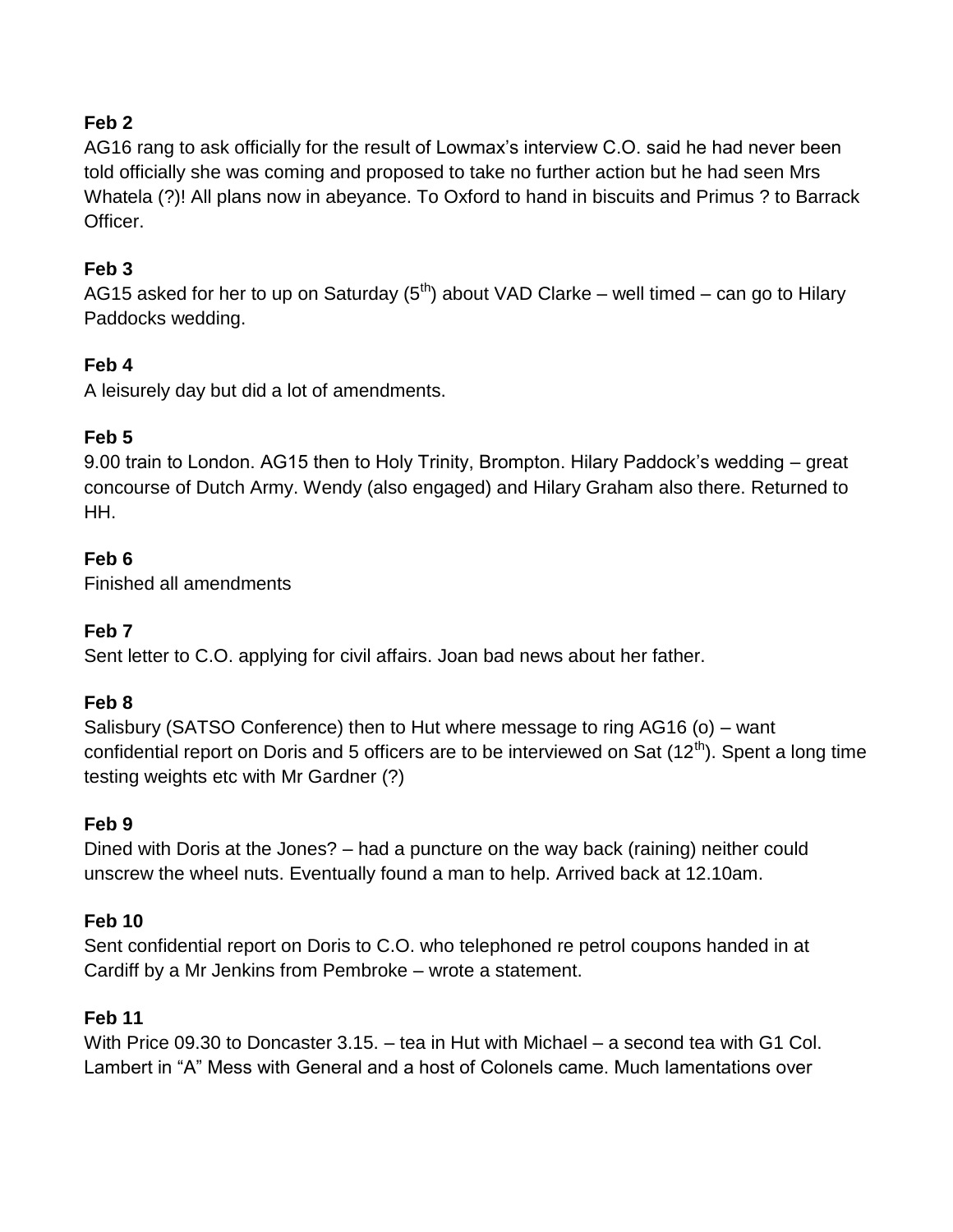departure of Marjorie. On to S. Dalton first to Hut then to dinner with Waddy"s discarded fiancé, Lord Allenby and Clarke (brother of VAD) O/N S at Doncaster.

# **Feb12**

Returned to London – interviewed Moore, Chesney, Spears and Peek at Hobart House. (Spears "silly" – Peek from CSDIC(ME) did not want to come) Moore & Cheney to interview at HH on  $14^{th}$ . Returned to HH by 19.15

# **Feb 13**

To Salisbury – visited zero – returned to Hut after dinner at 9pm – Exercise joined by Major Jones who returned me to Hotel. O/N [side note: Cpl Styan going to have a baby]

# **Feb 14**

Major J and Major Forbes visited ?? then a rainy drive back to HH

# **Feb 15 1944**

New G1 Colonel Bond came over. With Mary to Sutton(?) at 11 – better lunch left at 3 for Huts (5pm)

# **NO ENTRIES UNTIL**

# **Mar 2 1944**

In staff car (Dvr Prestly) with Doris went to London. (Ned Fingland lunching at same place) Introduced Doris to AG16(o) & (b) AG15 & Demob 3(b). Doris put up crowns (posting changed this am) and on to Halstead – said goodbye to Priscilla and Clifford – then on to BSE. O/N stay

# **Mar 3**

To Thornham - saw Lady Milford (Dalham) re coal - lunched with Wendy, Joan Prathen? And 2 friends. Visited Oi/c Barracks and on to Lincoln? O/N stay.

# **Mar 4**

Late start 3.30 – car would not start REME contacted. Had to wait over an hour for ferry – reached S. Dalton 7.15 asked to dinner in the mess. ? in York so on towards Newcastle – at Nurlea"s cross road, terrific skid, impaling the car on a bus stop notice – NCO"s School kindly took all in for the night. Workshops came and attended to the car.

# **Mar 5**

Newcastle by train – met by Capt. Thouron"s car from Alnwick. Called on HQ Coy. Visited Hut – tea at Duxford? – by car to Berwick. Train to Edinburgh. Mr Bradley came for talk. O/N stay.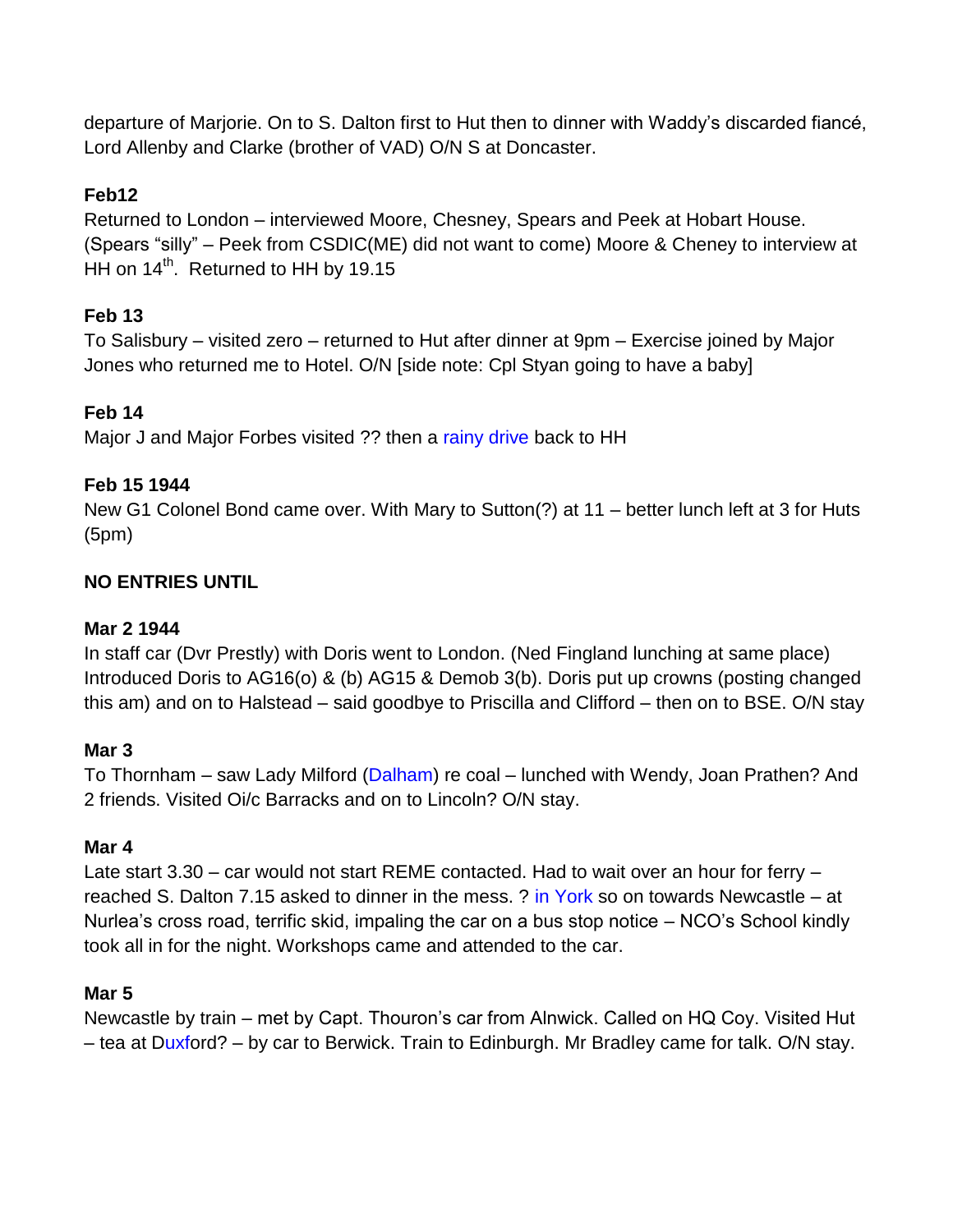# **Mar 6**

Edin. Visited Hut – lunch with Capt. Hally and Mr Bradley then on to Darlington by train. Whiting there to meet. Driver met us at Newcastle with luggage. Saw Tom (Shanks) there and visited Hut. Margaret dinner with us. O/N stay

# **Mar 7**

Left 9.30 – lunched in Mess at Doncaster then back to HH. Behline posted ? Officers School w.e.f. 9<sup>th</sup> – Phyllis Britton? ill.

# **Mar 8**

With Doris to HQ to make a statement about the car accident. Talked to Freddy Childe now installed as GII. At 6.30 most of HQ, but not the C.O., arrived for farewell party. G1, "Sapper" Jones and Oxo last to leave.

# **Mar 9**

With Price and Doris to Taunton via Chedder. Visited Hut – met Kitty for lunch. After dinner drinks with Kitty and Capt. From District HQ. Introduced Doris to Captain Grover?

# **Mar 10**

Left Taunton 9.30 called on Col. Golding Oi/c Records Office in Winchester – found Betty Kanter for lunch. Back to Salisbury Hut joined by F. Childe and Capt. Hall-Hall. Returned to HH for dinner with the Jones.

# **Mar 11**

The Commander came over – describing parachute jumping. With Doris and Mary dined with Mrs Fry.

# **Mar 12**

Cut up the lovely maps given by Oxo

# **Mar 13**

Left HH at 11.15 with own car loaded to the brim – over taken by Doris and Price having wheel change. After picnic lunch horn started and wouldn"t stop. G? ? disconnected it later, another puncture – kind lorry driver took her and wheel to garage – waited while it was mended and put it on again. Reached Hayward Heath (Sussex Group) at 7pm and at last found Mess. All very welcoming – nice room – h & c – radiators & electric fire!!!

# **FROM HERE ON INTERMITTENT ENTRIES**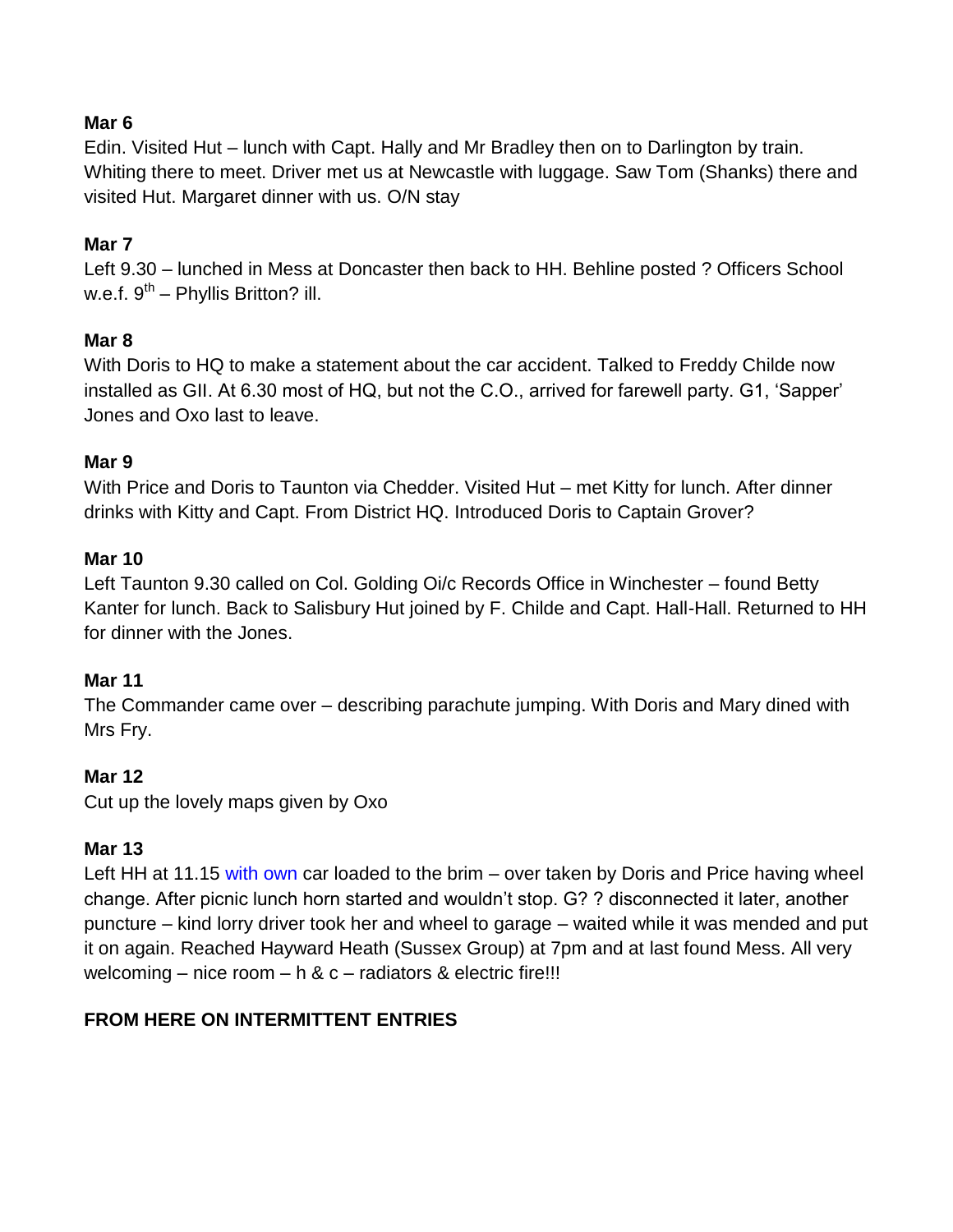# **Mar 20 1944**

Mess Meeting – elected PMC, Mess Secretary & General Stooge.

# **Apr 25**

All travel from Britain abroad banned after 27<sup>th</sup> April.

# **May 19**

John Collings turned up in Sussex. Drinks at Sussex hotel ? (H.Heath) told her lot of amusing things (Supposed to have said to the Commander "slap and tickle be damned" over Dorothy MM affair. Dodo Cambell off train (after JC had left) and dined with her (? Banned Area).

# **July 14**

Posting to Greenford? COD Gp as  $2i/c$  – report 17<sup>th</sup>.

# **July 16**

6.30pm – Oxo, Capt. Jones RE arrived with Cpl Mapping – AUX UNITS SD is packing up – very sad – Discovered job seems to be mainly welfare – no admin at all.

# **July 22**

After lunch was asked if she would speak to Captain Hills (famous "John Hills") wanted me to do something for Kitty (interspersed with his own marvellousness).

# **July 25**

Saw Lady Lawrence (London District HQ) v sympathetic and agreed may be getting labelled "Not enough GD"

# **Aug 30**

P/mt Parade at No.2 O.C.T.U. (Windsor) Greeted on arrival by 23 Aux Units.

# **Sep 5**

Doris met up for lunch & afternoon saw BMC and Betty Hunter? C? AG16(o). Back to Unit with Doris, Elder and Price.

# **Sep 20**

Now a C.O.! Oxo attended CO"s to raise hare? About food for non dining members.

# **Sep 27**

Took Oxo to Millbank.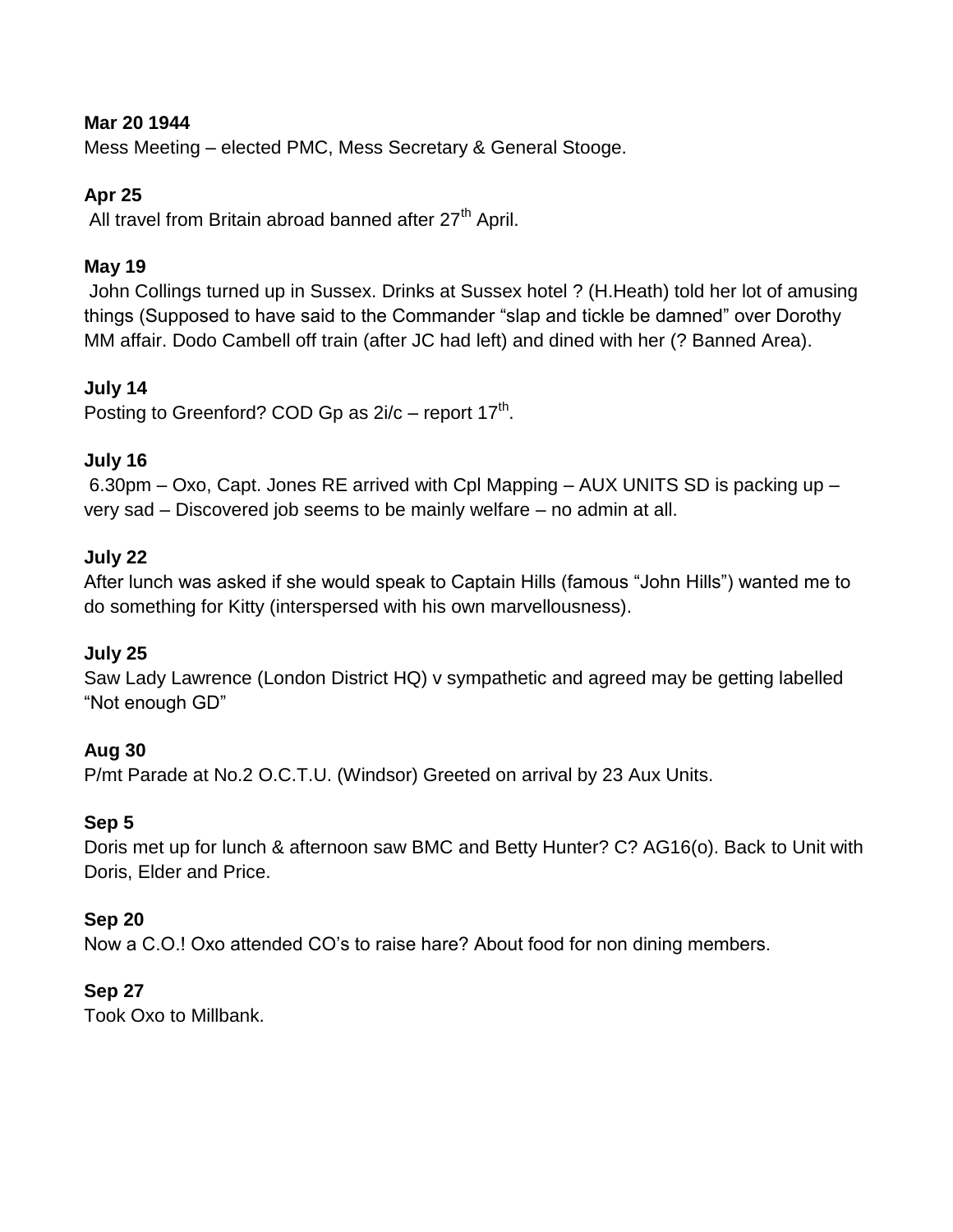# **Oct 7**

Had lunch with Alma at WOHU – after lunch in walked Betty Kanter also on draft for Canada – took them out to tea.

# **Oct 11**

Met at OCTU by Cicelia and Waddy. Afternoon with 15 Aux Units.

# **Oct 15**

Left by car reached Transit Camp at 6.30 – Hills, Alexander, Thompson and Clark-Rabtray? there. H & A very worried hearing nothing about course beginning on 18<sup>th</sup>. Advised Kitty and Mary to ask about them ?AOC Course tomorrow.

# **Oct 17**

Drinks in Piccadilly Hotel with Major Jones. M & K told their course is cancelled – rang WO to see if anything can be done.

# **Oct 25**

Mary and Kitty arrived there on 10 days instruction.

# **Nov 12**

Posted to Harlescott Group, Shewsbury w.e.f. 17<sup>th</sup> Nov.

# **1945**

# **Feb 23**

McPherson arrived wearing GHQ Flash – know of Aux Units as "The Cloak and Dagger Boys"

# **APPENDIX**

# **Post War documents by Barbara Culleton**

Beatrice Temples Contact List pages 1, 2 and 3

Interviews & Visits made by Beatrice Temples (Only period 28 Nov 1941 to 4 Feb 1942 found)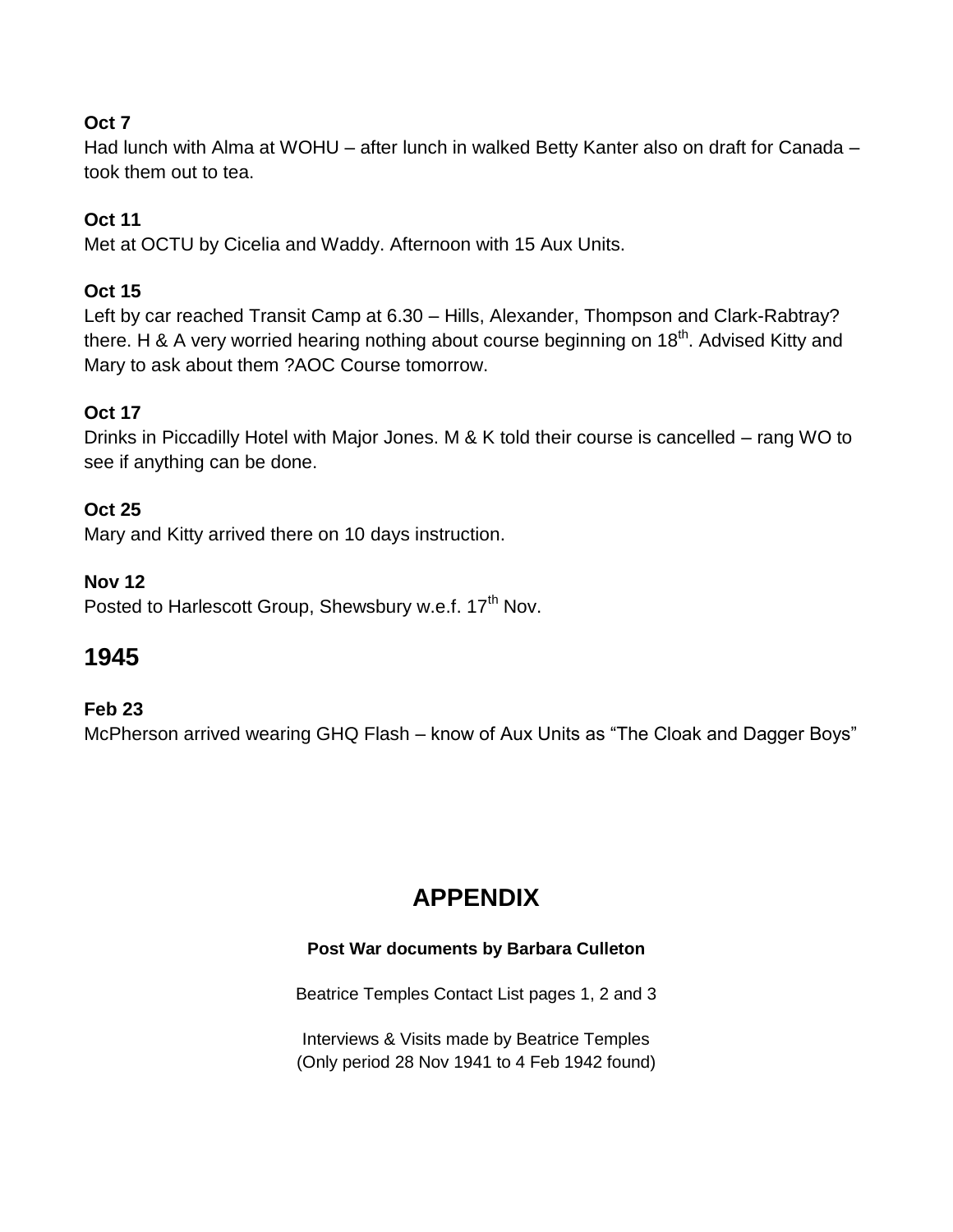#### Provisional

#### S/CDR. BEATRICE TEMPLE

Alphabetical List of Officer contacts -HQ Staff... I.Os... Others. ANDERSON, A.R.C. (Andy) -Camp Commandant, HQ, Coleshill-from Nov.41 - Mar.42. BARKER, Capt - visited HH 21. Sep. 43. HEYTS, GHB (Billy) - HQ, Coleshill from Nov.41 - 2Jul.42. BOND, CFG - HQ, Coleshill -GI 31.Jan.44. BRODIE, Capt. - Scotch Corner Jul. 42. BUCKNALL Maj. - visited HH Jan.42. CHILDE, Freddie - Bachelors Hall Dec.41 - HQ Coleshill GII-Mar.44 CLIVE, RB - Winchester Area Aug. 42. COLES, Maj. - ??? COLLINGS John A, - 7HQ from Nov.41 - Norwich Area Dec.41 -20.Dec.42 to be to Regimental Duties. COXWELL-ROGERS, Capt. - Taunton Jan. 42. CRAWLEY Capt. - O i/c Transport HQ Coleshill Mar.42 to Aug.42. DARWELL-SMITH, Capt. - visited HH 31.Jul.42. DAWNAY Maj. - GII.I -Tunbridge Wells area Feb.42. DELAMERE, Lord - 2 i/c HQ Coleshill, Aug. 42 DENTON Capt. - RE Officer HQ Coleshill 22.Jan.42 DOUGLAS Col. - Commandant HQ Coleshill Jun.42 DRUMMOND Capt. - Elgin Jul.43. FARRER Michael - South Dalton Jul.42. FINELAND, ERRC (Ned) - HQ ? Course 28.Jan.42-3.May.43 HQ Coleshill-25.Nov.43 to Norfolk. FORBES, PRA (Peter) -Salisbury 3.Sep. 43 - HQ Coleshill GII Mar. 44. FRASER, Capt. - E.Grinstead area Dec.41 - New Hut at Challock Jul.42. GLANUSK Lord - Commundant HQ Coleahill Feb. 42. GOUGH, Capt., - Alnwick 23.May.43 GROVER Capt. - Newcastle area Aug.42. GRUNDY, Maj. - T.Wells area May.42. HALL-HALL, OR - Salisbury Dec.41 HALLY, Capt. - Edinburgh Jul.42. HANCOCK, Capt. - GI HQ Coleshill Sept. 43. HARSTON, WW (Bill) - HQ Coleshill, from Dec.41 HENDERSON, The Hon. MT (Mike) - HQ Coleshill Dec. 41 - Feb. 42. INGRAMS David - Taunton area JONES, Capt - RE Officer HQ Coleshill 22. Feb. 44 JONES, Maj. - HQ Coleshill from Mar. 42. KIRKNESS Capt. - HQ Coleshill Mar.43.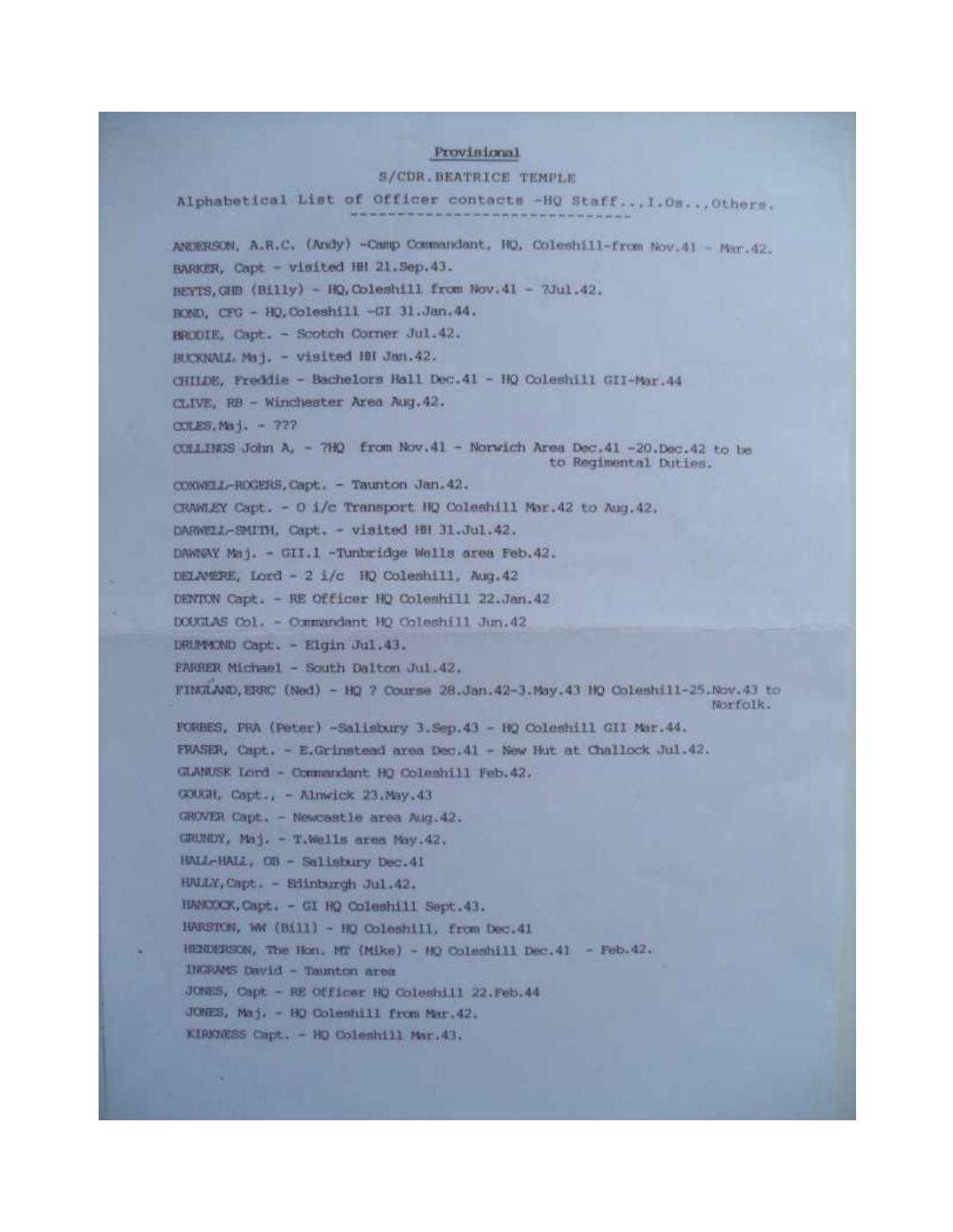#### Sen./Cdr.Temple - Contacts - 2.

KIRKNESS, Capt/Maj. Desmond - HQ/CH - Mar.43. LEE, Capt. - HQ/CH - RE Officer - from 12.12.42. Knight, Capt. - GIII/2 Norwich area - May. 42. MAJOR, Col. CR (Bill) - HQ/CH Commandant at Nov.41-21. Feb.42. Marr, Capt. - Fort George Aug. 43. NUMMELL, Capt.Eustace - HQ/CH at Nov.41. McTaggart, Capt.Charles - Perth Aug. 43. Oakey, Capt. Norwich area Apr. 42. Ogden. Maj. - Winchester area Jan. 42. OXENDEN, Capt.NV (Oxo) - HQ/CH - at Nov.41-Nov.43. PATTERSON, Capt. - HQ/CH - 30.Jul.43. PETHERICK, Maj. Maurice - HQ/CH - Special Duties at Nov. 41-18. Mar. 42. Randell-Jones, Capt.CE. ??? Rogers, Capt.A. - HQ/CH - Jan.42 - 77 Course. SANDERSON, Maj. - HQ/CH - 27.Mar.42. Sandford, Capt. C. - ?Course at HQ/CH 28.Jan.42. Shanks. Capt. Tom - Norwich area Apr. 42 - Scotch Corner 21. Feb. 44, then ordered South. Strangman, Capt. - ?? Taunton 3.Jan.43. TALLENT, Capt. Phillip - HQ/CH -Gl at Jun. 42-27. Sept. 43. Thouron ? Capt. - Newcastle area Nov. 43-Jan. 44. TRACEY, Capt. BH - (Taunton area Aug. 42) - HQ/CH - 26. Apr. 42-3. May. 42. Villiers - Lt.Col. (with Lt.Col.Grant) - Newcastle area Jan. 43-Mar. 43. WARD, Capt.Ken - Bachelors Hall at Nov.41. White, Maj. - Winchester Gl1(0) at 29.Apr.42. WINTERBORN, Maj. TH (Hugh) - Bachelors Hall at Nov. 41 - HQ/CH ?? VIP VISITS: 4 Feb.44 - General Morgan to Hatfield Peverel Hut. 21. Dec. 43 - General Lukin and Mrs. Lukin (Welfare) to HH. 26.Jan.44 - General Miles to Harrietsham Hut. WYCKHAM-BOYNTON, Capt.Marcus - HQ/CH ?Camp Commandant from 24.Mar.42. Who are: The new SD Major 20.Dec.42.77 - "The General" - HQ/CH 1.Dec.43-23. Jan. 44. 77 NH. The dates given are when BT actually met the officers concerned at the locations as stated.

Peek, Capt. - I.Om.Course HQ/CH - visited NH 30.Aug.42.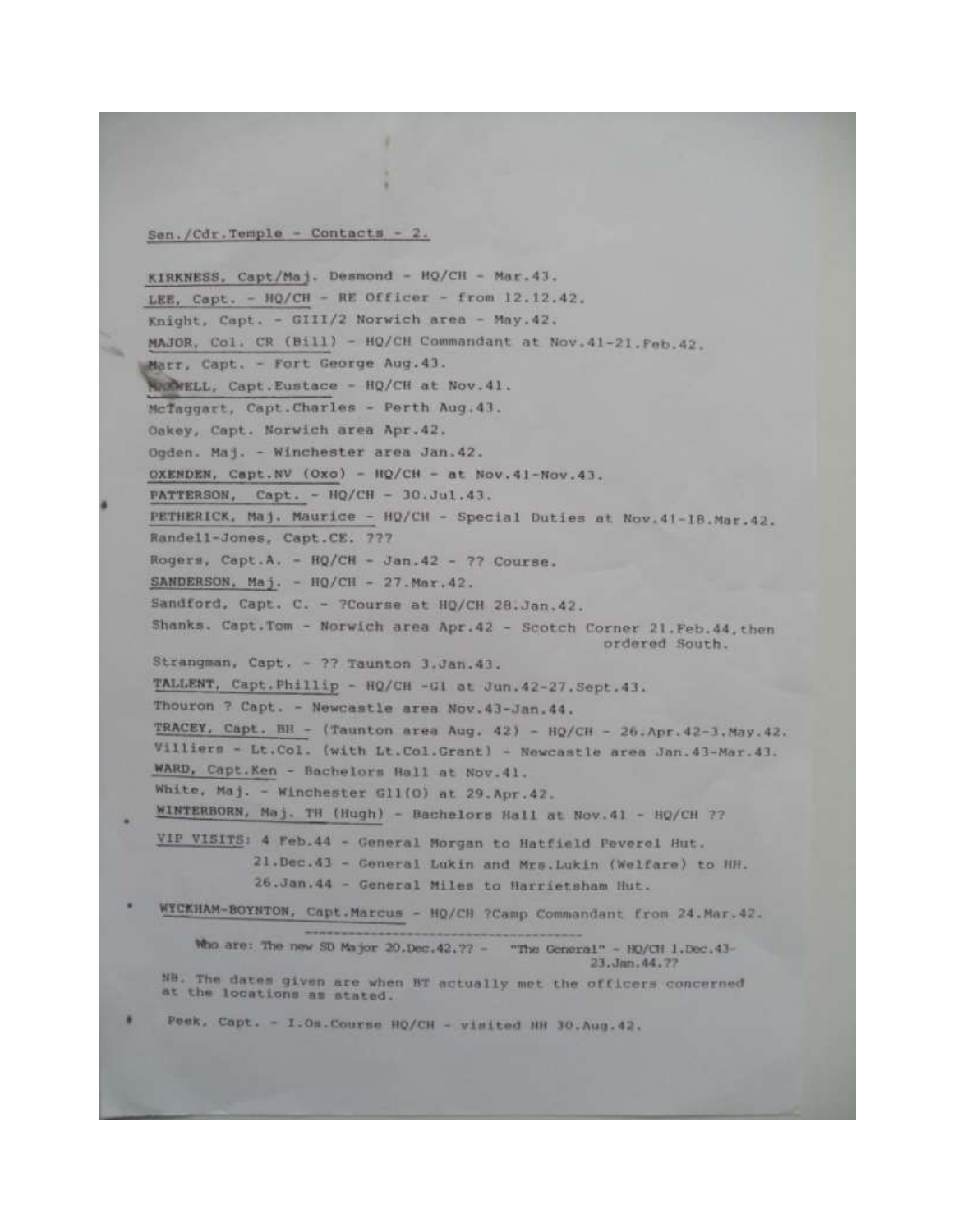#### Sen./Cdr.Temple - Contacts -3.

CIVILIAN STAFF:

Mr.Atherton - Oxford/Shrivenham Mr.Bradley - Edinburgh/Halstead Mary Burton -Secretary to Capt. Handell. Mr. Fowler - HQ/CH Chief Clerk-left 1942. Mr.Latham Mr.Lloyd - Taunton area. Mr.Adrian Monck-Mason -Signals Operator. Mr. Oakie - Norwich Jun. 42. Mr. Ross - Edinburgh Mr.Thimont - : Halstead Mr. Twelves - HQ/CH - Ch. Clerk at Nov. 41. Sgt.W.Willmott, ATS - HQ/CH - Secty.to Col.Major